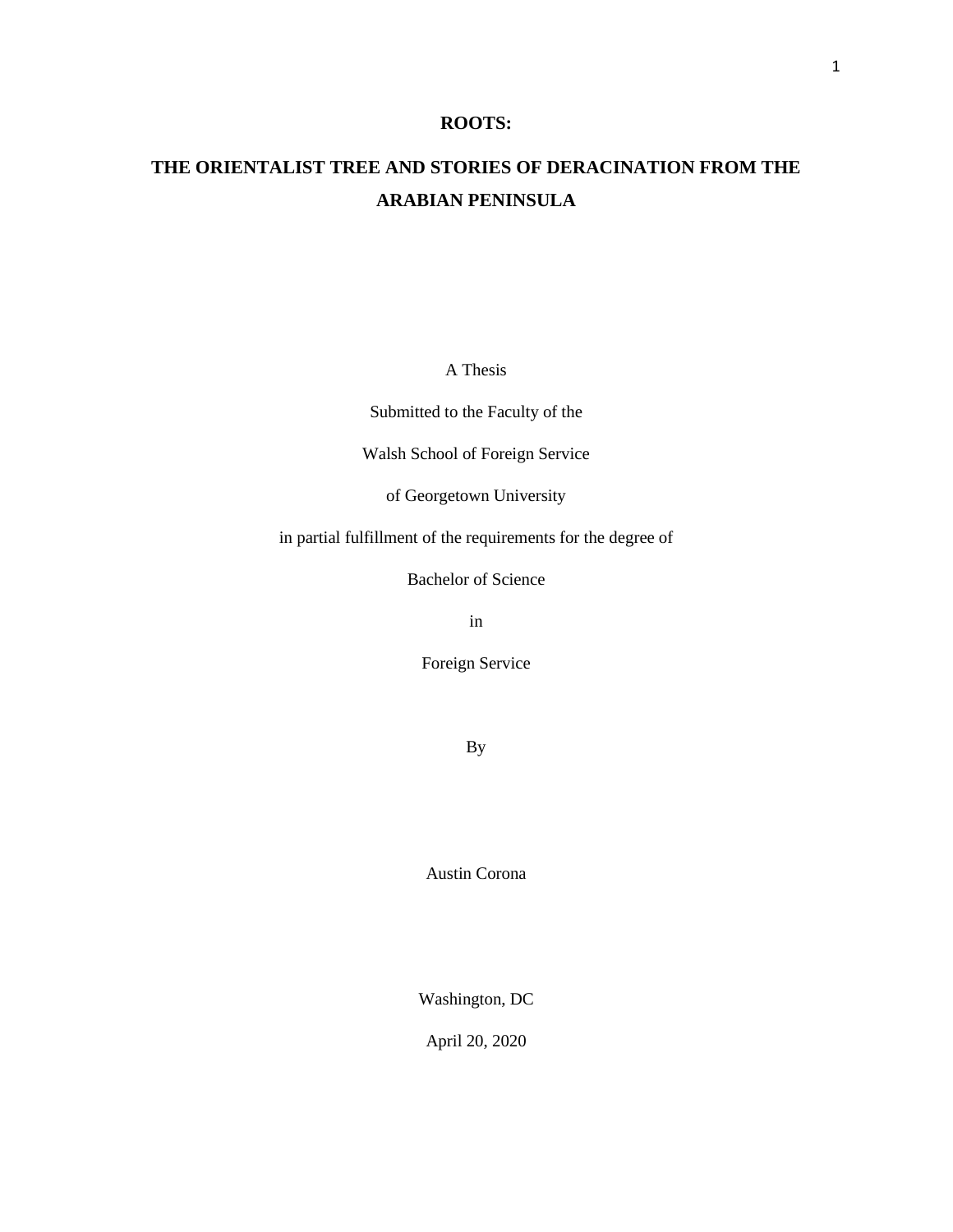## **Table of Contents:**

| The Dream of Modernity: The AAD Perceives the Eradication of Anecdotal Knowledge and the |  |
|------------------------------------------------------------------------------------------|--|
|                                                                                          |  |
|                                                                                          |  |
|                                                                                          |  |
|                                                                                          |  |
| Historical Inaccuracies and Self-Defeating Accuracies: History though One                |  |
|                                                                                          |  |
|                                                                                          |  |
|                                                                                          |  |
|                                                                                          |  |
|                                                                                          |  |
|                                                                                          |  |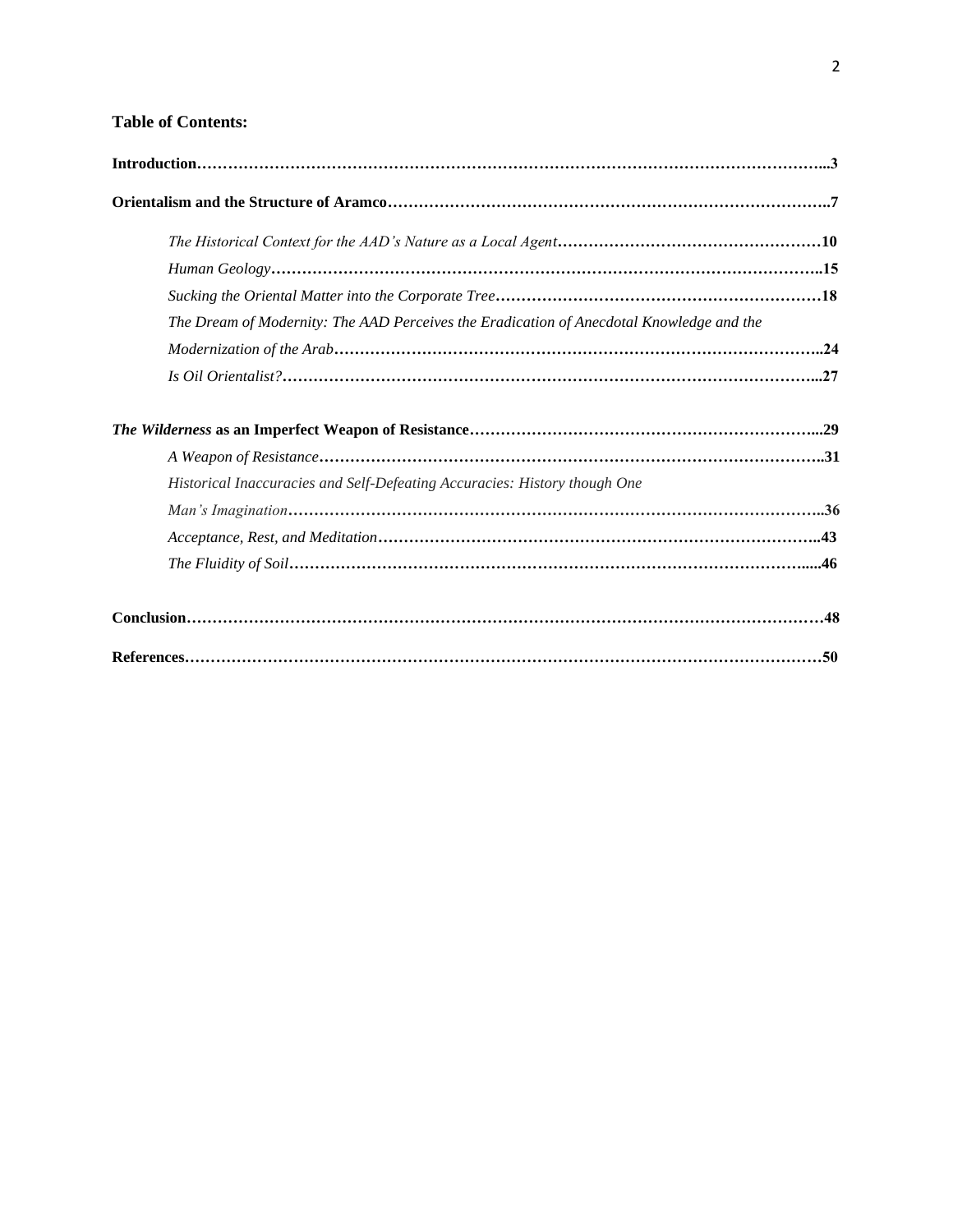## **Introduction:**

In 1942, the OSS sent Carleton Coon, a noted anthropologist and expert on North African tribal confederations, to northern Morocco on the eve of the American landings there in Operation Torch. <sup>i</sup> The OSS sought to make use of Coon's social connections, limited though proficient language skills, and regional knowledge. Coon collected intel, orchestrated the demolition of railroads and roads serving Nazi interests, and made a name for himself as an intrepid social scientist-gone-warrior. In the spring of 1945, Coon found himself back in Cambridge, MA where he took up his old position at Harvard and continued to advise the OSS in a consulting role. While settling back into civilian life, Coon reflected on his time in the OSS and dreamt of the world's postwar future as he wrote a postscript to his historical analysis of the OSS operations in North Africa, titled "The World after the War: OSS-SOE: The Invisible Empire". Coon foresaw the necessity for a covert group of individuals, erudite and undetectable, who would use rigorous social science and good conscience to prevent any disaster like the Second World War from ever occurring again. He warned that humans' "mastery" over the natural world, accomplished through modern science, had meant catastrophic consequences when diplomacy and human interaction failed. He writes, "Just as we have learned the principles of technology, so must we learn those of human relations", and later continues, "The social sciences can, (…) and must, be used objectively and compassionately to adapt our human relations to the new technological world". Coon saw the future CIA and MI6 operatives as insurance against the pollution of intelligently designed, tech-compatible societies, and he ardently believed those organizations were critical for the survival of the human species.

Though drenched in quixotic assumptions and self-congratulation, "The World after the War" was a strangely far-sighted document. Coon's personal preferences aside, his call for the use of systematic social sciences as a response to technological development speaks to the relationship between social sciences and physical technology as implements of control for colonial powers, postcolonial states, and private enterprises that grew up in the Middle East throughout the  $19<sup>th</sup>$  and  $20<sup>th</sup>$  centuries. Timothy Mitchell writes, "The history of the Middle East has always been a history of human interaction with nature." Of course, the same could be said of any part of the world, but Mitchell wishes to draw particular attention to the way nature, and imaginary images of nature, have been used to justify colonial rule, the expansion of postcolonial states, and the operations of private corporations in the region since the  $19<sup>th</sup>$ century. In *Carbon Democracy,* Mitchell argues that the creation of neoclassical economics, a science resulting from the economic possibilities opened by cheap Middle Eastern oil, allowed for the intellectual estrangement of human societies from their natural, non-human components. The result, unfortunately for Coon, has not been to generate lasting harmonious peace. Instead, Mitchell notes the way economics and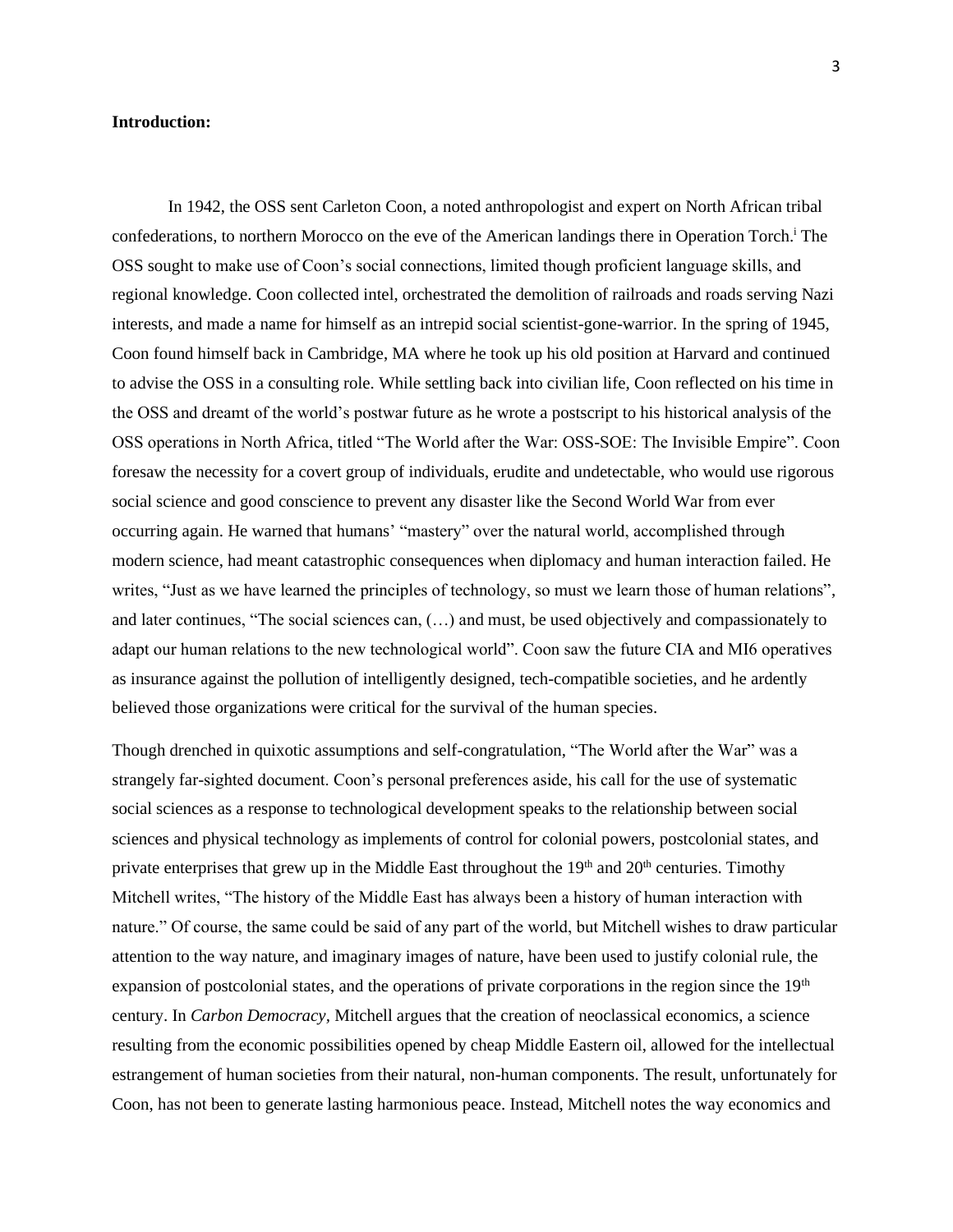ideas like the "resource curse" have served to justify militarized Middle Eastern states and increased arms sales to the region from the United States. The effects of this dynamic include global Islamic terrorism, authoritarian governments, and a concentration of geopolitical power with those who claim formal "expertise" rather than popular know-how.

Coon and Mitchell are two very different minds. One was obsessed with promoting expertise, concentrated authority, and social sciences as insurance against future calamities. The other argues that many modern calamities have arisen as the result such concentrations of power. Nonetheless, they both construct sweeping visions of an international collaboration between experts of the physical and social sciences to manage natural resources and human interactions with titanic effects on the world's geopolitics. The dissection of the modern Middle East into ethnic, religious, cultural, social, political, economic, and environmental spheres by various cadres of experts and bureaucratic organs has not only been an intellectual journey, but a material one as well. The seemingly infinite possibility for oil-fueled growth endowed on Persian Gulf states allowed for the manifestation of foreign experts' scientific categories on the populations of those countries. Centralized states, funded by oil profits, razed coastal cities, centuries in the making, and replaced them with top-down visions of modern urban planning.ii Oil companies drilled wells in previously dry locations and interrupted nomadic migration patterns. The nonhuman environment began to reflect newly imbalanced grazing patterns, the ecological impacts of oil drilling, and new schemes of state-controlled land management. Not unlike the rest of the global south, the countries of the Persian Gulf underwent a violent reorganization of material and social networks that forged new interest groups, divided communities, and shook local people's self-perceptions. As the common narrative goes, bureaucratic governments, foreign NGOs, and international oil conglomerates forged a world of scientific divisions between natural, social, and political processes, alienating people from their natural surroundings, senses of identity, cultural heritage, and communities. At the same time, tribal networks persisted, and while governments and corporations saw themselves as contributors to an organized, technologically updated society, the people of those states never ceased interacting intimately with their nonhuman surroundings, producing new environmental imaginaries and establishing dynamic communities. As such, in an effort to manifest a harmonious world built on neatly organized compartments of scientific thought, western-backed states in the Arabian Peninsula have since found themselves confronted with insurrections, political dissidents, and terrorist networks. While the Saudi state in particular has succeeded in quelling labor riots and popular resistance in its Eastern Province,<sup>iii</sup> the state has nonetheless had to engage with political dissidents from within its own ranks, armed insurgencies in the mountains of Yemen and Oman,<sup>iv</sup> and global terrorist networks that have struggled in ugly ways to upend modern capitalist imperialism in the region. Western governments have mobilized resources, knowledge, and personnel to understand, document, and counter these forms of resistance.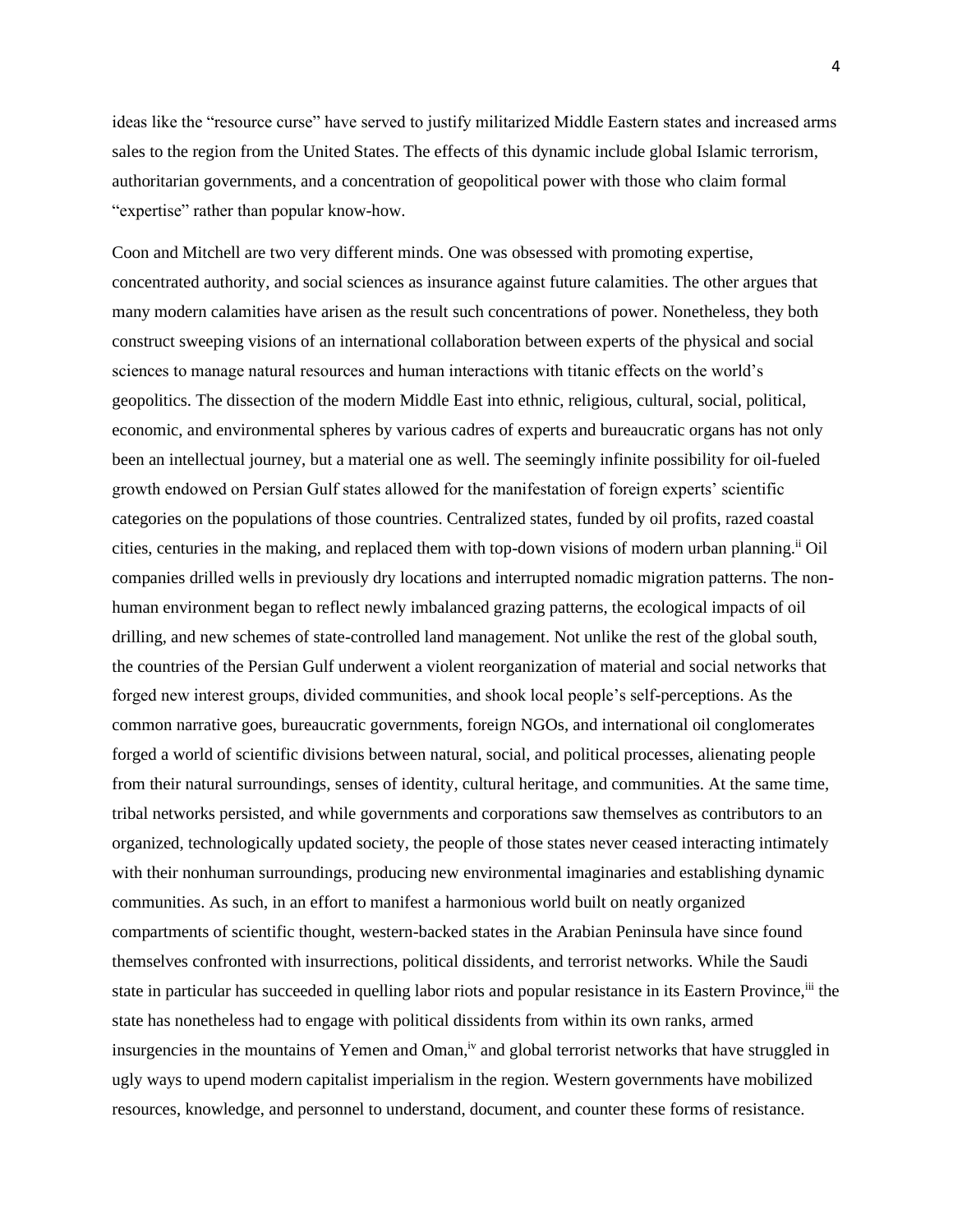These movements have received varying international responses. Artistic forms of resistance, however, have received little attention in the modern western perception of the Peninsula. Artistic expression represents a unique form of resistance against the networks of experts that Mitchell sees accumulating power in the modern Middle East. Artistic expression, especially in literary form, serves to embrace the vagaries and turbulent affairs of human life, something Coon so direly opposed, and opens insights into the changing form of the forces that modern states in the region combat. Often, insurgents seek shelter in the margins of state control, attacking and exploiting their rigid channels of power by emerging suddenly from the mire of public society before they retreat and plot their next attack.<sup>v</sup> As agents of the states and their associated research institutions, universities, and corporations perpetually seek to understand the development of resistance movements, they often fail to sublimate those understandings into successful counterinsurgency practices. The inherently different aims of artistic expression and objective reportage (as they are stated by their practitioners) opens a window into the frustrations of expert-powered institutions and their never-ending failures to squelch new, creative forms of resistance, armed or not.

With particular regard to the modern Middle East, Abdelrahman Munif one literary voice that stands out as a blade against pernicious and alienating effects wrought by marriages between oil and politics in the region. Munif (1933-2004) was the son of a traveling merchant who spent his childhood in Amman, traveling to stay with Saudi family in the summers. Originally trained as a petroleum economist at the University of Belgrade, Munif worked in various political regimes around the Middle East region until his vocal activism pushed him towards fiction-writing. His most famous work, a five-part novel series entitled *Cities of Salt*, is, in Amina Thiban's words, an epic "tribal saga"<sup>vi</sup> that spans a century of modern Saudi history to document the distorted growth of modernity under the aegis of American oilmen and a despotic state in a fictional Persian Gulf country almost universally assumed to be Saudi Arabia (where the book is currently banned even after his death). Munif's documentation of Saudi history through a fictional lens reflects real events and people through Munif's own imagination. Far from a history book, the work is a sensitive and dramatic work of fiction. This paper will focus exclusively on the first installment of the series, whose title commonly translates as *The Wilderness* (published in Arabic in 1984)*. The Wilderness* spans a historical period from the discovery of oil in the country in 1933 until the Dhahran labor riots of 1953.<sup>vii</sup> Over the course of the novel, characters rise and fall, but none claims the role of protagonist. In this way, much like an authoritative history, Munif tells the story of change on a societal scale without neglecting the individual experience.

While Rob Nixon reads Munif's novel as a use of fiction in order to accurately and engagingly portray long processes of violent change otherwise invisible through the fleeting attention-span of the media, this paper will take a different approach, comparing the *The Wilderness* with records from Aramco's Arabian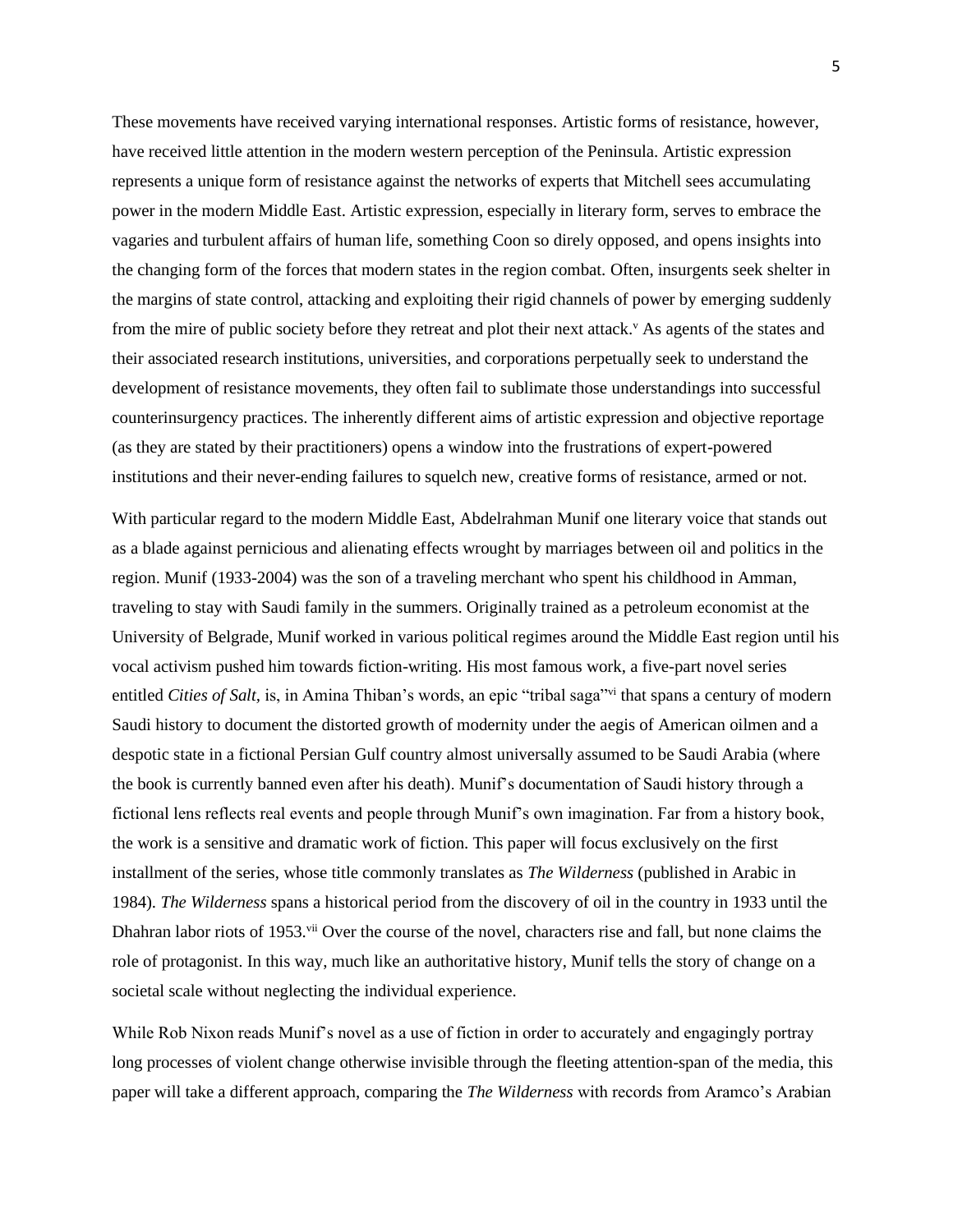Affairs Division (AAD) to analyze the difference between modes of artistic self-expression and objective social science in the context of the Arabian Peninsula. The AAD was the unit of the company, under authority of the Local Government Relations Office, that served to inform the rest of the company about the local societies in which the company was operating. Its staff included regional experts, anthropologists, linguists, archaeologists, and practitioners of other related fields. The Aramco documents in question are part of the William E. Mulligan Papers, currently managed by the Special Collections Division at Lauinger Library (Georgetown University). Mr. Mulligan himself was an Aramco employee in the Government Relations Office from 1949 until 1978 (He was also the Chairman of the Historians Committee at Aramco).<sup>viii</sup> While the documents in question postdate the novel's historical period by seven years, the nature of social sciences and anthropology in the Middle East remained notoriously stagnant through the  $20<sup>th</sup>$  century until the mid-1960s, and so the practices of the company likely resemble those used during the period of Munif's novel. More importantly, the records at hand frequently come into close contact with Munif's novel through common references to company practices (assuming, of course, that the oil company in *The Wilderness* is meant to depict Aramco) and dynamics between American company personnel and local people. This analysis finds a stark difference between the intended of the two documents, with a vague and complicated overlap in their content. This conclusion is the opposite of Nixon's reading that the novel represents a direct refutation of Aramco's narrative and historical memory. While Nixon reads the novel as, like Aramco's documentation, an attempt to depict historical facts and dynamics, this paper emphasizes Munif's use of the novel as a form of meditation and expression of identity.

In order to understand the difference between the novel and the documents in the AAD's files, this paper employs an under-appreciated aspect of Edward Said's theories on orientalism, that being the metaphor of the empire as a "great machine", and improves on it for a more nimble and accurate metaphor, that of a tree, to describe the organization of expert-driven bureaucratic organizations like oil companies. The inherent difference between the company's attempts to ensure its survival and growth through objective understanding when juxtaposed against Munif's creative expression as a portrait of pain in all its answerless complexity serves to texturize and illustrate the tree metaphor more fully. The tree then becomes a being that seeks to colonize and control the soil, that which it doesn't understand and seeks to exploit, without obliterating it, constantly struggling against the limitations of its own form and existence.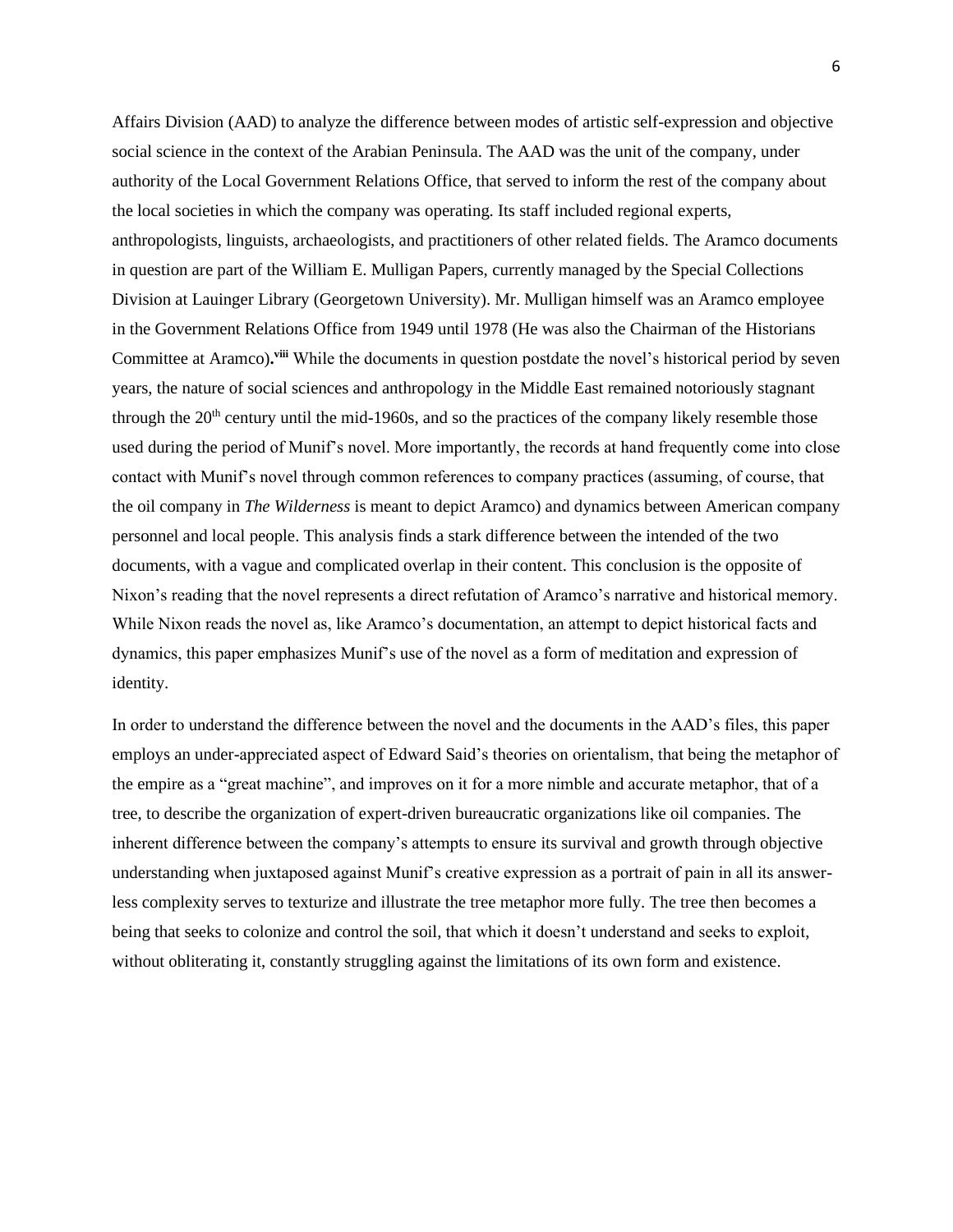## **Orientalism and the Structure of Aramco**

Edward Said's *Orientalism* appears so frequently in scholarship on the Middle East that to further analyze it can seem repetitive and unnecessary. Even so, there are aspects of Said's theory that have received widespread attention and recognition while there are others which have not, and this paper will mobilize an under-analyzed aspect of his theory, situated in the broader scope of his ideas, to explain and contextualize the role of the Arabian Affairs Division at Aramco in the 1960s. Said begins the first chapter of *Orientalism,* "Knowing the Oriental", with a description of Arthur J. Balfour's 1930 lecture to the House of Commons in which he lays out his case for continued British colonial administration in Egypt.ix Said notes that Balfour employs the value of knowledge and historical fact to represent Egypt in the frame of Western expertise and empirical knowledge.

Two great themes dominate his (Balfour's) remarks here and in what will follow: knowledge and power, the Baconian themes, As Balfour justifies the necessity for British occupation of Egypt, supremacy in his mind is associated with "our" knowledge of Egypt and not principally with military or economic power. Knowledge to Balfour means surveying a civilization from its origins to its prime to its decline-and of course, it means *being able to do that.* Knowledge means rising above immediacy, beyond self, into the foreign and distant. The object of that knowledge is inherently vulnerable to scrutiny: this object is a "fact" which, if it develops, changes, or otherwise transforms itself in the way that civilizations frequently do, nevertheless is fundamentally, even ontologically stable. To have such knowledge of a thing is to dominate it, to have authority over it. And authority here means for 'us' to deny autonomy to 'it' - the oriental country - since we know it and it exists, in a sense, as we know it.<sup>x</sup>

Said then proceeds to describe the way in which the reification of fact as an contained and trusted entity, one which floats outside of any one human's individual grasp or control, allows for the scientific and ideological division between the Western "we" and the Eastern "them". Said thereby describes the orientalist tendency to classify and describe "Oriental" people so as to construct an objective body of facts limited by the ever-present desire to maintain a uniquely western identity which juxtaposes against the empirically circumscribed Oriental identity. This ideological tradition is critical in understanding the nature of Aramco's Arab Affairs Division, but for the sake of this paper, there is another, more intriguing aspect of Said's theory that provides a new and slightly more poetic image of the marriage between orientalism and extractive industry. Several pages after his discussion of Balfour, Said goes on to describe colonial administrator Evelyn Baring, First Lord of Cromer's image of the British empire as a "machine":

Cromer envisions a seat of power in the West, and radiating out from it towards the East a great embracing machine, sustaining the central authority yet commanded by it. What the machine's branches feed into it in the East – human material, material wealth, knowledge, what have you – is processed by the machine, then converted into more power. The specialist does the immediate translation of mere Oriental matter into useful substance: the Oriental becomes, for example, a subject race, an example of an "Oriental" mentality, all for the enhancement of the "authority" at home. "Local interests" are the Orientalist special interests, the "central authority" is the general interest of the imperial society as a whole.<sup>xi</sup>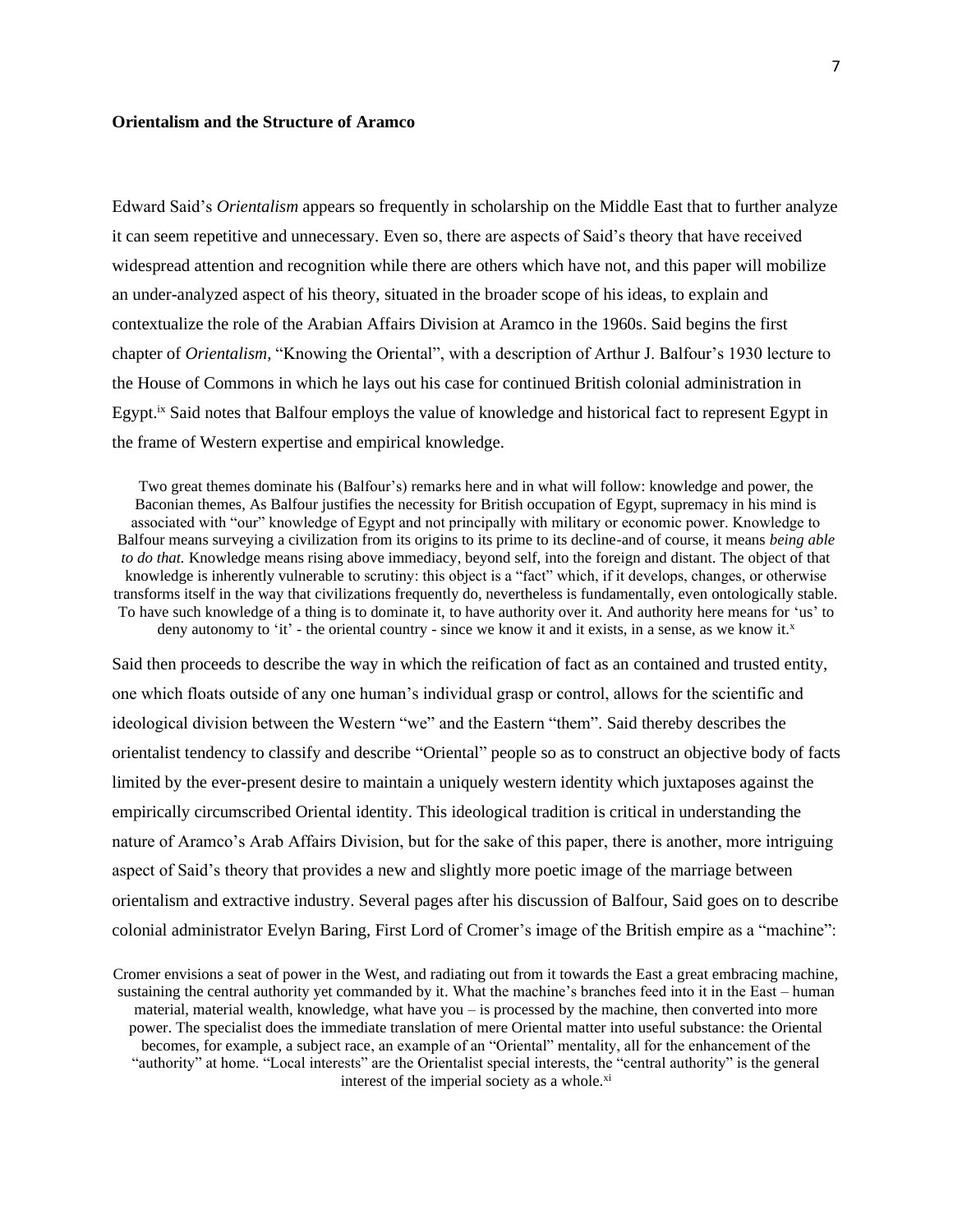Cromer's vision, as described by Said, depicts a mechanical apparatus that collects and organizes information before transferring it back to a central node of power that coordinates the operation of the machine in a general sense. At the extremity of each "branch" of the machine is a specialist or local agent, a servant on the frontier who produces useful intelligence and interacts with the otherwise unorganized and useless material outside the inner workings of the machine. This "local agent" is supposedly necessary because of the inherently illogical nature of the Oriental mind. The Oriental cannot express himself with any kind of clear sense of rational meaning, and his society is a black box, filled with a selfcontained mysterious organization that only the analytical skills of the local agent can decipher and communicate back to the central authority. The work of the local agent is therefore to interact with the unknown world beyond the organization of the machine, to boldly leave the known realm like a vesicle of western rational conscience in a dark sea of chaos and confusion. Once the local agent has entered the Oriental world, s/he "does the immediate translation of mere Oriental matter into useful substance" for the central authority. "Oriental matter", as Said describes it, can include "human material, material wealth, knowledge" and so on.

This aspect of Said's theory, his employment of the machine-metaphor as a way of visualizing the mechanics of orientalist activity and its purpose should give the reader pause. Here, Said is certainly expanding on the orientalist tendency to romanticize or exotify Oriental society, but he is also highlighting a more inescapable and perhaps more disturbing aspect of Orientalism which extends far beyond even the relations of Western and non-Western societies. Said is noting that bureaucratic structures that gather empirical knowledge and codified factual data engage in "Orientalist" practices as they attempt to use data they collect about the masses of transient material outside their grasp. The implications of such a theory extend deep into the composition of modern society. It is possible to say, under this logic, that environmentalist NGOs can "Orientalize" nature, or that companies "Orientalize" their customer-bases through activities like environmental science and market research. The form of Orientalism, not merely as an intellectual practice, but as a structure for organization and dissemination of authority brings Said's theories into overbearing intimacy with the dynamics of modern labor and corporate organization. This aspect of his theory is therefore particularly salient for the discussion of extractive industries and oil companies.

That said, to properly understand the nature of the oil company as it processes, metabolizes, and acts upon information it receives about "oriental matter", the metaphor of a tree is more apt than that of a machine. One might picture the *Vachellia Pachyceras,* an acacia tree native to the deserts surrounding the Persian Gulf. The so-called "lonely tree" bears symbolic resonance for this project as modernization, the destruction of cyclical grazing habits, and war have left Kuwait with only one specimen left.<sup>xii</sup> The tree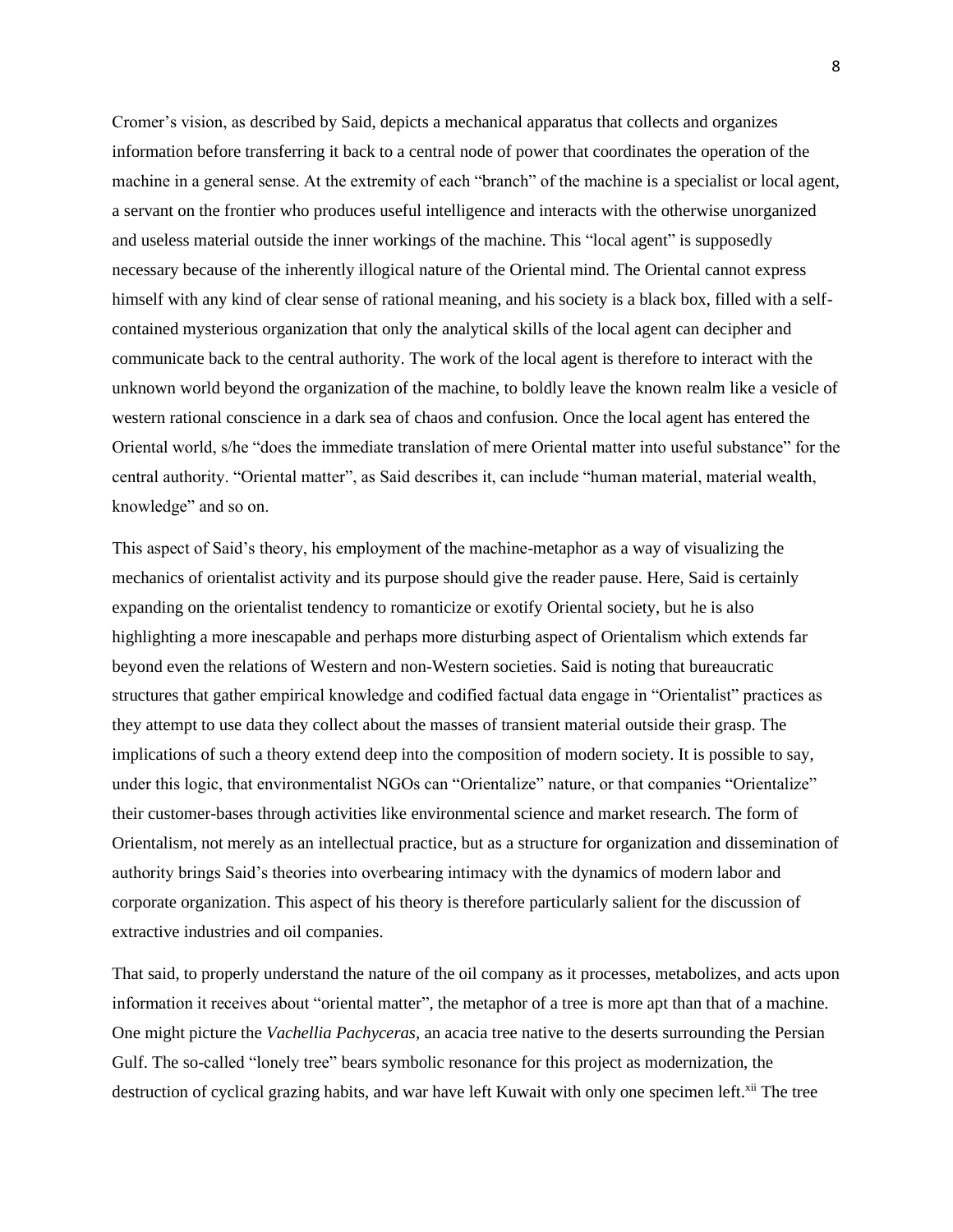relies on a complex network of fungi around its roots that help fix water and nutrients for the tree, transferring life-giving substances from the sandy soil into the trees roots. Plant researchers in Kuwait might have assumed the fungal networks in the desert were less complex than those in wetter climes. On the contrary, they found that fungal networks in deserts are highly complex, and their existence is vital for the life of desert trees. Of course, in this metaphor, the local agents are the fungi, existing within the soil, the oriental matter, and supplying the tree with necessary nutrients they extract therefrom. The fungi exist at the trees extremities, surrounding its root system. The tree thus survives by sending down new roots, retrieving nutrients fixed by fungi in new and unexplored regions of the soil. This habit is general behavior for trees, but the "lonely tree" is a poetic example. Using the "orientalist tree" as a model for the organization of the oil company, one can see the purpose of the AAD as Aramco's fungal network, observing the Arabian Peninsula and translating its various facets into useful nuggets of information that the company can then use for survival and growth.

Of course, some readers may find it strange that an oil company employed anthropologists and supported ethnographic documentation of the people in the region. As a profit-driven enterprise, one would assume that oil companies only do what is necessary to maximize rents – that is, pump oil at a sufficient rate to keep prices high and secure market share. But of course, those goals involve politics. Oil companies are highly political enterprises, relying on governments, both democratic and despotic, to obtain concessions and control production. All of this goes to, as Timothy Mitchell argues, produce scarcity;<sup>xiii</sup> oil companies don't merely scramble to find oil, they rope off sections of the planet for their exclusive use and only produce a very measured amount of petroleum in response to global markets. This process is, of course, structurally similar to colonialism. Often, the actual discovery of oil and its extraction are an almost peripheral aspect of successful oil companies' operations. Far more important are the company's interactions with regional and global politics that allow them to exert knowledgeable mastery over the areas in their concessions. For an oil company, exclusive knowledge of and access to oil is often more important than the oil itself, so local intelligence is critical. As it happens, when American oilmen first discovered crude in Saudi Arabia in 1933, the existing western-language literature on the region and the practices of ethnography employed there by western researchers often served British and French colonial administrations. When Aramco's anthropologists and regional specialists came onto the scene, they were serving an institution reminiscent of colonial empires with literature developed for their benefit. As they continued to process "oriental matter" and transfer useful information back into the company, AAD personnel opened the door for a new order of existence in the peninsula, that defined by Aramco's engineers, cartographers, social scientists, and community engagement project managers. The effect was a drastic reorganization of life and identity for local communities. As such, the world Aramco's AAD studied became more and more a production of Aramco's own operations. Regardless, the company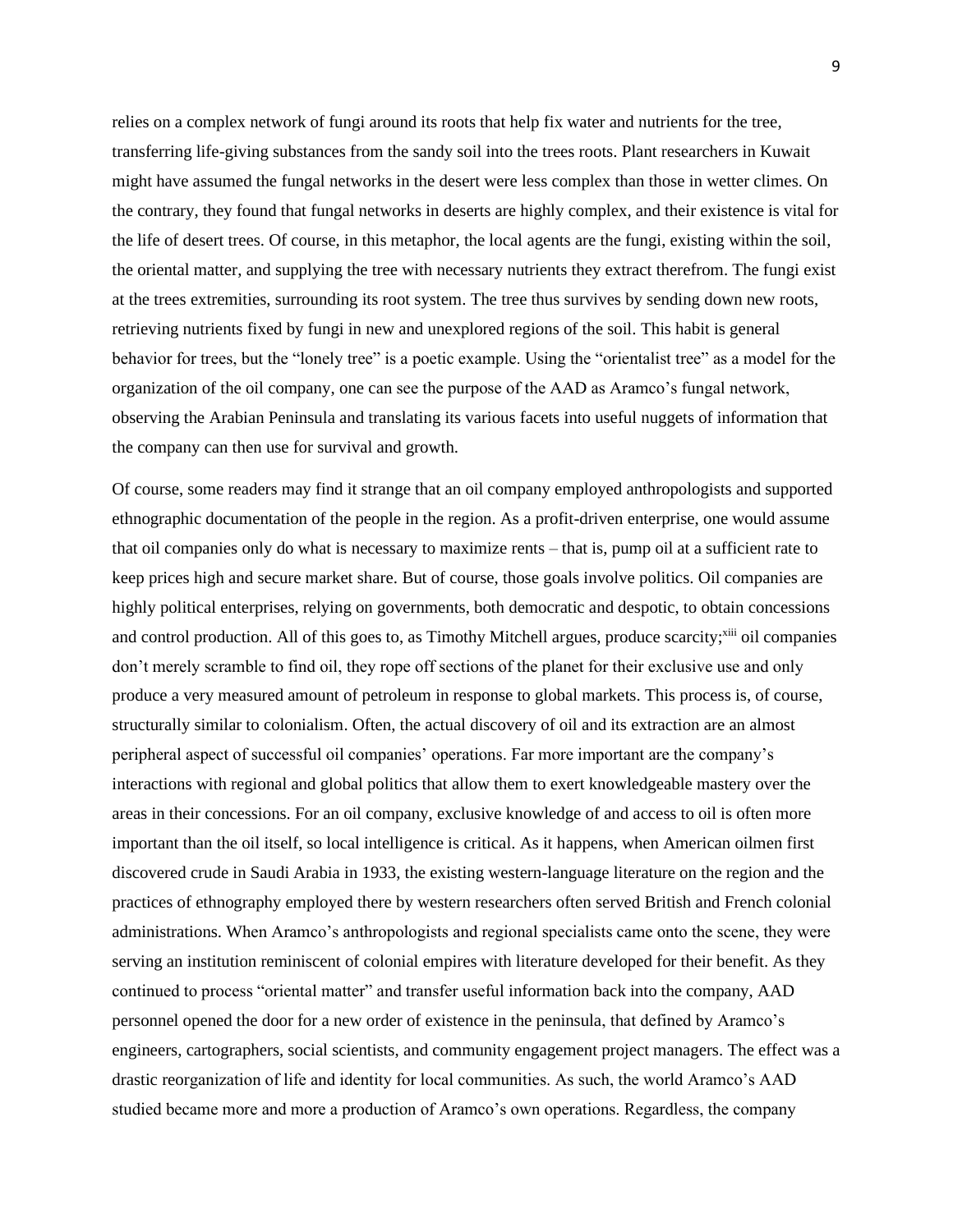maintained a notion of "local" versus "foreign" through the abstraction of local culture into a system of symbols and names it smeared across its operations, disguising the internal operations of the company by imposing a false sense of local-ness on its exterior. The result was a margin between the narrative of the company, built on an Orientalist concept of locality, and the reality experienced by the people of the peninsula.

## *The Historical Context for AAD's Nature as a Local Agent*

Examining oil companies, particularly Aramco, as Orientalist trees requires some explanation of the companies themselves and the way they perceived their local environment (the very distinction between the companies and their "environment" is both a source and a product of their work). Looking back into the history of European local agents in the Arab world – travelers, anthropologists, spies… etc. – reveals the nature of Aramco's Arabian Affairs Division as a form of local agent in itself, and also reveals the inherent connection between social studies and physical geography that allow for an oil company to become a manipulator of local communities and culture, even when its main goal is the extraction of inanimate geological substances.

Firstly, the discipline of modern anthropology, as seen through its development in the Arab world during the late  $19<sup>th</sup>$  century and the first half of the  $20<sup>th</sup>$  century included relevant a wide range of study which we now consider "anthropological". The types of information-gathering described in this section of the paper span from spying to travel writing to philology, all of which contributed to the development of the anthropological discipline, even if they continued parallel to it after its definitive birth in the final decades of the 19<sup>th</sup> century.<sup>xiv</sup> Anthropology as a discipline does not always conform to any specific definition. While distinct from academic disciplines like sociology or history, anthropological work can often incorporate historiographic practices and sociological frameworks to answer questions about the cultural aspects of its subject population. While recognized in the United Kingdom and United States as a defined academic discipline several decades beforehand, it was only with the arrival of the 20th century that universities in both countries began to appoint chairs of anthropology.<sup>xv</sup> Before that period, Western researchers engaged in ethnographic study with the peoples of the Middle East may not have been strictly considered anthropologists, but their work would inform the later anthropological work to be conducted in the region. These included travelers, spies, archaeologists, theologians, philologists… etc. What may now qualify as anthropological work in the Middle East therefore stands on the shoulders of ethnographic work done by a menagerie of western travelers and researchers not necessarily reserved to the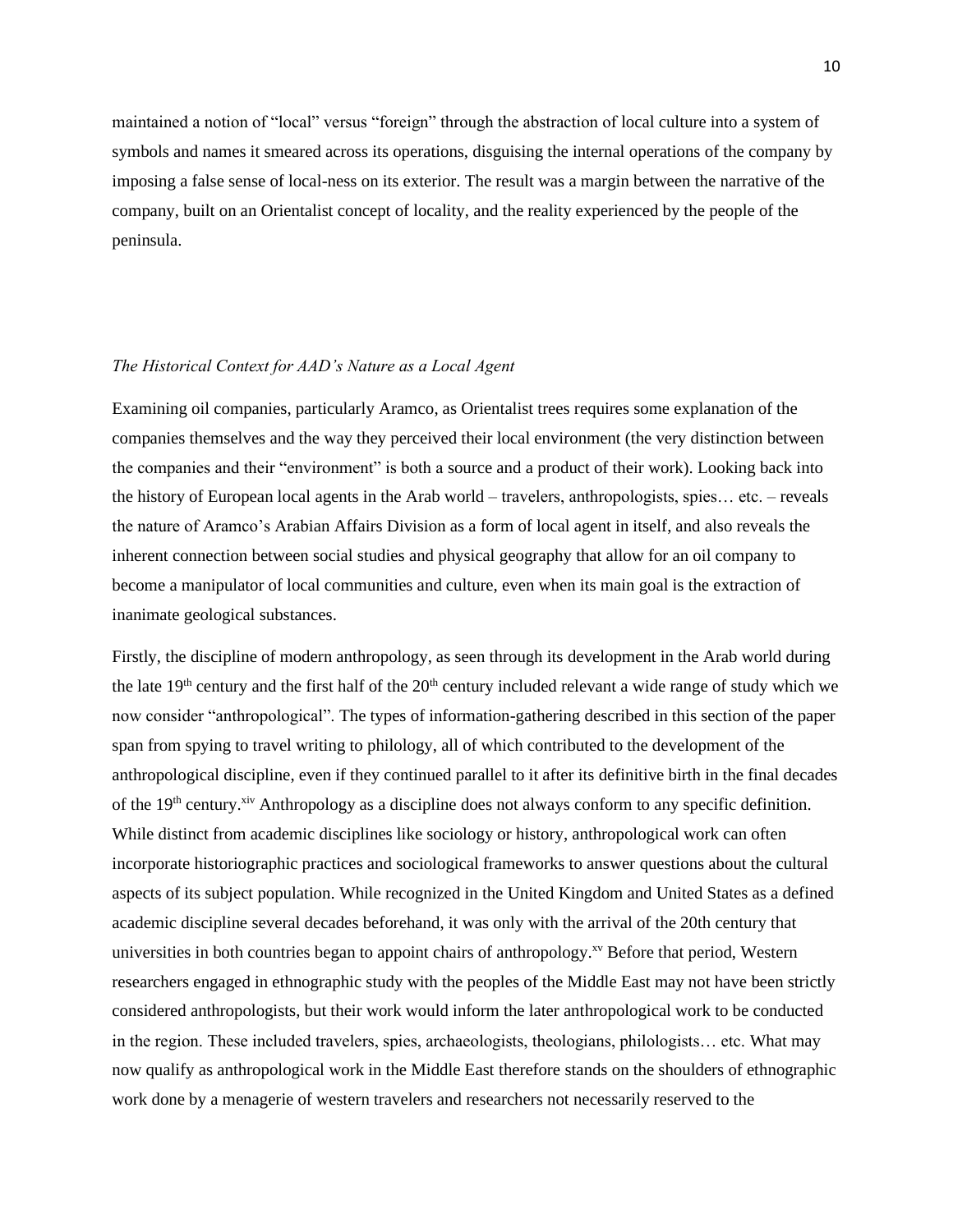anthropological sphere, and as the uses of ethnographic fieldwork continued to entangle themselves with Western political interests in the region, the performance of anthropological work there would continue to rely on research and local social connections which stemmed from other, sometimes more sinister western operations of information-gathering.

Even after its formulation as a circumscribed discipline, the development of anthropological literature specific to the Middle East was addled by orientalist tropes, colonial agendas, and a lack of general interest.<sup>xvi</sup> Modern reflections on the trajectory of anthropology in the  $20<sup>th</sup>$  century Middle East commonly cite the enactment of the National Defense Education Act (1958) as a milestone in the development of the discipline.<sup>xvii</sup> Because the scope of this paper extends only until mid-1960s, this milestone may have had an impact on Aramco's social studies practitioners whose records appear in this paper, although it would have been limited as the AAD would not have hired any significant number of newly trained experts between the passage of the act and 1961. The trends and practices described in the following paragraphs therefore represent a broad array of activities that contributed to the western-language ethnographic literature on the region, the same literature that regional experts in the AAD would have been reading before going to work at the company.

By the time Aramco anthropologists were engaged in study of tribes and local politics in the Arabian Peninsula, European colonial administrations had long been using ethnographic work as a tool for their development in the Arab world. Well before the adventures of British agents like T.E. Lawrence, French colonists in North Africa employed social integration and regional cultural awareness for colonial aims leading up to the end of the 19th century. In his invasion of Egypt in 1798, Napoleon Bonaparte set the stage for such a practice, employing anthropologists and regional experts to help secure popular support for the French regime. He is even known to have dressed in local raiment and attempted prayer at a mosque to advance his image in Egyptian popular dialogue. As Dale Eickelman claims of this practice, "what is crucial about such actions is that they pre-figure later, more systematic, attempts of colonial regimes to legitimate their presence in the eyes of the ruled and whenever possible to win over key elements in the indigenous society. Ethnographic investigation was seen as an important contribution to this aspect of the colonial enterprise."xviii And so it did, French military administrators like Thomas Bugeaud (1784-1849) and Joseph Gallieni (1849-1916), stationed in Algeria and Morocco respectively, developed particular organizational strategies for handling insurrection and popular revolt in French colonies during the 19th century which relied heavily on French intimacy with the local social structures in their colonies. Bugeaud, responsible for the defeat of 'Abd al-Kader's famous Algerian revolt at the Battle of Isly in 1844, goes to great lengths describing the necessity of peace and agricultural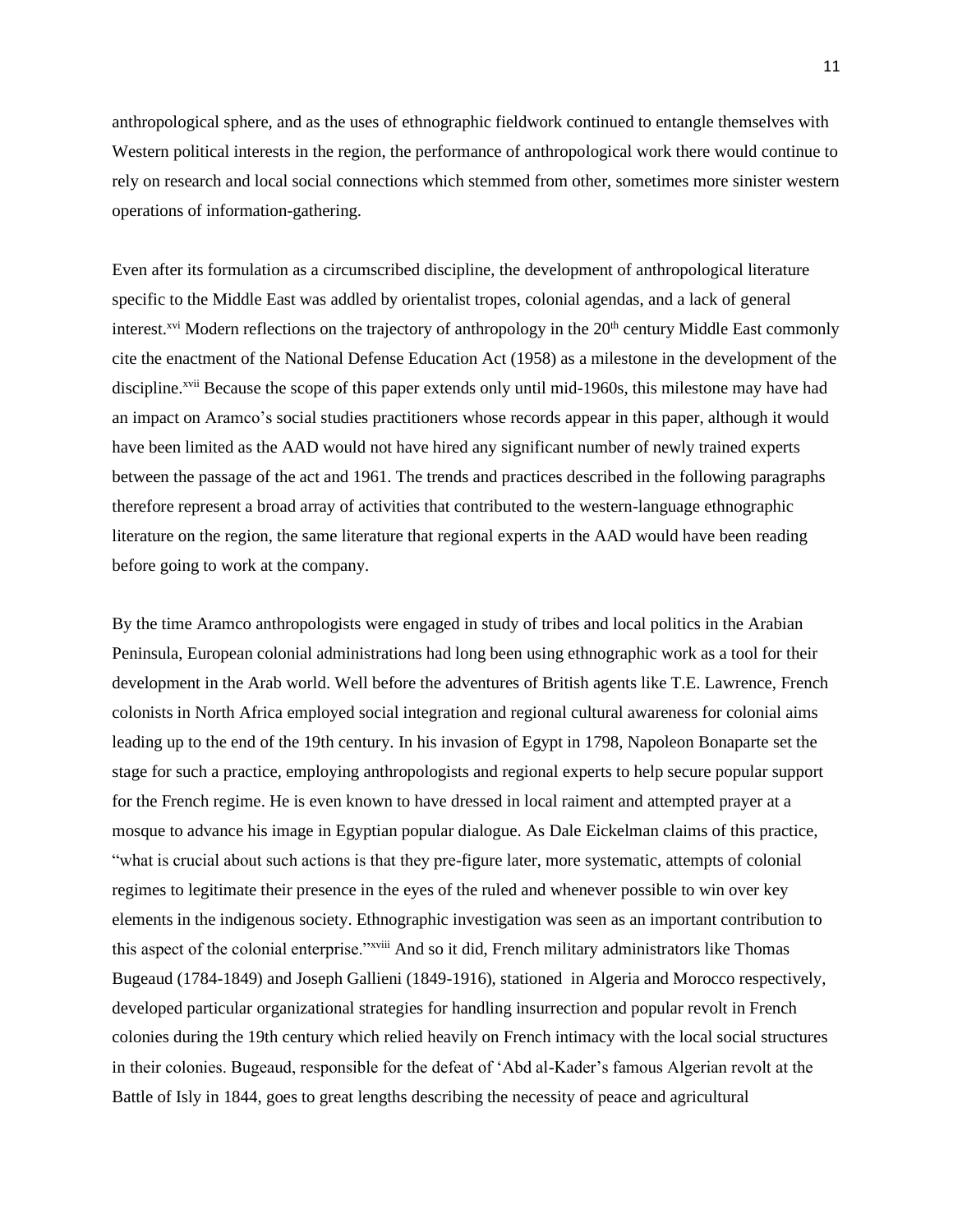development in Algeria as a method of "civilizing" local people.<sup>xix</sup> Inherent to that strategy was a deep integration with local populations. Gallieni would move a step further in his later stint in Morocco where he made a concerted effort to employ fluent Arabic-speakers in his ranks. Gallieni was a strong proponent of social integration between his soldiers and local Moroccan communities, something he saw as critical to understanding and tranquilizing Moroccan people. As such, military figures of the French empire, eccentric as these two were, were seasoned practitioners of ethnographic study for empire, and while the French colonial experience in North Africa may have produced more ethnographic literature than did British colonial administrations in the Near East, $^{xx}$  there exists a clear influence from the former on the latter. In fact one of the British empire's earliest champions of special tactics for the suppression of popular insurgency, Charles Callwell (1859-1928), directly mentions Thomas Bugeaud and his tactical recommendations in the "Counterinsurgency" chapter of *Small Wars: Their Principles and Practice*  (1899)*.* Callwell, whose only region-relevant work was in Afghanistan, emphasized the use of human intelligence and light military units in countering popular insurgency. Proficiency in local languages and a sound knowledge of local terrain would have been necessary for both intelligence gathering and quick mobility in the Afghan theater, and so local knowledge and intimacy with regional communities would have been crucial.

Such an emphasis on the importance of local knowledge for empire mingled with a popular culture of romantic orientalism, producing a generation of spies and agents in the British empire who pursued thorough social integration where they worked in the Arab world. At the end of the 19th century, as anthropology was beginning to ossify as a defined discipline, British firms, particularly those selling medicinal and confectionary products, were busy using images of the Orient to equate their products with sensations of bodily pleasure and relaxation commonly associated with exotic cultures.<sup>xxi</sup> The use of those images corresponds with a period of European-Middle Eastern interaction dominated by what Susan Slyomovics refers to as a "swashbuckler school of intrepid fieldworkers, archaeologists, and undercover agents."xxii Men like Charles Montagu Doughty, Robert Cunninghame Graham, Marmaduke Pickthall, and T.E. Lawrence demonstrated the connection between burgeoning British consumerism and romanticized images of the orient through use of near eastern garb and region-specific *mise en scene* in photographic portraits circulated in popular media of the time. Andrew Long notes that whether these various photographs and their emphasis on region-specific clothing, props, or landscapes depict an accurate image of the region and its people, that image's accuracy is not so important as its reflection of Britishmale fantasy and heroism.

Just as British corporations used the image of the Orient to stimulate desire or fantasy in its British customer base, so did the commodification of literature and writing create the same dynamic for reportage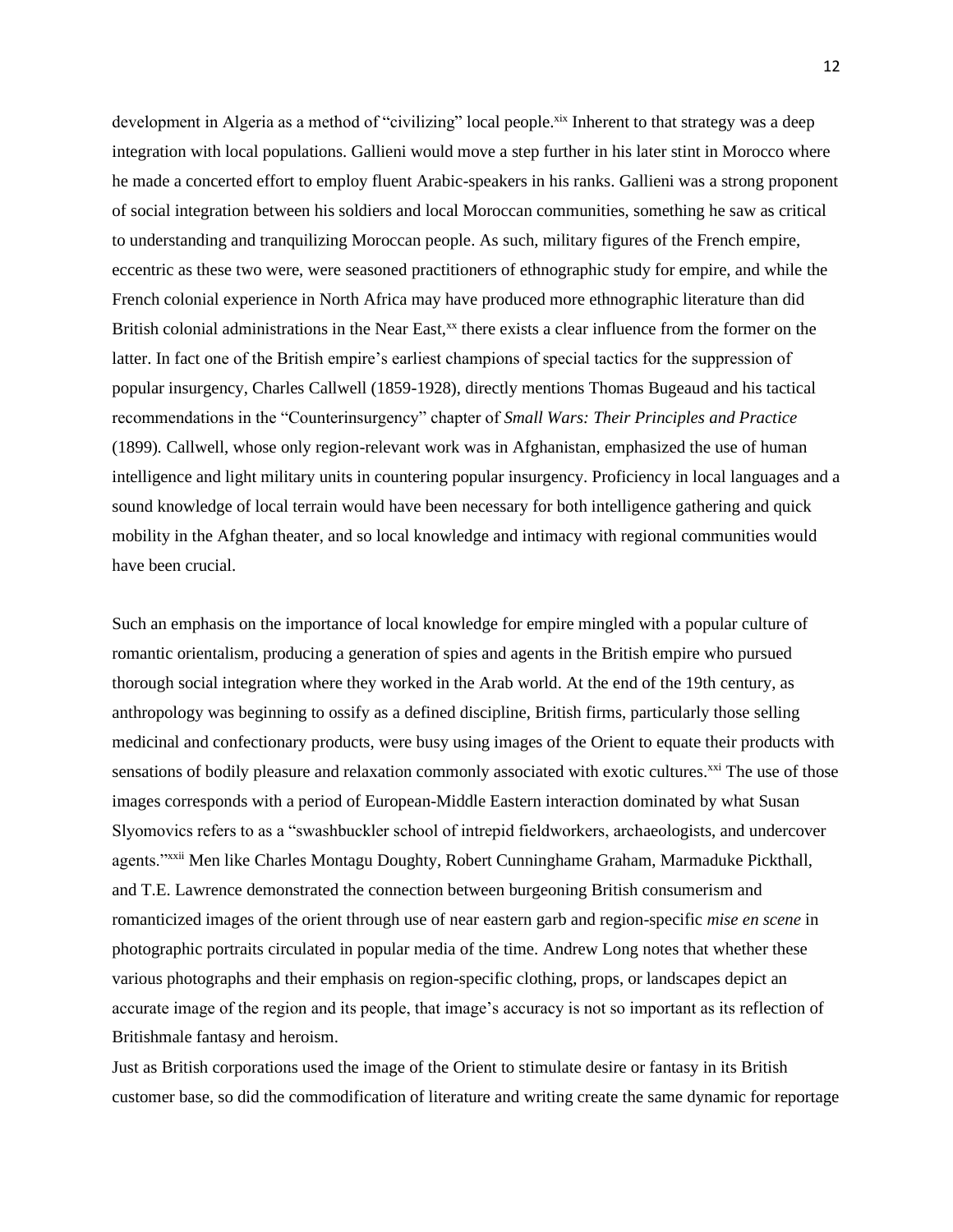and fieldwork done in the Middle East at the time.<sup>xxiii</sup> The Arabian peninsula, administered under British influence far more than that of any other western power (until the end of the Second World War), experienced the real-world effects of such an approach to anthropological (or related) work done by British agents and researchers. While their writing did not spread into the public sphere, British spies engaged in the exotification the region as a context through which to view British identity. This tendency affected their approaches to landscape and ecology. Because of growing domestic antipathy towards imperial adventures, accelerating decolonization in the first three decades of the 20th century, and a cultural crisis of meaning experienced by British elite at the time, agents who worked intimately with Arab populations in the Arabian peninsula sought out intimate networks and local expertise for their intelligence-gathering.<sup>xxiv</sup> As such, even intimate relationships between British agents and local populations, while often personal and fluid, were inherently imperial and political at their root. Integral to this process was a common British conception of the Arabian desert as an infinite horizon from which infinite treasures and secrets could be gleaned. British agents sought to construct an image of so-called "Arabia" which conformed to the needs of their cultural existential crisis, one which Priya Satia relates to the rise of philosophers like Edward Carpenter, William James, and Bertrand Russel. Such philosophical work emphasized the idea that infinite truths could be gleaned from simple entities - a framework that, when applied to the vast and seemingly inscrutable deserts of Arabia, opened a necessity for western spies to abandon empirical reasoning and enter the landscape as freeform beings with little need for structured conceptions of time, space, or logic. Such an approach to navigation and intelligence in the region corresponds precisely with the orientalist tropes pandered by British travelers about Arab people, one example being the words of famous travel-writer Gertrude Bell, who refers to Arabs as "an old child, with no use or concept for practicality or utility as westerners no them".<sup>xxv</sup> As such, British agents concluded that to navigate Arab lands meant to think like an Arab, casting off empirical reasoning altogether and relying on innate senses and memory. It is no surprise then, that a trend of dressing in local garb developed amongst western travelers in the Near East. British agents intentionally became that which they perceived local people to be, and in so doing changed the way they viewed the local landscape. The result was an image of Arabian ecology and landscape as a foreign, perhaps even extraterrestrial place, inscrutable to the reasonable mind and inhospitable to empirical reasoning. The shifting location of populations, vegetation, and political relations could only be understood through the use of memory and intuition, as British agents saw it. To circle back, this is precisely a case like Andrew Long describes, a situation where truthful reportage of the region's geography and affairs was not so important as the image of region and its relationship with British self-perception.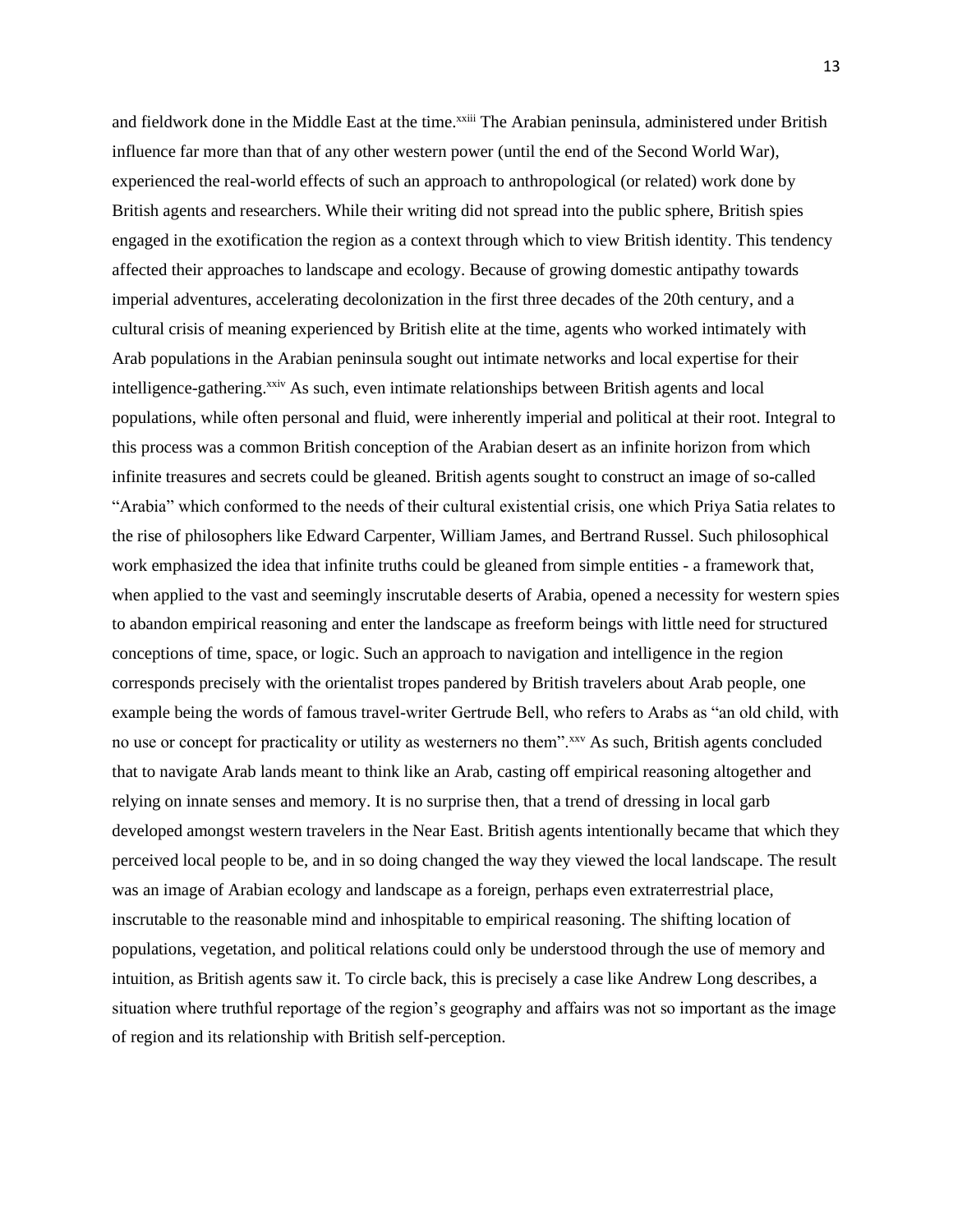Beyond the cases explored by Priya Satia, the experiences of Colonel Harold P. Dickson (1881-1951), British Political Agent in Kuwait from 1929 until 1936, illustrate a similar fascination with local customs and population movements as a means of colonial administration and military control. Dickson himself wrote multiple works of ethnographic fieldwork on the badu tribes surrounding Kuwait City. His work, *The Arab of the Desert,* dives deep into social customs, seasonal movements, and political networks at play within and beyond nomadic camel-herders modern Kuwait, Saudi Arabia, and Iraq.xxvi Dickson was also participant in the use of British airpower as a repellent against badu raids on Kuwaiti merchants, caravans, and farms. His journal entries from the 1940s mention many such raids and the use of airpower to suppress or destroy raiding parties. Administrative reports kept in his files from the late 1910s and 1920s consistently mention the movements of badu tribes and the continued badu practice of raiding.<sup>xxvii</sup> That Dickson was a fluent speaker of local badu dialects of Arabic and an expert in the anthropology of the region is no coincidence to his emphasis on such affairs.

Finally, it will be necessary to draw at least some connection between these British and French colonial uses of ethnographic fieldwork with the contemporary practices of American agents in the region as well. Though small, a similar practice of ethnographically informed intelligence can be noted in the American experience during the first four decades of the 20th century in the Middle East. Aside from Aramco's use of ethnographic fieldwork and anthropological research in its Arabian Affairs Division, Americans were engaged in similar work for military and cartographic purposes. One example is Charles Raswan's *Tribal Areas and Migration Lines of the North Arabian Bedouins* printed by the American Geographical Society. Dickson himself possessed a copy of this work, which is an attempt to map the movements and territorial heartlands of nomadic tribes in what is now northern Saudi Arabia, Jordan, Iraq, Syria, Kuwait, Lebanon, and Israel/Palestine.<sup>xxviii</sup> This work represents an important process of translation between qualitative ethnographic fieldwork and the kind of empirical cartographic representations useful to a western government administration in the region. The maps rely heavily on the anthropological works of Alois Musil, a Czech anthropologist active in the region from 1896 to 1902.<sup>xxix</sup> In this project, Raswan attempts to translate Musil's verbal descriptions of Bedouin movements into the visual language of a map which could be used for systematic reference by someone who had little or no knowledge of the region (a similar map drawn by the American Geographical Society in 1926 adorns one of the introductory pages of the 1927 English translation of Musil's *Deserta Arabia*). Beyond the work of the American Geographical Society, the American government and military also placed anthropologists in several locations around the world, including Morocco, during the Second World War as a covert method of intelligence gathering. The afore-mentioned Carleton Coon is one such anthropologist who worked under the authority of the OSS for intelligence-gathering purposes. As such, the world of "anthropology" and regional cultural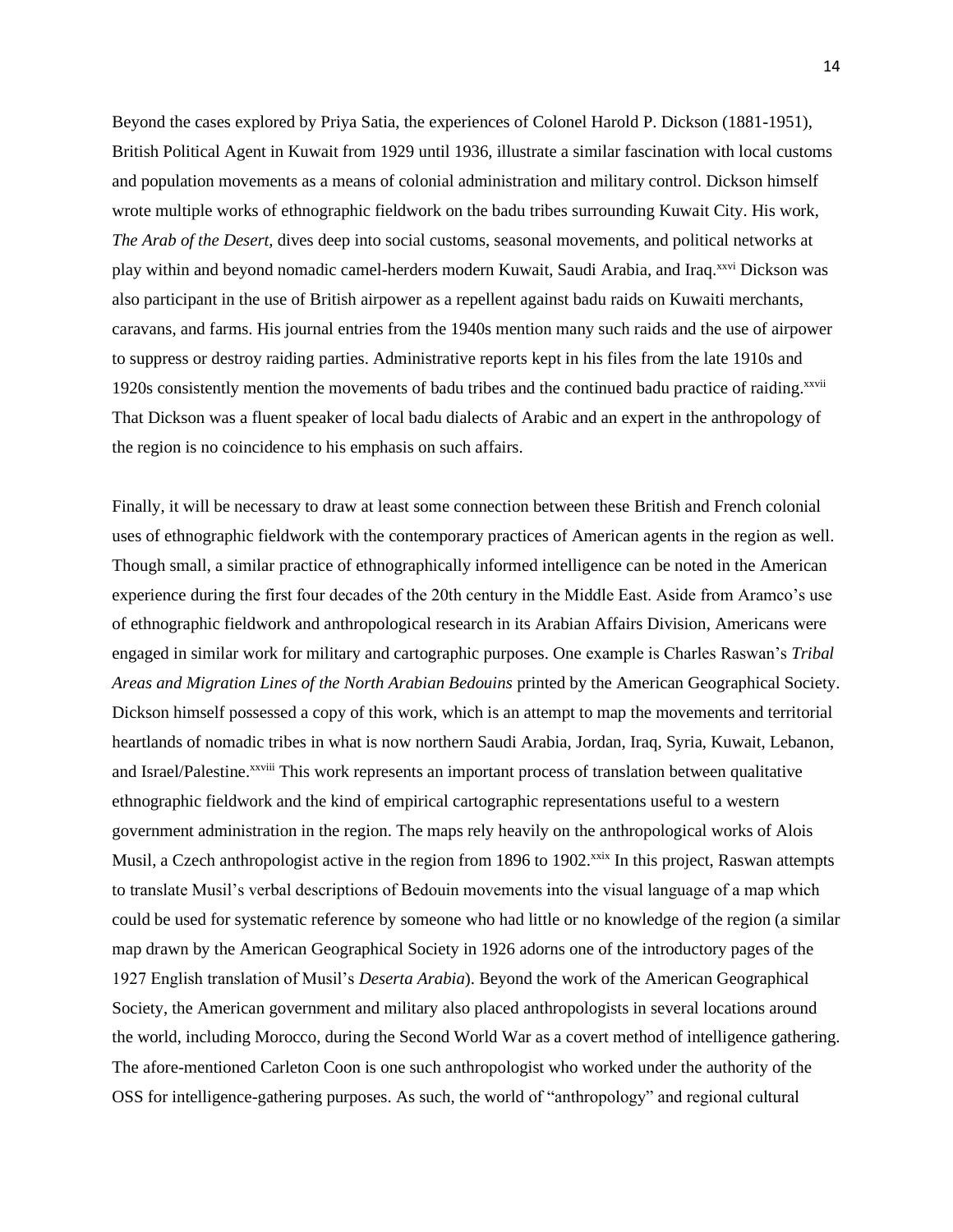studies in the Middle East leading up to the enactment of the National Defense Education Act in 1958 demonstrates a clear relationship with the construction of colonial administrative bodies. Regional studies experts and anthropologists in the employ of Aramco would have utilized the literature born from this tradition for their work in the region, (Coon himself is referenced in an AAD report from the summer of 1960 titled "Status and Role of the Aged in Saudi Arab Society.")

## *Human Geology*

One inevitable aspect of security for state aparati, local or colonial, in the Middle East and North Africa was documenting and stabilizing the unpredictable movements of nomadic people, movements which British agents came to associate closely with the illegible shifting sands of the desert. In particular, the anthropological emphasis on the use of memory for navigation by nomadic tribes emphasizes a connection between physical geography and local people in the eyes of western local agents in the Arabian Peninsula.

The cultural and political reasons for intense emphasis on the role of nomadic tribes (as opposed to that of sedentary agricultural populations) in western-written histories of the region include a romantic association with Bedouin as "a savage with Victorian gentleman's values"<sup>xxx</sup> and a geopolitical necessity to control the tribes whose mobility and capacity for armed attacks made them unique security threats. The prevalence of nomadic cultures in the ethnographic literature of the region has generally been so intense, especially in the Arabian Peninsula, that by the time of Soraya Altorki and Donald Cole's field work in the modern Saudi village of 'Unayzah (published in 1989), the two anthropologists were still complaining of the disproportionate emphasis historically placed on the Bedouin tribe as at least the central, if not the only, form of social organization and economic production in the Nejd region.<sup>xxxi</sup> While the context of early Saudi Aramco is more anchored in Saudi Arabia's Eastern Province, Kathryn Tidrick makes the argument that such an emphasis extended as a general trend throughout the peninsula and the region.xxxii

It has already been mentioned that British agents found the Deserts of the Peninsula so intimidating and vast that, when aircraft were unavailable, they resorted entirely to the use of local guides for navigation. That trend extended to American anthropologists in the region into the 20<sup>th</sup> century. Donald Cole himself, who criticizes the overwhelming emphasis on nomadic groups in the anthropological study of the region,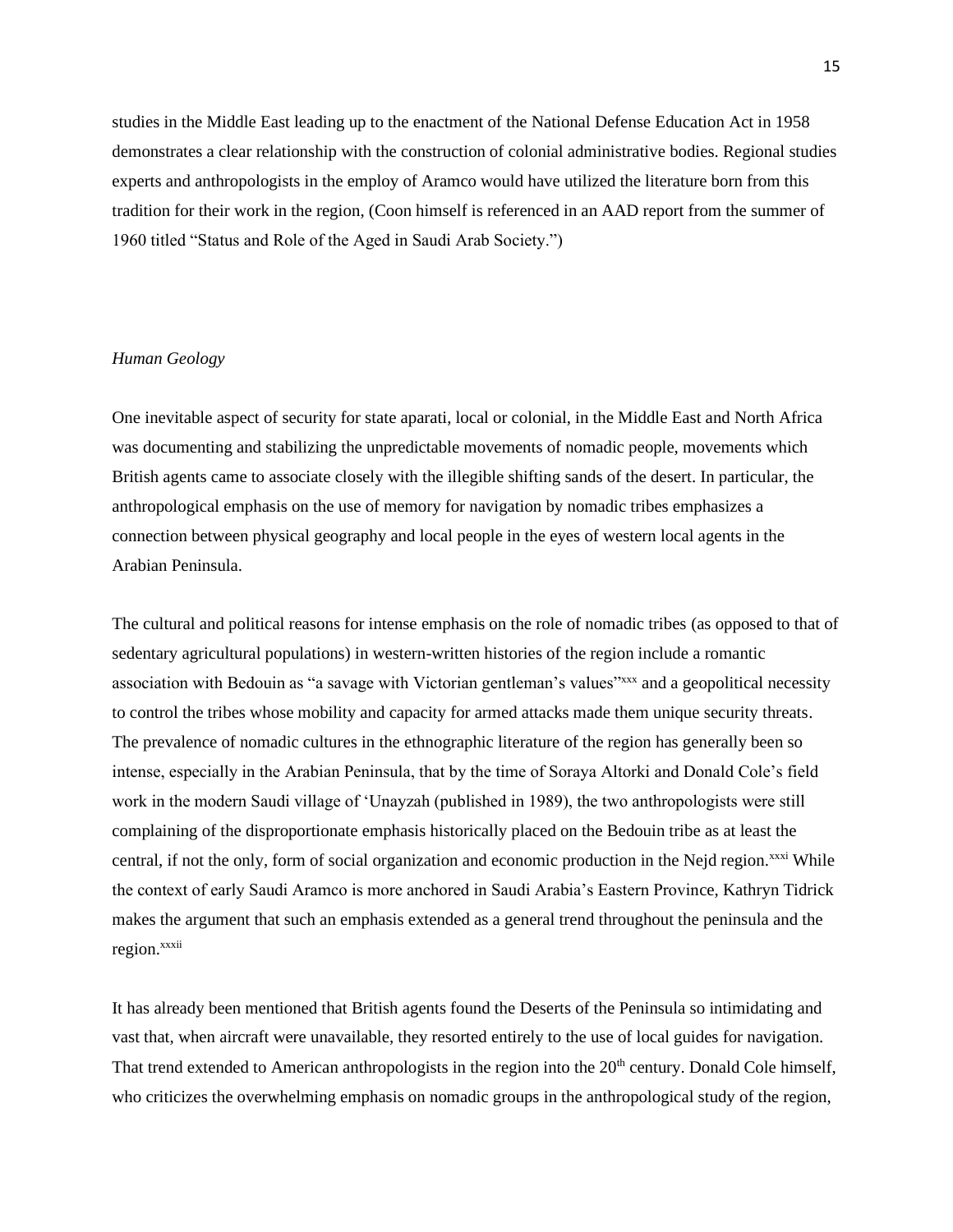tells a vivid story about the abilities of local nomadic tribesmen in navigating the desert purely from memory. He marvels at the ability of one such Bedouin man to nap for long periods in the front seat of a truck as it traverses the desert, only to awake and almost instantly realize the truck's location and heading. According to Cole, war parties and tribes traditionally relied solely on word of mouth and visual memory for their navigation across wide swaths of the peninsula.<sup>xxxiii</sup> As the British discovered in the early 1900s, and, no doubt, as American oil explorers learned (Aramco made its first use of an airplane in 1934 for  $exploration - a highly celebrated development)<sup>xxxiv</sup>$ , the land of the peninsula was only reconcilable through the mind of a local person. Effective surveys, roads, and maps had not yet been developed for effective on-the-ground navigation. As such, when American geologists began some of their first exploration missions into the Saudi Eastern Province from Bahrain in the early 1930s, they wore traditional local garb.xxxv For the oilmen and their cultural experts, the desert and the people constituted a collective mass of Oriental matter. The oil company, therefore, was interacting with, in their eyes, a being not entirely geological, and not entirely human. The AAD was responsible for interactions with this entity.

In fact, even in the early 1960s, when empiric documentation of local geography had progressed somewhat, the company still relied on its ethnographers and regional experts for authoritative interpretations of international boundaries. Those boundaries were of course critical to the company's ability to drill within their legally defined concessions. The Bill Mulligan Papers include multiple correspondences concerning the accuracy of international boundaries. One memorandum recorded in March of 1960 by AAD employee Robert Headley recounts an internal debate over the location of the offshore boundary in the neutral zone between Kuwait and Saudi Arabia.<sup>xxxvi</sup> At that time, the boundary had not yet been officially surveyed and recorded. Of principle concern for Headley and his colleagues in this case were the intentions of the Saudi government and the company's interpretations of Saudi political aims. The discussion that ensued was less an attempt to properly demarcate an international border, and more an attempt to accurately interpret human intentions in the local power structure. At one point, Headley remembers asking his superior, a Mr. Goodyear, if he thought a conservative approach to the boundary might bring accusations of being too "loose with Saudi real estate." Ultimately, Mr. Goodyear answers the question by asserting his certainty that the Saudi government intended for the boundary to lie further south than Headley assumed. These were the kinds of monumental interpretive tasks handled by departments charged with, in the words of then-active Aramco anthropologist James P. Mandaville, "interpret[ing] Arabian geography, people, customs, and language for its (the company's) then all-American management"xxxvii, indicating the massive importance of such local knowledge for the company.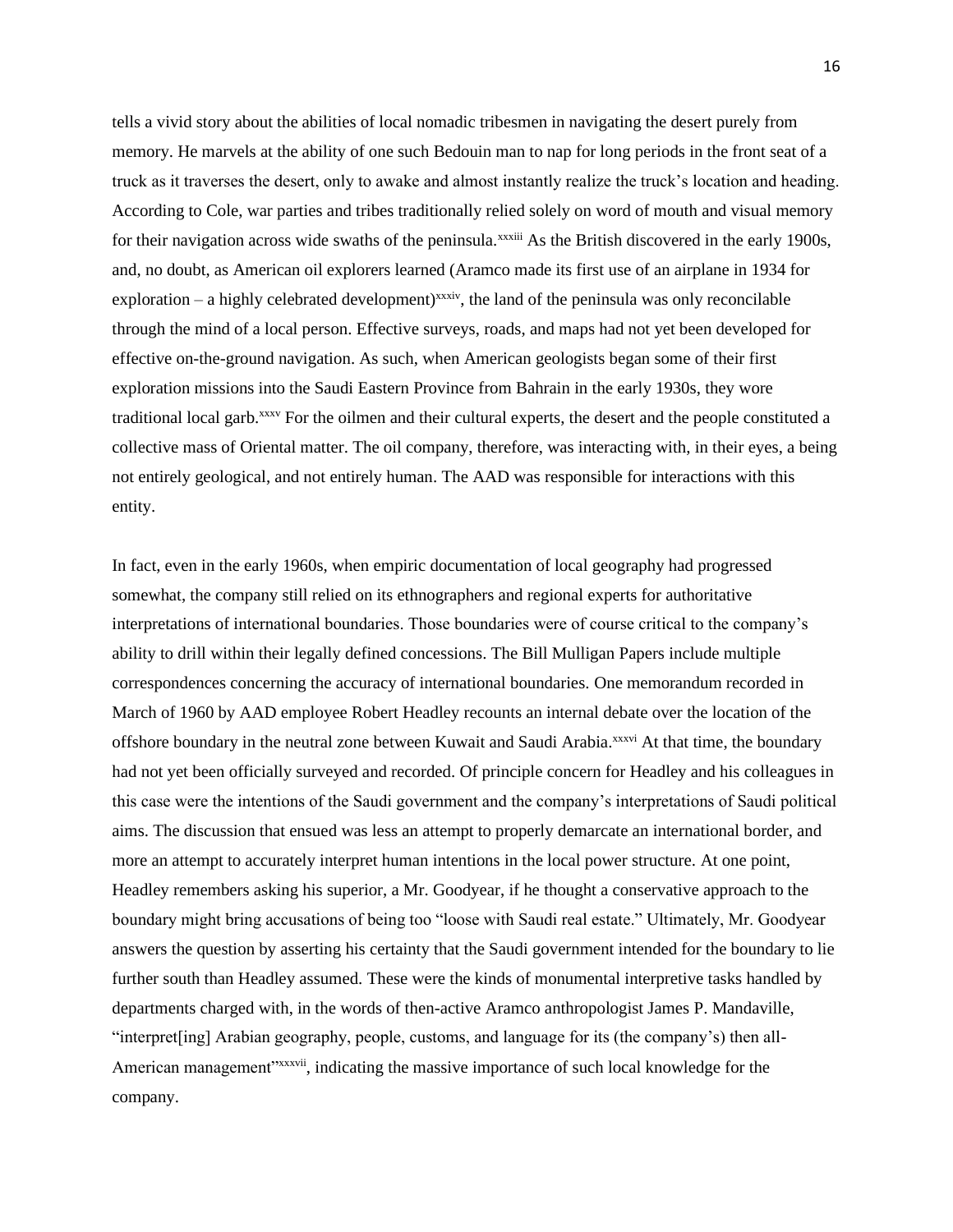James P. Mandaville, an anthropologist for Aramco's Arabian Research Unit (which also fell under purview of the Local Government Relations office) illustrates the understanding that American employees of Aramco shared about the geography of the peninsula in the preface of *Bedouin Ethnobotany* (published 2011):

"As I worked day to day with these masters of desert lore, the Bedouins, I noticed that they often used the names of plants in describing the boundaries or characteristics of different geographical areas. Their version of geography sometimes seemed to involve as much botany as topography. Having something of a penchant for natural history, I began collecting the Bedouin's names for plants and tried to learn the plants' scientific identities with available references, which for Arabia were preciously scant in those days (the early 1960s)." xxxviii

Mandaville's fellow employee, cartographer Charles Matthews, makes a yet stronger case for the necessity of local expertise for the company's geographic knowledge of the region. In a letter to P.C. Speers of the AAD in June 1960, Matthews outlines the services he might provide as a cartographic consultant to the company after his presumed retirement in December of that year. Matthews offers his services specifically as a "consultant on geographic nomenclature."*xxxxxxx* The company did, in fact, have numerous issues with geographic nomenclature as depicted in a letter written by P.C. Speers only a month prior in which he informs his superior, Local Government Relations office manager G.E. Mandis, that one of the company's pump stations near the Saudi-Jordanian border had been improperly named. The nature of the mistake (the station was named "Qaryatain" when it should have been "al-Riyatain") exposes the difficulty for anglophone employees in understanding local place names; transliteration of spoken Arabic can pose difficulties in areas where local dialects omit or warp certain letters from how they sound in standard or Qur'anic Arabic. Matthews, an expert in local dialects (a map of his illustrates the geographic spread of each spoken dialect in the region), therefore offered a critical service to the company as it constructed new facilities and geographic points of interest around the country. In a letter to Robert Headley later that summer, Matthews reports that the difficulties of properly transcribing the many non-Arabic names for places recently surveyed by the company are "almost beyond explaining." Matthews and other "company Arabists" therefore served as an important converter from local knowledge, speech, language, and history into the company's legible maps and surveys, usable for any employee who may never speak a word of Arabic or meet an Arab person.

Beyond geographic material, the AAD served generally as a chokepoint for information about the region at large, collecting numerous local and foreign news media, scientific research, and other materials for dissemination within the company. Employees were assigned various Saudi publications which the company regularly received. After reading regional media sources, employees organized them in the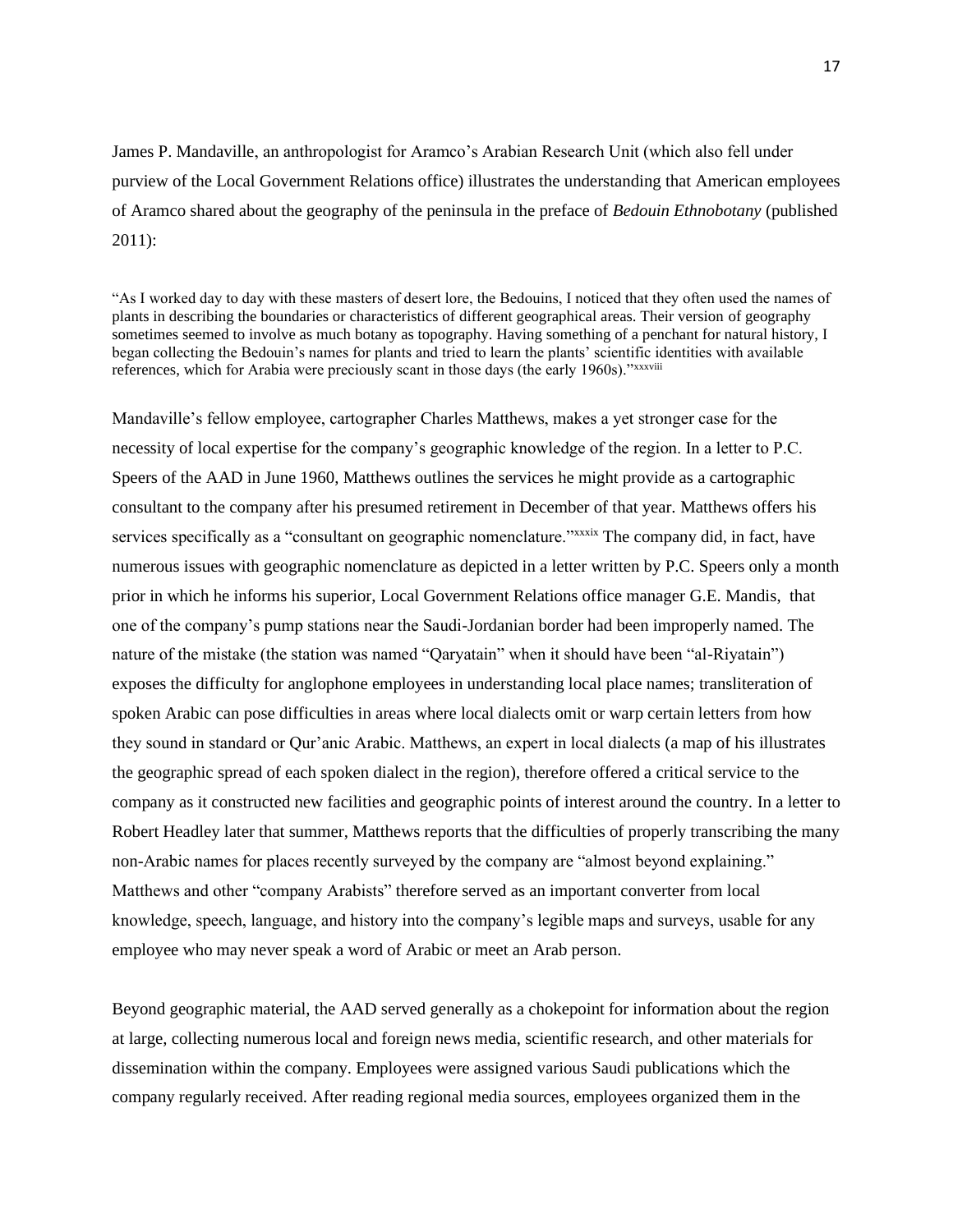office's files and prepared relevant information for internal dissemination in 8 company publications covering the following issues: "All items regarding the Arabic Press, Boundary and Oil Industry matters, All items regarding southern Arabia, etc., Near East and SAG (Saudi Government) items, Items regarding Arabic language and Aramco, Place names – also all anthropological – natural history, etc. material, all biographic material, material on Arabian Peninsula and Islam."<sup>xl</sup> The amount of information available from both the Current Affairs Division (separate from the AAD) and the AAD become sufficient to be called a "an excessive and confusing flow of news and current affairs materials"<sup>xi</sup> by one company executive (of course, the division took immediate response to such an accusation and began to streamline its new reports).

As such, for Aramco, to understand local people was to understand the land, and to understand the land was critical for finding oil. Oil, as such, was extracted not only from the land, but indirectly from the shared geospatial and cultural conscience of the people who knew it best. Rob Nixon describes this process as a forced transition from "vernacular geography" to "official geography".xlii In order to begin surveying, mapping, and exploiting the area's physical geography, the human society within it first had to be probed and classified. Then, the company could produce maps and other documents legible to their experts that would guide the company's operations in the peninsula. The AAD therefore served as a local agent, receiving and redefining knowledge of human lives for the benefit of what many people may consider an exclusively geological operation.

## *Sucking the Oriental Matter into the Corporate Tree*

Of course, the AAD's absorption of this information involved regular interaction between company personnel and the people they studied. Mandaville states, "We were encouraged to collect all kinds of information about the tribes in whose territory the company carried out its operations (…) We worked over the data bit by bit with a roomful of Bedouin consultants chosen for their knowledge of each geographical area."<sup>xliii</sup> Such close contact between company personnel and local sources of knowledge was one form by which indigenous people entered the sphere of the AAD's operations. These interactions could be saccharine and friendly. Often relationships could become intimate, and cross-cultural interactions were sometimes a source for positive sentiments and genuine interpersonal connection. One of the most fascinating documents from the AAD's 1960 files is a long-winded letter from Lovelind Hoel, a former employee of the company under the AAD to G.E. Mandis. Hoel writes the letter from Pocatillo,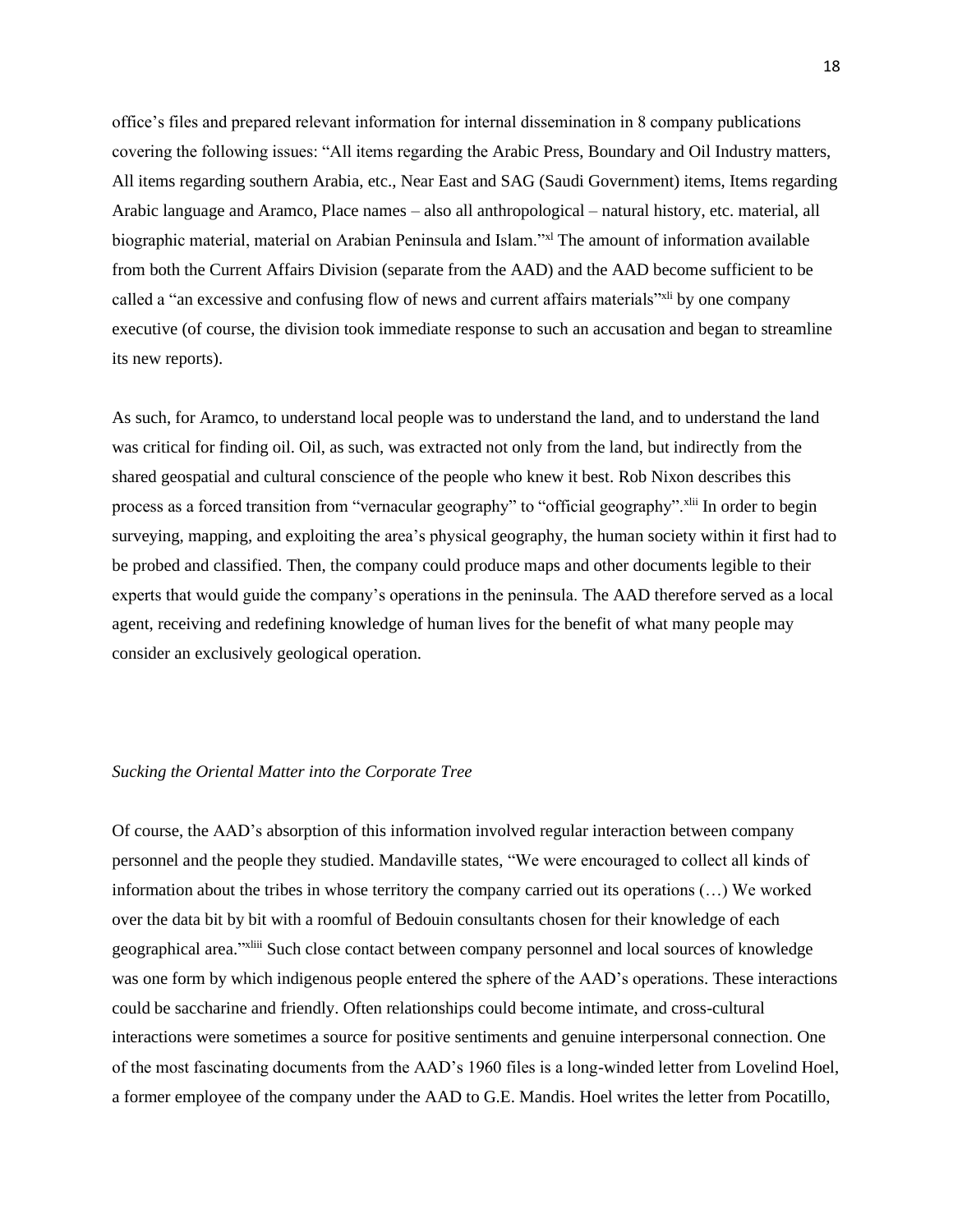Idaho where she had been living, awaiting word on the status of her employment with the company.<sup>xliv</sup> She does not describe why her employment is in jeopardy, but as she pleads for an opportunity to rejoin the AAD, she describes some of her favorite memories working with the company. She begins by describing her experience reading and learning the lessons of the Qur'an, which supposedly lead her to many intimate experiences with local people. As she states, "understanding about God in their way opens any Arab door." Her time in local communities includes many moments of intimate interaction, eating in family homes, meeting mothers and children, discussing religious topics. She includes stories of receiving gifts and beautiful compliments from local people with whom she developed personal relations. One "Bedouin" man, 'Ali, supposedly gave her a ring as a gift telling her, "From the first moment you arrived here you have brought us all happiness, and there is no price on happiness. This is but my token of happiness back to you." Hoel goes to great lengths explaining the friendships she's made and the genuine appreciation she has for intimate human connection. Unfortunately, as Satia reminds us, intimacy in a relationship does not remove the inherently colonial nature of those relationships when one party represents the interests of an organization like Aramco. As such, regardless of her friendships, Hoel's identity as a member of the AAD precludes her from just being a "friend" in many cases, and her actions have political effects, some of which are surprisingly sinister.

First, she describes the pleasure of using the Qur'an to argue against communism when chatting with Saudi students. Here the political nature of her relationships begins to shine through. At one point, Hoel describes her proposal for planned field trips on which she would invite Americans and their families to visit Arab communities and enjoy social gatherings. The goal of these gatherings, she claims, is to build mutual appreciation and friendship between the two cultures. Notably, she proposes the project as a "personal" one, exempt from company control and company association. The aim of the project, it seems, falls outside the aims or the operations of the company. As such, she indirectly defines the activities of the company as those which do not aim solely to promote cross-cultural intimacy, but rather seek a concrete purpose in support of the company's aims. This is not surprising – an oil company is, of course, primarily interested with profits – but it sheds light on the nature of extractive industry and its social impact. The company interacted consistently with local people, and yet every interaction on the company's watch was designed to complete some task or project. There was always an *aim.* The lack of normal social interaction between company personnel and local people, unclouded by any long-term company-oriented goal becomes clear in a later paragraph of Hoel's letter where she describes the difficulty in explaining to Bedouin people why they cannot come back to visit the Aramco compound where primarily American employees live: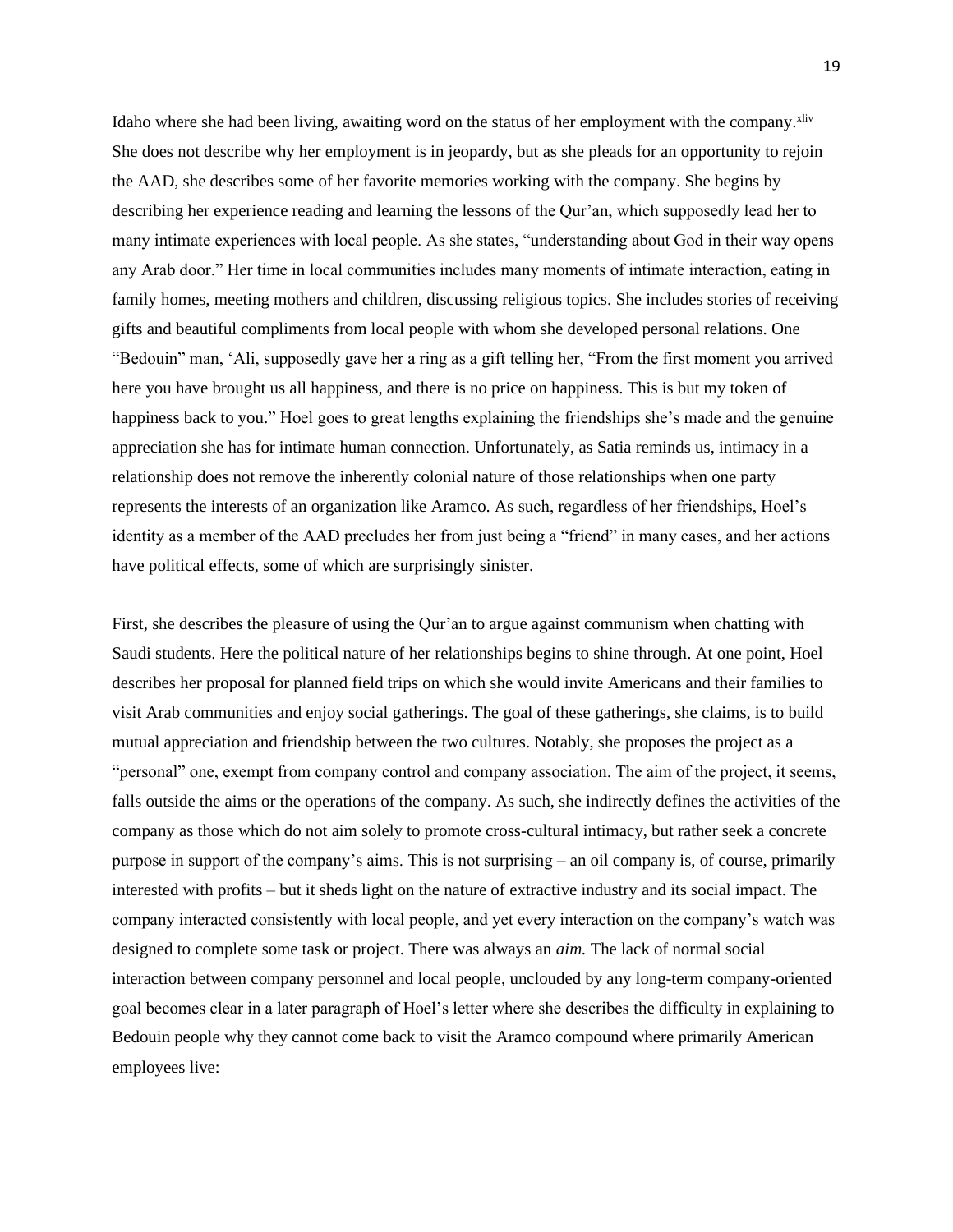After re-reading PART II (the second section of the letter in which she describes her plan to run the field trips), I can see a question that will no doubt come to mind: 'but won't these Arab visits and social gatherings lead to their wanting to come into our compound with their families and see how we live, too?' The direct answer to that is: 'Yes, they will.' However, I will tell them the truth, and being understanding people, they will see the point. I say: 'We would love to have you… but, you see, we're very grateful to be the guests of you and your King in Arabia – and, as guests, we don't wish to 'chance' offending by any of our ways you, your King or your religious leaders. When we come to visit you in your homes, we can follow your ways and the ways of Arabia, as you guide us, and we probably won't make too many mistakes. But, should you come to us, the situation is reversed. In your politeness you would feel obligated to try to follow the American way. This is not wise here. Should you come to America, it would be important for you to keep the American way, and now that we're in Arabia, it is our desire and duty to uphold the good customs of this land.' To my knowledge, I have never lost an Arab friend – or offended any Arab with the above-stated 'truth'.

Here again politics seeps into the relationship between her and the local people with whom she interacts outside the company. Again, the company serves as a context for her interactions that stymies any illusions of equality between herself and the people to whom she is explaining this "truth." The effect is hard to quantify, but the form of the insult is clear: American Aramco employees may learn about Arabs and enter their world while Arabs are asked to remain in darkness concerning the Americans' life. The irony, of course, is that while the company did not allow local people inside the Aramco compound without proper reason, it would require many of them to adopt jarring truths and practices in order to fit themselves into the new capitalist landscape that the company was busy constructing in Saudi Arabia's Eastern Province and beyond.

Nowhere is this forced transition clearer than in the company's handling of low-level Saudi employees. Hoel's experiences demonstrate that one of the AAD's main responsibilities was to communicate and deal with Aramco's Saudi employees. In the second page of the letter, she briefly mentions an assignment in which she negotiated the terms of an unpaid medical leave for an employee, Mr. 'Ali Ibn Humaid, whom she describes as "a long-timer". While she states that the negotiation was no issue, concluding "harmoniously", this task embodies the concrete outward effects of the AAD's work. As Hoel describes, the "casually-employed" Bedouins in the company "never understood the necessity for concentration on paperwork". And yet, in interactions like her negotiations with Ibn Humaid, she must hoist the value of that paperwork on the Saudi employees in meaningful ways that affect their health and their financial stability. At one time Hoel was even in charge of the "Bedouin payroll". Wages were one of the main ways in which the company's inner workings emanated outward into societies in its areas of operation, and the AAD was intimately associated with the payment of Saudi employees at the lower rungs of company authority. Employee relations and issues of pay were a site for all kinds of local agent-style work undertaken by the company. Cultural differences frequently complicated the company's efforts to implement such standard policies as retirement and pension programs, and the company tasked the AAD with translating local cultural sentiments into legible nuggets of information for higher management. On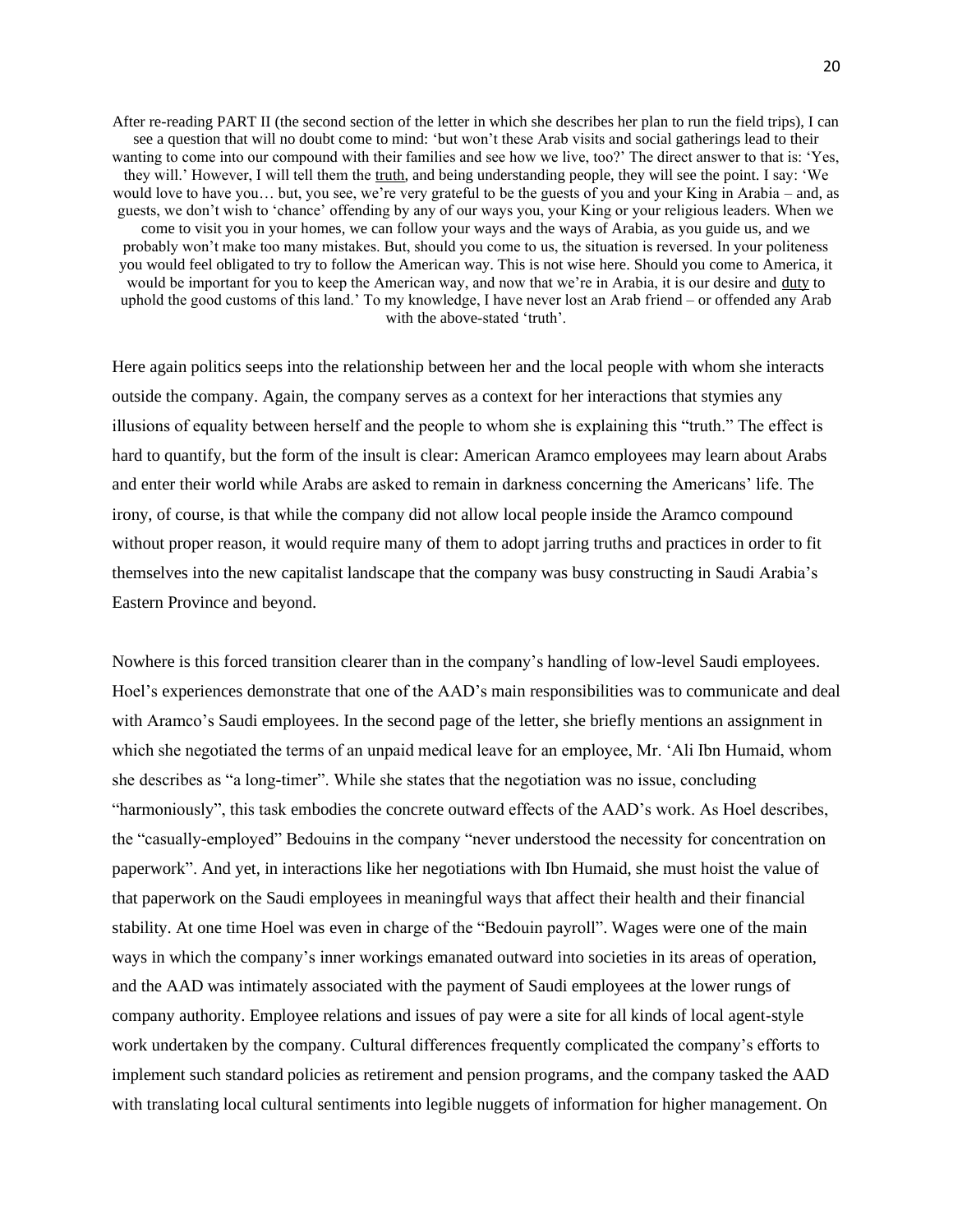June 1, 1960, the AAD submitted the afore-mentioned report titled "Status and Role of the Aged in Saudi Arab Society". $x^{1}y$  The report, without context, is a bizarre document with little apparent utility. Seemingly a piece of anthropological literature meant to contribute a yet unexplored topic of academic interest, the report was actually part of an effort to define the "age" of Saudi employees who were nearing retirement. Non-urban Arabs of the peninsula often had trouble stating their chronological age (Munif depicts this trend partly an act of resistance to authority, and partly a lack of emphasis placed on empirical age altogether). <sup>xivi</sup> The result is a bizarre case of an oil company attempting to define age for multiple old Bedouin men. 30 days after the completion of the report, Malcolm Quint penned a document called the "Saudi Arab Retirement Program" in which he describes the age issue. Quint reports that Aramco's Medical Department approached the AAD in May requesting information on the status and role of the aged in Saudi Arabia, the reason being that the department had no way of finding an "objective estimate of age" for older employees. Instead, the department's best alternative was to allow a physician to examine the employees and, after subjective analysis, estimate their "biological age", which was essentially an appraisal of their physical capabilities. Quint notes that "it is possible, therefore, for a man to 35 years old chronologically while biologically he may be 70 or vice versa." He goes on to explain that if an employee disagreed with the physician's estimate and felt wronged because of the resulting impact on his eligibility for retirement, the employee could drag the company into "long, costly, and acrimonious litigation." The rest of the document describes ways to avoid such a calamity. Now, the company was redefining strangely personal aspects of its employees' self-perception, and the AAD was serving as an advisor in this process.

The AAD helped to define many intimate aspects of Saudi employees' lives, including the physical makeup of their communities. One much-discussed project undertaken by the company in the early 1960s was the Home Ownership Program. The homes constructed in this project were different from the barracks where low-level Saudi employees commonly slept. These were family homes, designed and sometimes built by the company. The company disbursed loans to its employees for purchase of the houses. Aramco had been engaged in similar projects during the 1950s as well. For the sake of the Home Ownership Program of the early 1960s, Phebe Ann Marr proposed interviews with women living in Ras Tanura (the site of Aramco's first refinery and port) to learn their opinions on a range of issues pertaining to the new houses. The issues included the installment of modern kitchen appliances, the layout of communal spaces, and the impacts of loneliness of the women after leaving their former communities to move into new housing units. While employees could build their own houses on land financed by the company, the homes designed by the company would take their needs into consideration. Here the AAD was busy translating local sentiment into documentable actionable information for the construction of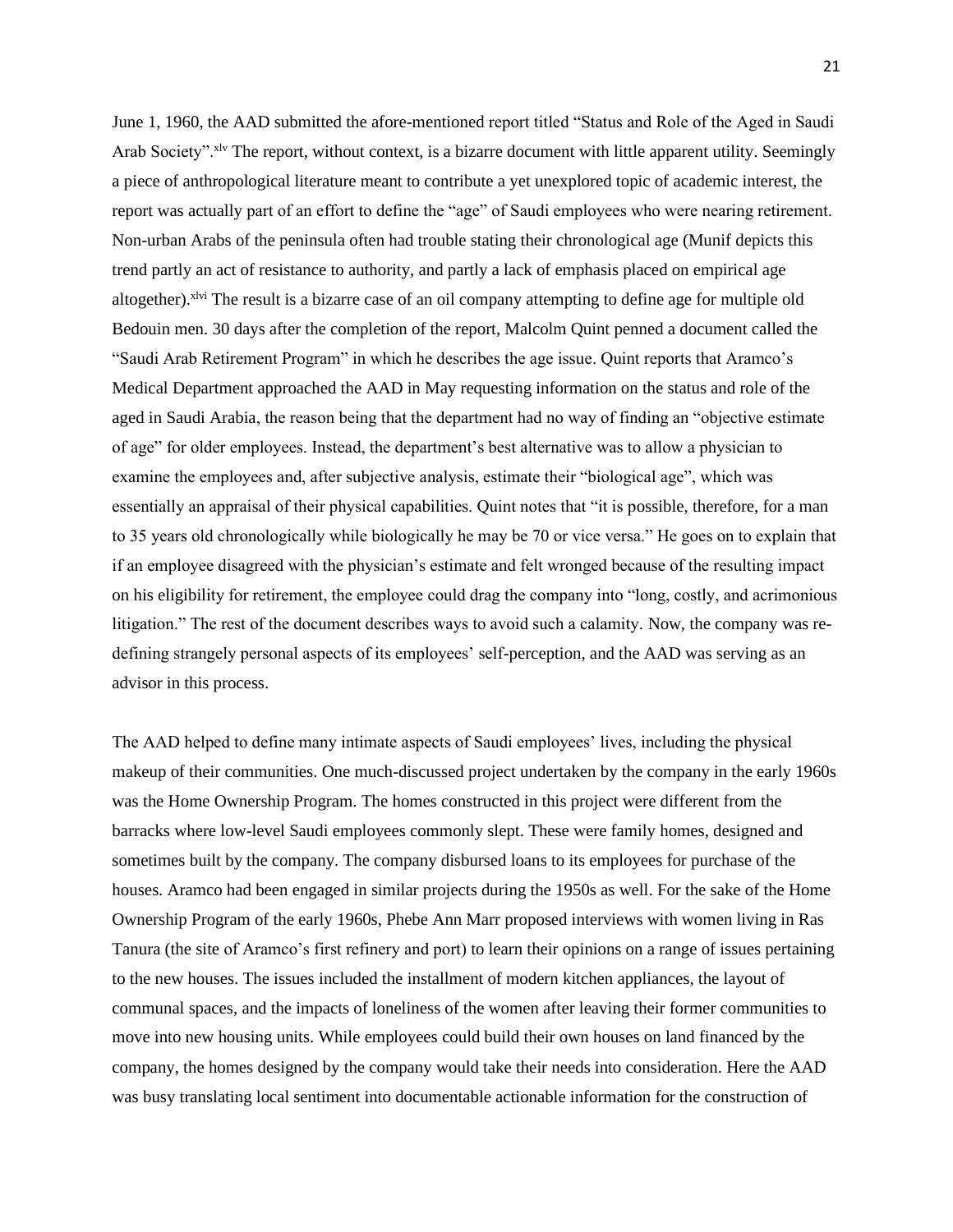people's homes. The information given by these women would enter the company through Marr and would later emerge as components of the employees' families' new homes. And this was only one of Aramco's frequent forays into construction, urban design, and planning. Towns in the Eastern Province like Dammam received considerable support and planning expertise from company personnel, and local politics in the region soon saw the tensions that arose from such rapid development and often inequitable assistance given to select townships.<sup>xlvii</sup> In 1960, the AAD expressed an avid interest in local political affairs, especially as they pertained to land politics and finance. Many local *baladiyya* or municipal governments were populated by former Aramco employees, and these communities were closely associated with the work of the company. In May of 1960, the AAD reported the process and results of a local baladiyyah election in the town of Rahimah, illustrating a political process fraught with novel debates and issues pertaining to newly established systems of land management and relations with the company. At the time of the election, Rahimah had only been a formally incorporated municipality for three years, and this moment marked the town's first election. Some candidates were illiterate, and Phebe Marr, the author of the report, calls the overall process "fluid", a factor she attributes to the town's young age. Notably, four of the six members elected to the municipal council were employees of the company. After listing the members of the council, the report goes on to describe the structure of local government before noting the town's peculiar financial issues:

Normally, there are two major sources of income open to municipalities: the sale of municipal lands and a percentage of customs duties. In accordance with a royal decree issued in 1955, lands within the limits of the municipalities were transferred to them for public sale. At this time Rahimah was not administratively independent. The lands now comprising the townsite had been developed by Aramco and sold, mainly to government officials and company workers, before Rahimah became a municipality. Much of this land is still being held for speculation. As a municipality, Rahimah has been unable to profit from the decree of 1955 because it had no land to sell. The unused land surrounding the present Municipality of Rahimah is gradually being developed by the Company for transfer to company employees. Another Royal decree in 1956 provided that company employees building homes in Abqaiq, Dammam, and Rahimah could receive the land free. Some of this land was turned over to the Municipality through sale, but with the exception of about 35 houses and a few private business establishments, it has not been adequately utilized. In any case, ownership of additional land does not solve the financial problem, according to the Director (of the Municipality), since it is difficult to get workers who already have access to free land under Company home-ownership programs to buy the land from the municipality.

Rahimah thus finds itself stuck. Its formal entry into a new world of commodified land management seems like a self-destructive act. It seems almost as if Rahimah would be better served if it refused to incorporate, remaining an informal entity beyond the financial apparatus of the state-sanctioned land management policies. This was the route taken by residents of Umm al-Khamam who vehemently opposed efforts by the Baladiyyah of Qatif to pave a road leading through their community. According to another AAD report in 1960, the road had been in disrepair for some time, and the residents of a nearby village, al-Jishsh, had been demanding work on the road for some time. Residents of Umm Khamam opposed the project because they feared the encroachment of the baladiya government in their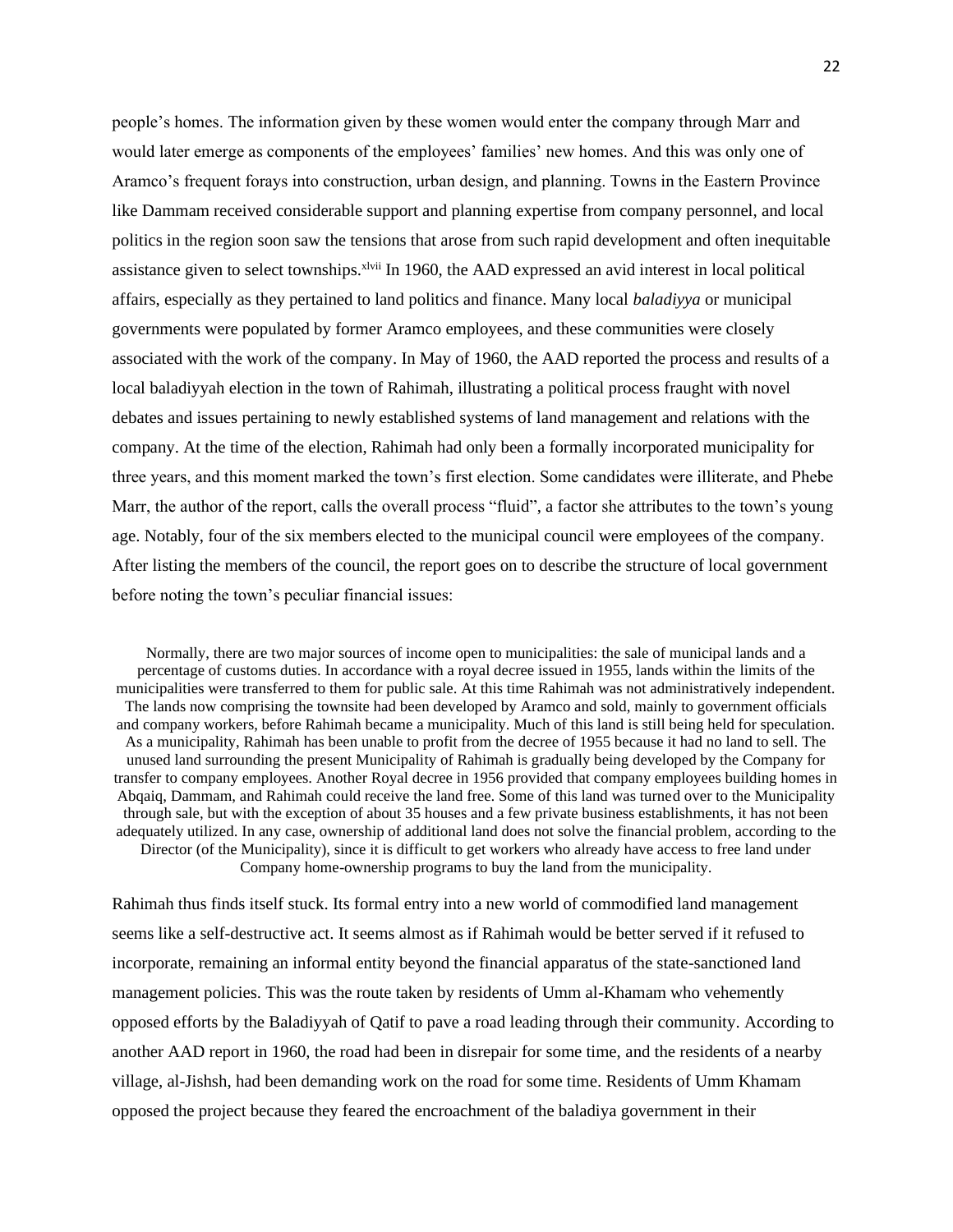community. At that point, Umm Khamam hosted no baladiyah officials and two local sources reported to the company that they enjoyed "freedom" because of that fact. The sources, one Sunni and one Shi'i, both stated that they disliked the baladiyah governments because of their constant "meddling" in local affairs. As such, the road conflict resulted in a protest march from Umm al-Khamam to Qatif.

The stories of Rahimah and Umm al-Khamam illustrate a strange effect of the company's involvement in the region. Aramco received "Oriental matter" and combed it out into actionable intelligence for its authority figures, and then used that intelligence to interact with and influence the communities connected with its operations. Even in cases like the reorganization of local land, a project largely undertaken by the government and not Aramco, the company's research and interests had marked effects. Toby Craig Jones details the ways in which seemingly apolitical company employees like geologist Karl Twitchell composed an integral part of Saudi Arabia's political development and accumulation of absolute power under the House of Saud. More importantly, Jones draws numerous connections between the landmanagement policies of the Saudi government and its rise to absolute power in the peninsula. As the company furnished the government with sociological, geographic, and geological data, the royal family became capable of re-shaping those surveyed spaces. The result was a system of resource management in which authority flowed upward through tiered bodies of government submissive to royal decrees. In his chapter of *Desert Kingdom,* Jones describes the vocal resistance that came out of the Eastern Province directed at Aramco and its impact on the agricultural and natural resources of the region.<sup>xlviii</sup> Often Aramco's influence created a trade-off for local institutions and people. As seen in the case of Rahimah's finances, the transition of local entities into modern systems used or supported by Aramco, they often made sacrifices. The creation of the municipal government was also the creation of a financially troubled entity which, had it not existed at all, would have no balance sheet to worry about in the first place. Likewise, for Saudi employees hoping to see retirement, age would have to become an imposed value and might mean a later or earlier retirement than was envisioned. Of course, if those employees had never become employees at all, then the issue wouldn't have even existed. As Aramco made new maps, those maps produced new locations, new meanings for local land, and new problems. The company's Americans could navigate the region more easily with maps in hand, but that was partially because the production of new information was likewise producing new realities for the region. With every step it took to better understand the local people and land, the company was re-fashioning them to be more understandable. The effect on local people was to become like immigrants in their own land. Aside from the literal relocation of many Saudi people, the changes developing around them would have thrust them forward into a new world hardly similar to their old one, save baubles like language, architectural details, and place names. These processes of modernization, applied to both land and people, had the effect, as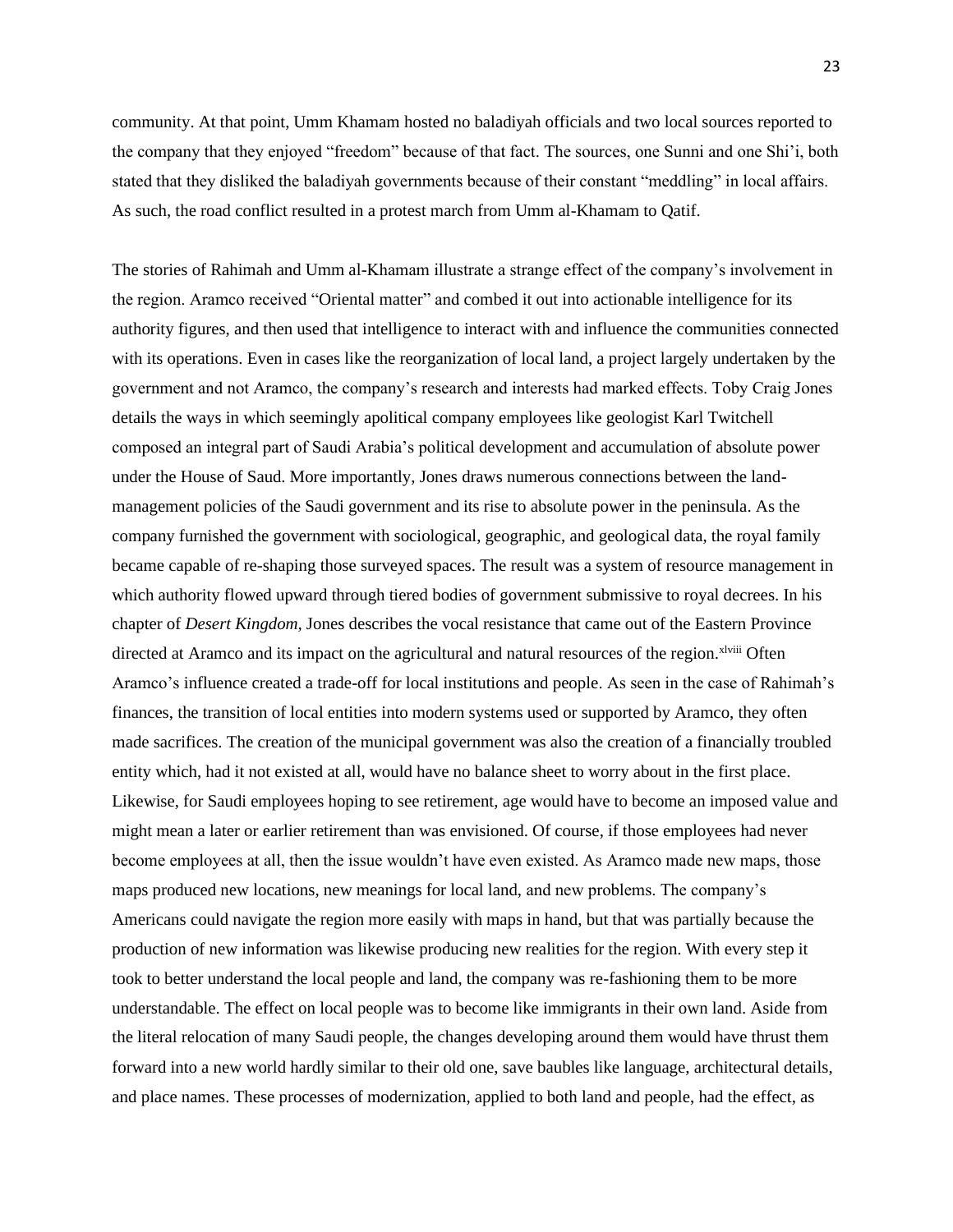mentioned, of making American company managers natives in a foreign country, building up a system they could understand around them.

## *The Dream of Modernity: The AAD Perceives the Eradication of Anecdotal Knowledge and the Modernization of the Arab*

In 1959, Aramco's company library contained 3,300 volumes. The company placed particular emphasis on books about the Arabian Peninsula, and it was the intention of Aramco personnel to make it "one of the best in the world on the Arabian Peninsula."xlix And yet, as Aramco's operations (in tandem with the operations of the Saudi government) came to define life for those who lived in the peninsula, modern analysts may wonder where the subject of the Arabian Peninsula ends and the story of Aramco's development begins. At what point had or would the company consume the entirety of the Arabian Peninsula through its orifice in the AAD, digest it with analysis and translation, and incorporate it into the world of Aramco (yes, there is humor in the fact that Aramco's modern cultural publication is named *Aramco World).* What was Aramco learning about when it claimed to be studying the Arabian Peninsula and its people and land? The company faced a peculiar dilemma in this case. As Oriental matter passed into the maw of the company's re-organizing structures and sacrificed past understandings for a place at the modern economic table, Aramco might have seen the sea of oriental matter closing in on it and threatening to destroy its sense of self. But that was not the case in the 1960s. The borders between the company and the world outside it would not dissolve in the increasing "westernization" of the peninsula, because the company made an effort to construct an edifice to "local culture" rooted in the pre-oil past and aestheticized for adornment of its facilities and operations.

It is true that Charles Matthews found his mapping projects were practically impossible without the help of local guides and the place-names he could learn from them, but while a later Aramco publication would refer the use of local names for new company facilities as "an oil industry practice at the time",<sup>1</sup> the real necessity isn't really clear. For instance, why does it matter whether the "Qaryatain" pumping station is properly named by local linguistic standards. The company could and did survey large tracts of land in which it relied simply on coordinates and numbered markers for navigation. There was nothing necessary to oil production about using appropriate local names. Regardless, the company put some effort into giving the new locations they established some element of legitimate familiarity for local people. Even while the company relied on local knowledge for place-names, however, they still had the agency to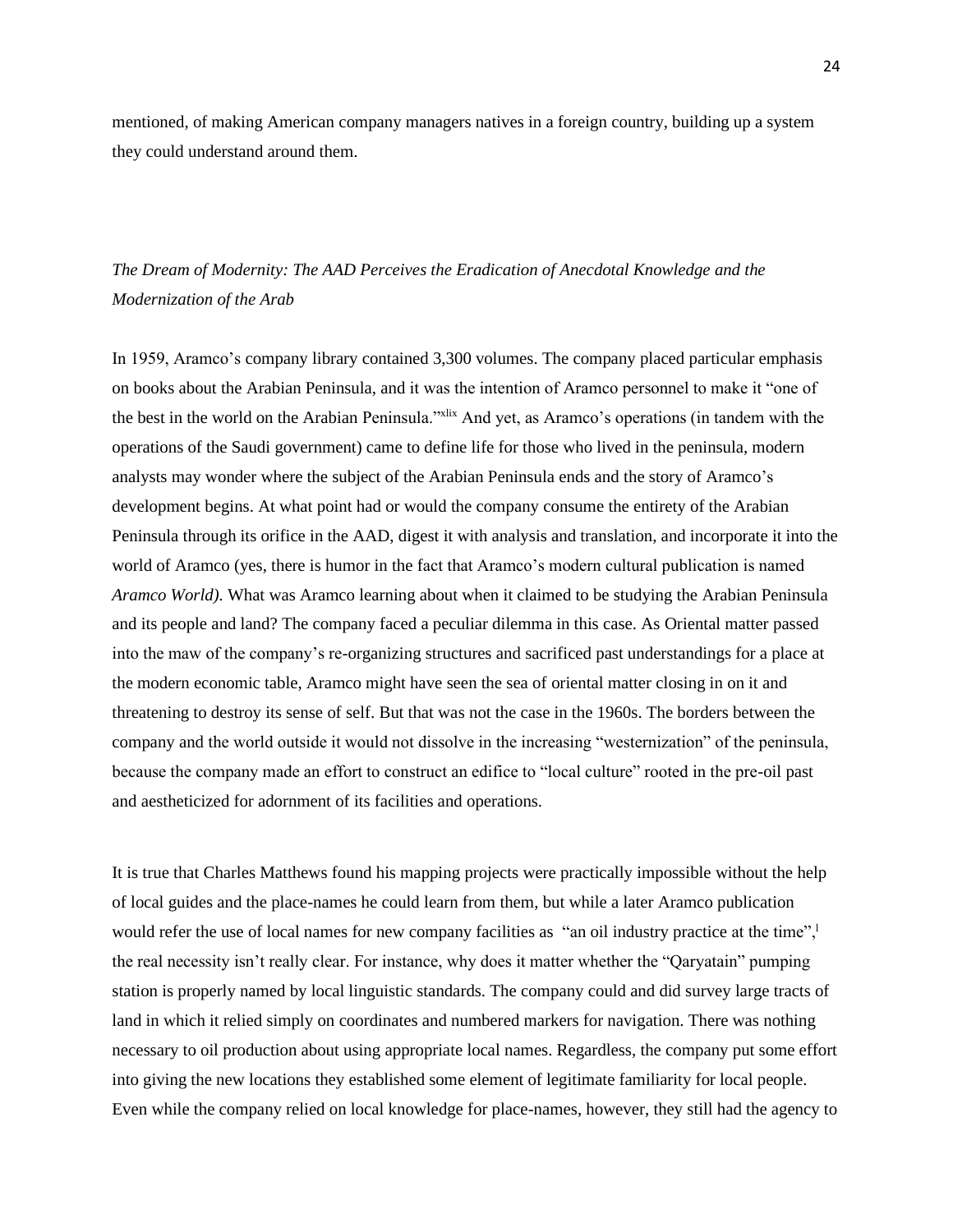choose among the various terms they were given. The fact was that, in many cases, the company was naming places that really had little prior significance as places unto themselves (pumping stations and drill sites constructed in the middle of the desert), and so, in multiple cases, they were able to choose from several names regarding nearby geological features. In some cases, the company would choose a name simply because it was easier to pronounce for native English-speakers. In fact, the AAD had its own transliteration system which it codified and to which it adhered. This was an empirical system of geography that seemingly relied on the regional knowledge of indigenous people, but even if newly constructed locations built or designated by the company had local names, the names were devoid of their original meaning; it was probably unimportant to company personnel and later generations of Saudi people whether a place was named for its copious fields of *rimth* bushes or not. They company selected the names, sometimes at the expense of their accuracy, and often for the sake of their accuracy. Accuracy in this case was not as important as the veneer of local-ness to be draped on a decidedly new or foreign installment.

The local names assigned to newly designated locations thus functioned like the local clothes worn by previous western travelers in the region. In effect, the AAD constituted a cloaking mechanism for the company. Just as Lovelind Hoel lead interactions with local people through the lens of asymmetrical information – she could visit them but they could not visit her – the company's use of local culture prevented honest interaction by promoting mutual cooperation established asymmetrical information. Whereas company employees merely changed clothes, learned new languages, and discovered new names as they ventured outside the Aramco aparatus, Saudi employees had to re-organize their physical communities, systems of land ownership, and perceptions of their own age to enter into the world of Aramco in proper form.

As such, what the AAD allowed the company to "understand" local culture to the point that it was able to abstract that culture and use it to build an edifice of "local-ness" before which it could prostrate itself in apparent respect for local people and norms. So when the world of the Arabian Peninsula started to change, it became an Aramco world by another name, or rather, by many other local names. In that way, what the company was "understanding" officially, and acting upon was never the experiences of the people with whom it interacted. Rather it was the image of those people and their place which could be used to access local affairs and separate local people's culture from their experiences. The company made local people into immigrants and then continued to refer them to locals. Thus the two poles of "traditional" and "modern" arose with the Saudi people situated uncomfortably in between.

The AAD aided in the production of a system of knowledge that seemed controllable, useful, and navigable to its personnel and other foreign experts. It is important to notice that what started as an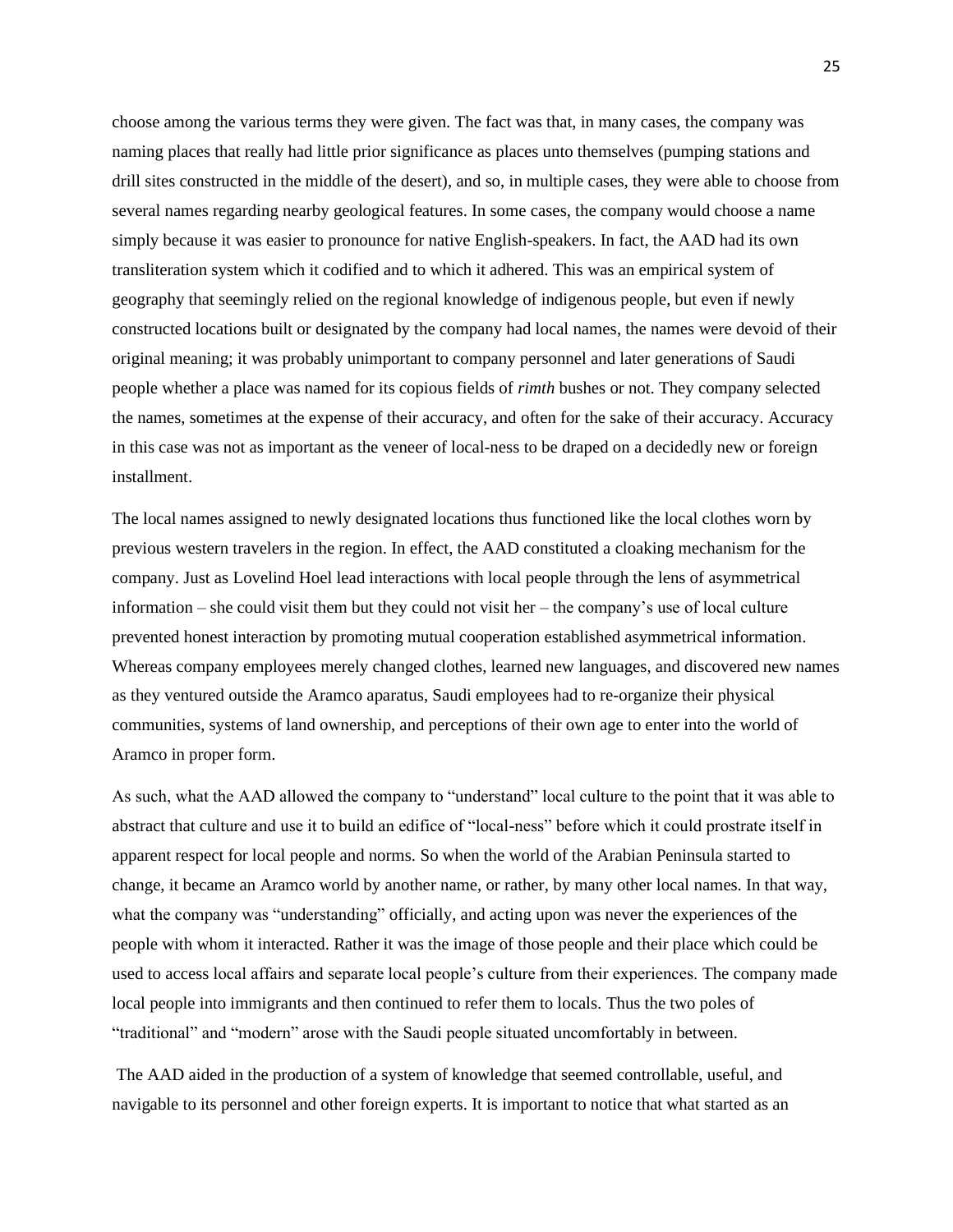understanding of the land and people being synonymous was only a useful imaginary baseline from which, through the thorough documentation and study of the company, the land and the people would ultimately become separate. As such, just as explorers and travelers from Europe and North America commonly donned local clothing, clothing which they would later remove once they had finished their work, the company allowed itself to throw off the mantle of empiricism for a moment and allow its personnel to journey out into the unknown wilderness of local knowledge before returning with useful data that could be translated for official use. One might think of this activity as spying, or as deceit. After all, the purpose of the office was to dress up the company in ideological garb that made it palatable to local politicians and people, and that allowed the company access to the land from which it sought to make profits. Ultimately, of course, the company had no intention of fully integrating itself into local society. Robert Vitalis makes this point abundantly clear as he describes the segregationist layout of housing developments built for white and Arab company employees.<sup>1</sup> However, Vitalis also posits an important notion that while critics often accuse Saudi society of backwards religious oppression, Aramco under *American* management was a company so steeped in antiquated racial politics that *it* failed to modernize. Aramco notably suffered from the illusion that it's projects in the region constituted modernization, when in reality they promoted a strange dichotomy of local and foreign that allowed the company to understand the region around them by inherently altering his socio-geographic form into something the company already understood. The company asserted that once anecdotal knowledge of the terrain had been translated into objective geographic data, comprehensible to anyone with the proper training, the old knowledge of the land could be relegated to such unnecessary baubles as place-names and folklore.

As such, the company established the knowledge of local people, their social connections and their understandings of self, as figments of the past, an origin point from which the country would progress as it embarked on a journey towards modernization. Only the aspects of local culture aesthetically different from American customs were allowed to stay – clothes, religion (which, at that time, posed no threats to the production of oil), and language, institutions the company could use as adornments on its projects and its marketing materials. As the company took in information and sublimated it into useful new entities like chronological age and geographic location, those redefinitions became disorienting and unsettling realities for the people whose information was being collected. The oriental matter entering into the company was not only information, but people as well. These were people whose senses of self, community, and location were changing as their homes, finances, and geographic locations changed. As such, in the process of transferring local cultural knowledge into actionable data and empirically organized systems turned the people of the region into immigrants in the land they once knew. When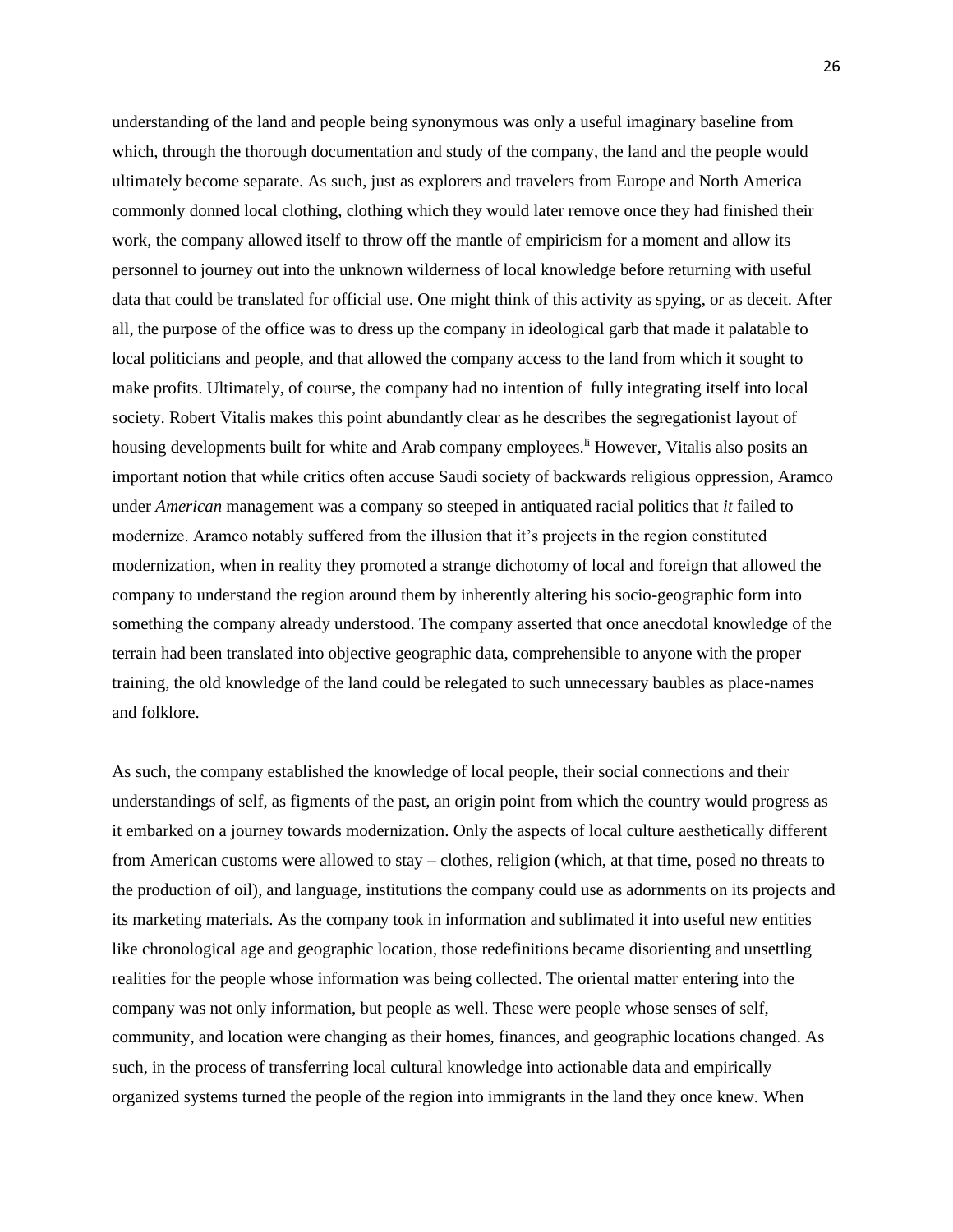"local" or "Arab" culture became a systematic set of truths and institutions, and not the daily interactions of communities and the accumulations of lived experience, the organization can strip people of their homes and send them to a new temporal and imaginative "place" without having to relocate them (though relocation was a consistent trend). What the company may have seen as a translation of anecdotal knowledge into empirical data and modern systems was really just a violent transition from something the company refused to be a part of, local society, into something agreeable and manageable. All the while, people continued to have lived experiences, because practices like anecdotal navigation are not unique to Arabs (of course), they are universal to some degree. As such, rather than infusing itself with local society, the company essentially attempted to re-orient local society to learn a new lifestyle, one amenable to American minds and practices. Inherent to this vision was maintenance and respect for local culture, but in a world that hardly resembled that of the local person's childhood, the definition of local culture would have to define all that the company no longer felt it needed to understand and reorganize.

## *Is Oil Orientalist?*

It is not the project of this paper to compare an American oil company in Saudi Arabia blow for blow with a British colony in Egypt. Of the most subtle but also the most important differences here was a seemingly genuine belief by Aramco personnel that Saudi people were capable of great things – ambitious, intelligent, and creative. As Said describes, British administrators saw their occupation of Egypt as a caretaking operation, necessary because Egyptians would never be able to lead themselves. Regardless, this paper instead sees the oil company as an orientalist entity insofar as it sees all extractive corporate structures as orientalist. The oil company must accurately locate oil, access it, and understand its properties, but oil must undergo complete relocation, combustion, and ultimately a violent transformation into another form. Even without all the impacts on local people, who in this case live in "the Orient", the company is structured like the machine of Cromer's description, or rather like the tree in my own. No doubt race and racist ideals were a deep and pernicious factor in much of Aramco's interactions with local people, but scholars like Vitalis have already written salient works of literature on that topic. This paper contends that the company is an orientalist entity by virtue of its inherent organization. As the company adopted old practices of associating local people with the land on which they lived, the processes of changing the land and exploiting it became inherently tied with processes of changing social and political structures in the country as well. This paper certainly understates the role of the Saudi government in these projects, but even where the government is concerned, Aramco was a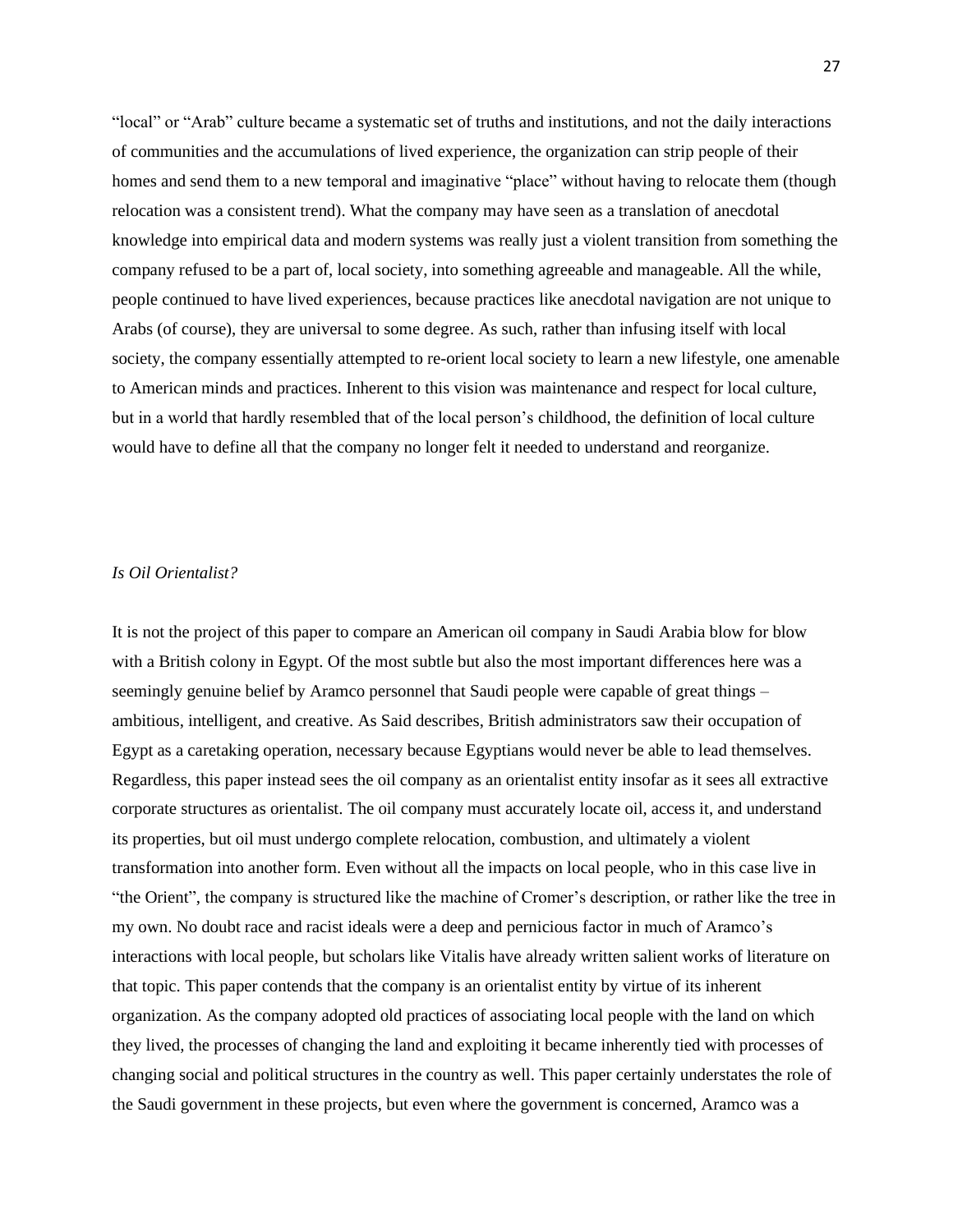perpetual and significant source of geographic, ethnographic, and geological information for the government. As such, the work of the AAD was work for the Saudi state almost as much as it was work for Aramco. As the company sought to re-write the local landscape, it constructed and fortified the differences between itself and the world outside, imparting jarring changes on local societies while refusing to fully integrate with them.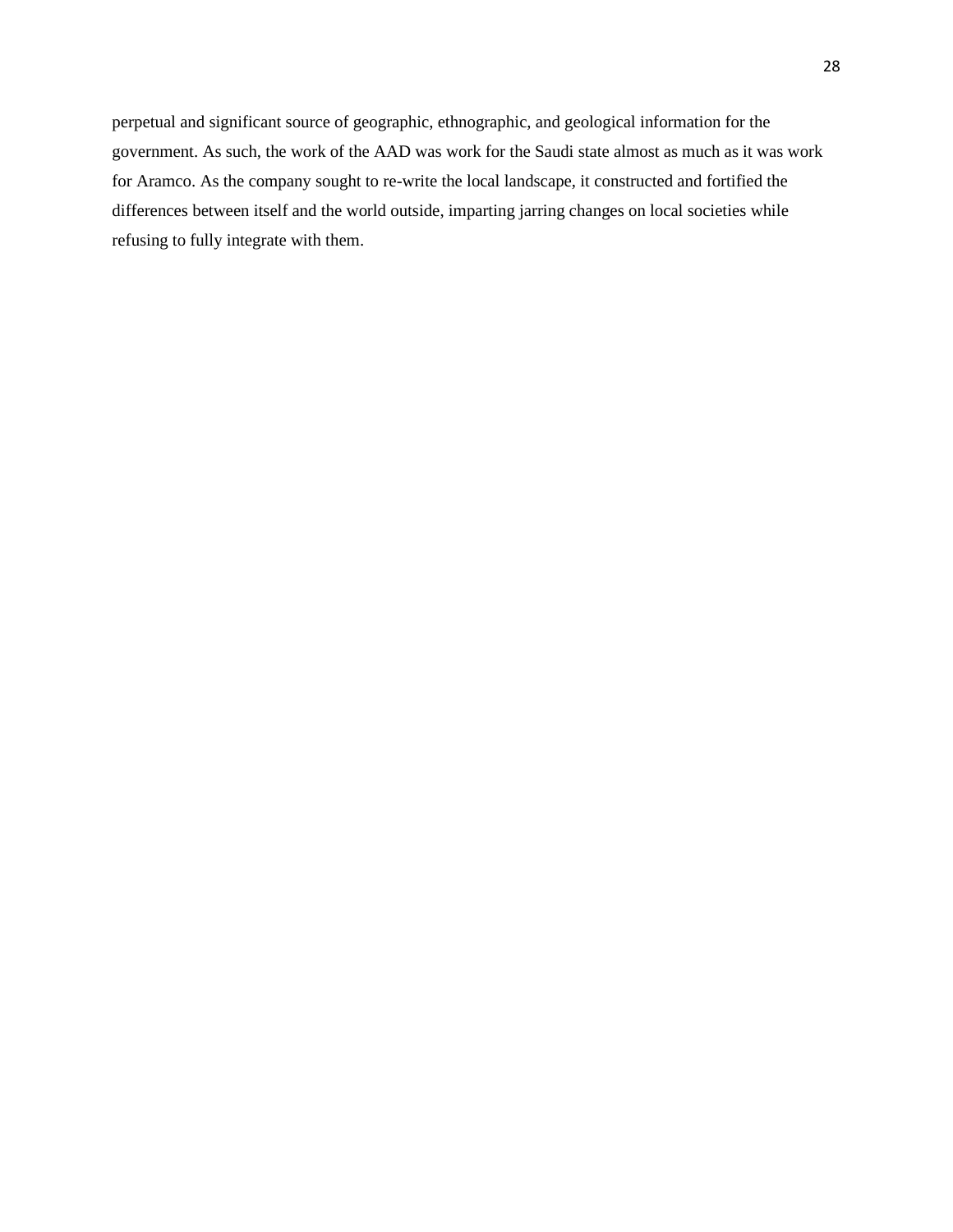#### *The Wilderness* **as an Imperfect Weapon of Resistance**

Rob Nixon defines long process of geographic redefinition and the imposition of a new ecological and political regime in the Arabian Peninsula as an example of "slow violence." The idea, born in Nixon's work, *Slow Violence and the Environmentalism of the Poor,* appears as an explanation for the difference between environmentalist movements spearheaded by powerful citizens of wealthy nations and those that arise from personal experiences of disenfranchisement, alienation, and impoverishment of poor communities around the globe. Nixon's broad description of slow violence depicts a phenomenon that includes processes like postwar nuclear fallout, acidifying oceans, climate change, desertification, and social stratification. Nixon concerns himself not only with identifying these processes, but also representing them in accurate ways that incite popular action and generate change.

A major challenge is representational: how to devise arresting stories, images, and symbols adequate to the pervasive but elusive violence of delayed effects. Crucially, slow violence is often not just attritional but also exponential, operating as a major threat multiplier; it can fuel long-term, proliferating conflicts in situations where the conditions for sustaining life become increasingly but gradually degraded (…) How can we convert into image and narrative the disasters that are slow moving and long in the making, disasters that are anonymous and star nobody, disasters that are attritional and of indifferent interest to the sensation-driven technologies of our imageworld? How can we turn the long emergencies of slow violence into stories dramatic enough to rouse public sentiment and warrant political intervention, these emergencies whose repercussions have given rise to some of the most critical challenges of our time?lii

Nixon then argues that the solution lies, in part, with the "writer-activist", a figure whose historical role is as nebulous has his/her genre. The environmentalist writer-activist in this case is a figure of resistance who employs his/her imagination to access and depict processes that the media cannot capture with any meaningful effect. Nixon writes,

In a world permeated by insidious, yet imperceptible violence, imaginative writing can help make the unapparent appear, making it accessible and tangible by humanizing drawn-out threats inaccessible to the immediate senses. Writing can challenge perceptual habits that downplay the damage slow violence inflicts and bring into imaginative focus apprehensions that elude sensory corroboration. The narrative imaginings of writer-activists may thus offer us a different kind of witnessing: of sights unseen.<sup>liii</sup>

As such, Nixon crafts a compelling argument for the use of fiction and imaginative storytelling as a resource and a tool that brings the reader into close contact with long, collective processes of decay and alienation. Of course, the second chapter of Nixon's work stars Munif, the exiled novelist with a fiery "rage" against the all-consuming onslaught of capitalist petro-despotism that has gripped the societies of the Persian Gulf. Munif's use of a collective protagonist, in Nixon's eyes, is a tool of fiction with historical predecessors in western fiction (writers like Emile Zola and Upton Sinclair)<sup>liv</sup> and it serves as technology that represents the long and collective injustice done on societies whom the media commonly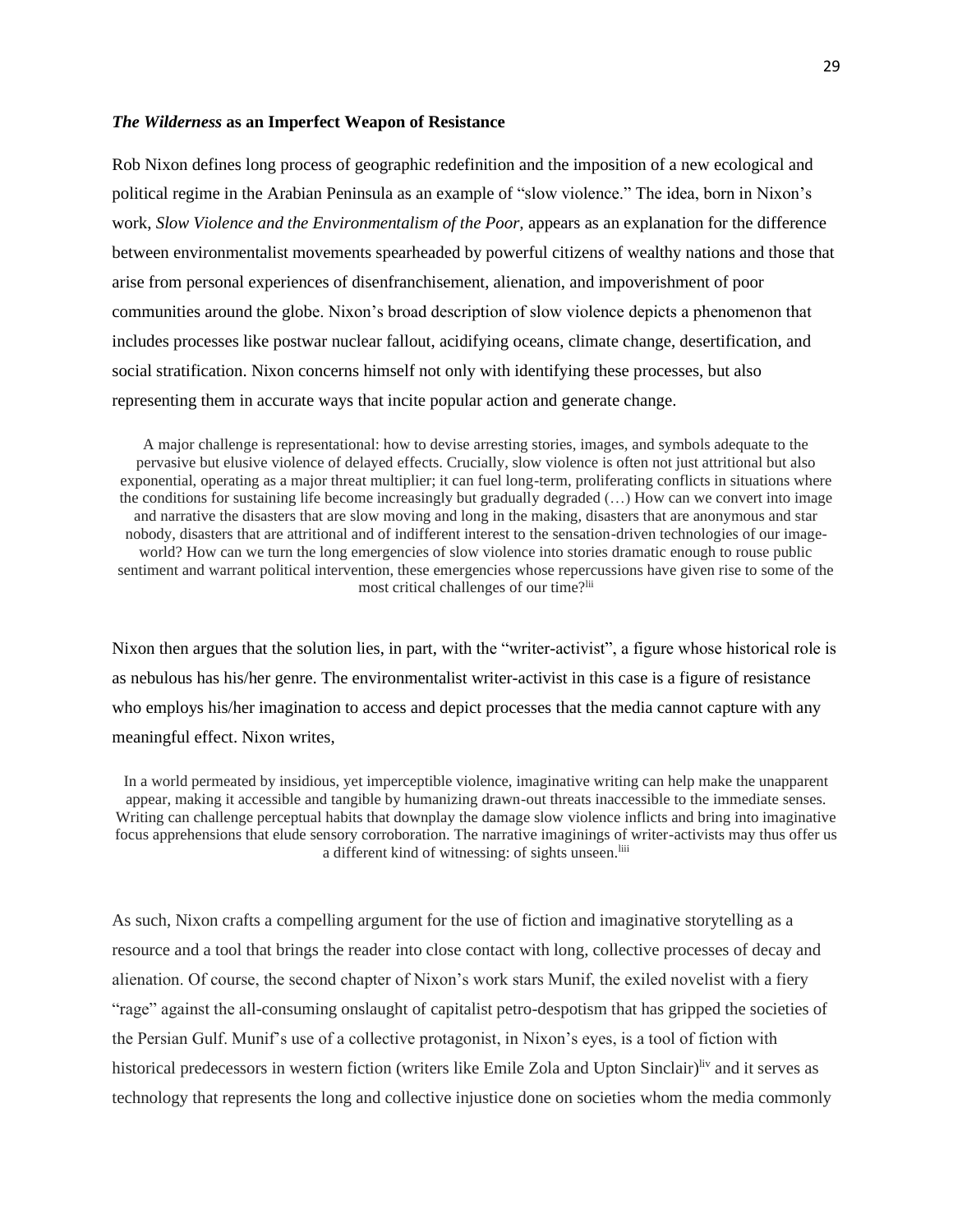characterizes through momentary acts of violence and short-term outbursts of conflict. No doubt, Nixon is correct in his assertion. In *The Wilderness,* Munif does use a collective protagonist, one that not only includes many characters, but whose characters do not remain constant throughout the trajectory of the plot. There are only two characters who remain present during the entire novel, Fawaz and Miteb al-Hathal, and really only by circumstance – the emphasis of the novel does not stay pinned to either of them for too long though they continue to linger in the background of the developing plot, sometimes resurfacing in brief moments. And the effect is, no doubt, to depict a long and violent transformation under which a society changes. The product, as Nixon describes it, is a story of slow violence.

That said, Nixon's analysis leaves a loose end. There is, in fact, another literary technology that can accurately depict processes of slow violence, and that is the academic amalgam of anthropology, objective history, and sociology. As shown above, a glance into the records kept by the proponents of petro-despotism themselves, British agents, colonial administers, anthropologists in the service of empire, and Aramco personnel also depict a process of slow violence. In fact, as has been demonstrated in the previous section of this thesis, it does not require a single native voice, save those filtered by the editorial processes of American, British, and French voices, to demonstrate that slow violence is real. The AAD's records clearly demonstrate the strange and deeply human processes of modernization-by-petroleum that occurred in the Arabian Peninsula, and yet, Nixon remains correct that Munif's novel paints a different picture from what the Aramco records contain. Both the Aramco records (and the academic historical accounts written to contextualize them) and Munif's novel construct stories with collective protagonists (an academic historical account of a region likewise engages a collective, changing cast of characters) and the long, wide sweeping effects of slow violence. Even so, Munif's novel is distinct from the records in at least one way, that being the total uselessness of its content for intelligence-gathering or extractive industry.

One major aspect of Nixon's analysis of Munif is his reference to John Updike's notoriously ignorant and scathing review of *The Wilderness.* Nixon writes,

The markers of this foreigner's (Munif's) insufficiency, he argues, are two-fold: he fails at character and he fails at voice. Above all, the novel doesn't work because the novel botches character: 'no single figure acquires enough reality to attract our sympathetic interest…. There is none of that sense of individual moral adventure … which, since *Don Quixote* and *Robinson Crusoe,* has distinguished the novel from the fable and the chronicle; *Cities of Salt*  is concerned, instead, with men in the aggregate.' The effect, Updike concluded sniffily, is simply 'sociological'.<sup>1v</sup> Nixon argues that Updike's review reflects the impact of frontier mentality from anglophone expansion into the American West as a central influence in modern American novels. Updike's inability to appreciate a novel with such a collective protagonist, Nixon claims, runs parallel to the use of frontier mentality by Aramco personnel themselves. Using Vitalis's *America's Kingdom,* Nixon demonstrates the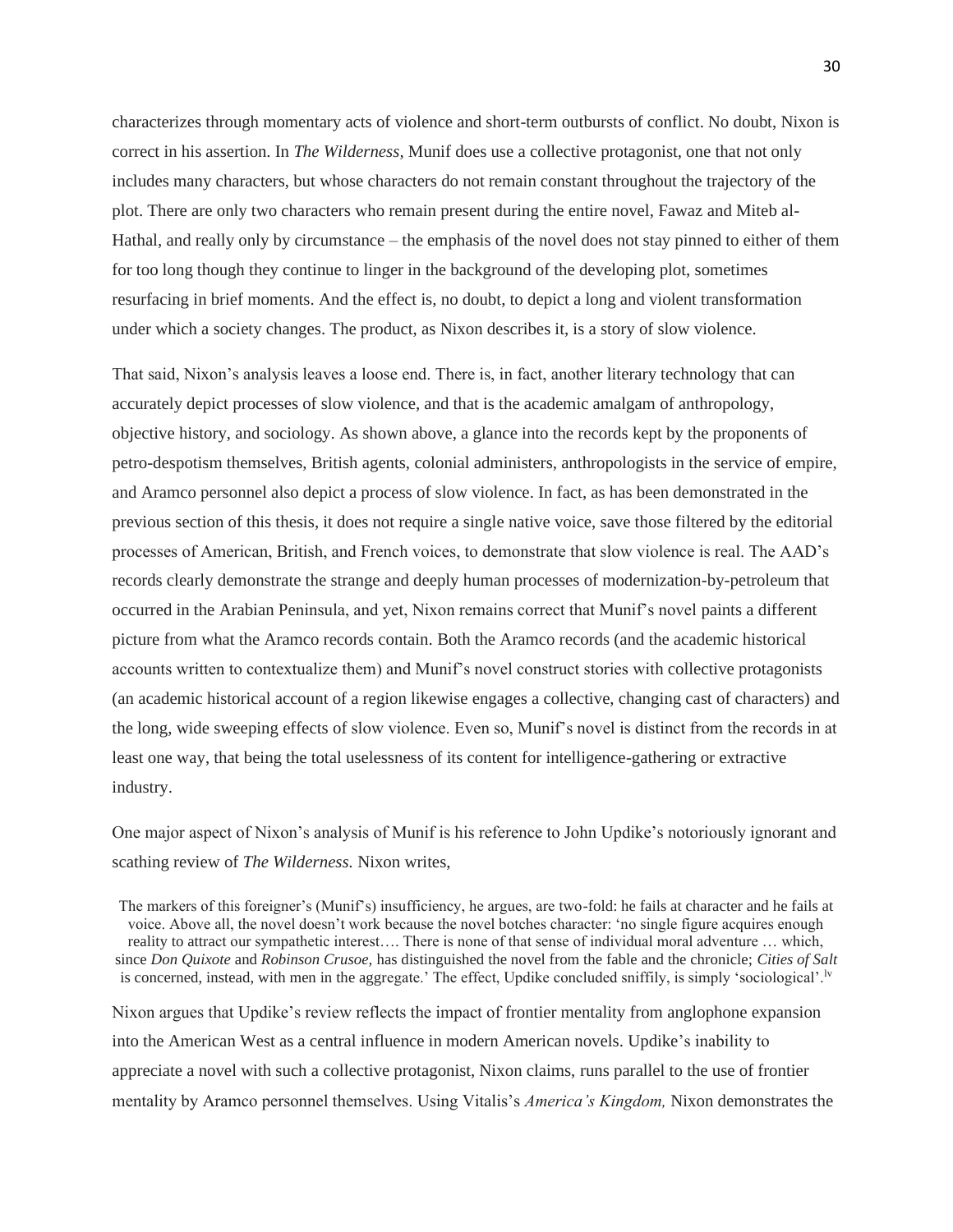way the Arabian Peninsula became an extralocal extension of America's western frontier. In all, the product of Nixon's argument is an image of two narratives – one (Munif's) a collective epic of deracination and environmental dispossession, the other (Aramco's) a story of pioneering grit and justified racial segregation – duking it out with each other for supremacy over the history of the Arabian Peninsula.

Of course, the strangeness of the argument is that, if Nixon is correct, and Munif's novel erects a historically accurate narrative (in the abstract) that points to the reality of the region's history, then it is highly sociological. In that case, Munif's novel is nothing more than an imaginative summary of history for the sake of empiric documentation – a clear-eyed documentation of the past through fictional characters meant to re-define the reader's perception of the past and motivate future actions of resistance or policy that thwart or destroy the progression of petro-despotism in the peninsula. Under that gaze, one might read Munif like a "local agent" for the resistance movement who probes the nature of American oil exploration and sublimates the material into an actionable nugget of information. And yet, Munif could have accomplished the same goal through a thorough and academic account of Saudi history, like Vitalis's or Jones's, that highlights the nature of petro-despotism. Instead, he wrote a piece of fiction, rife with emotion, and his use of fiction was not merely for sensational appeal. Instead, the work's fictional nature serves as a a reflection back on the emotional trauma of the author that re-focuses the emphasis of the novel away from the already monstrous dialogue about the nature of America in the world, landing instead on the equally intriguing and dramatic story of those lives that were entangled in America's foreign adventures, but whose existence and value stands independent of America's involvement.

## *A Weapon of Resistance*

Nixon's characterization of the novel as a counter-narrative that contravenes or corrodes the American pioneer-narrative proposed by the company is not simply incorrect. Indeed, the novel re-tells the history of the region in a way that frustrates and diminishes such a narrative projected by the company. In characterizing the benign pioneer narrative pushed by Aramco, Nixon quotes one of the company's public relations figures, Patrick Flynn:

The early American oilmen coming to Saudi Arabia were extraordinary pioneers. They combined the can-do ingenuity of dedicated Americans with a great affection for the people and their customs…. Living with the Bedouins, sharing the hardships of life with the people in the desert and in town, they gained the admiration and respect of the Arabs…. The early Americans, it has to be understood, loved the Saudi Arabian people. They loved the country and spent their lives there in dedicated labor. There was no salary that could inspire such an outpouring and sacrifice, only love and affection.<sup>lvi</sup>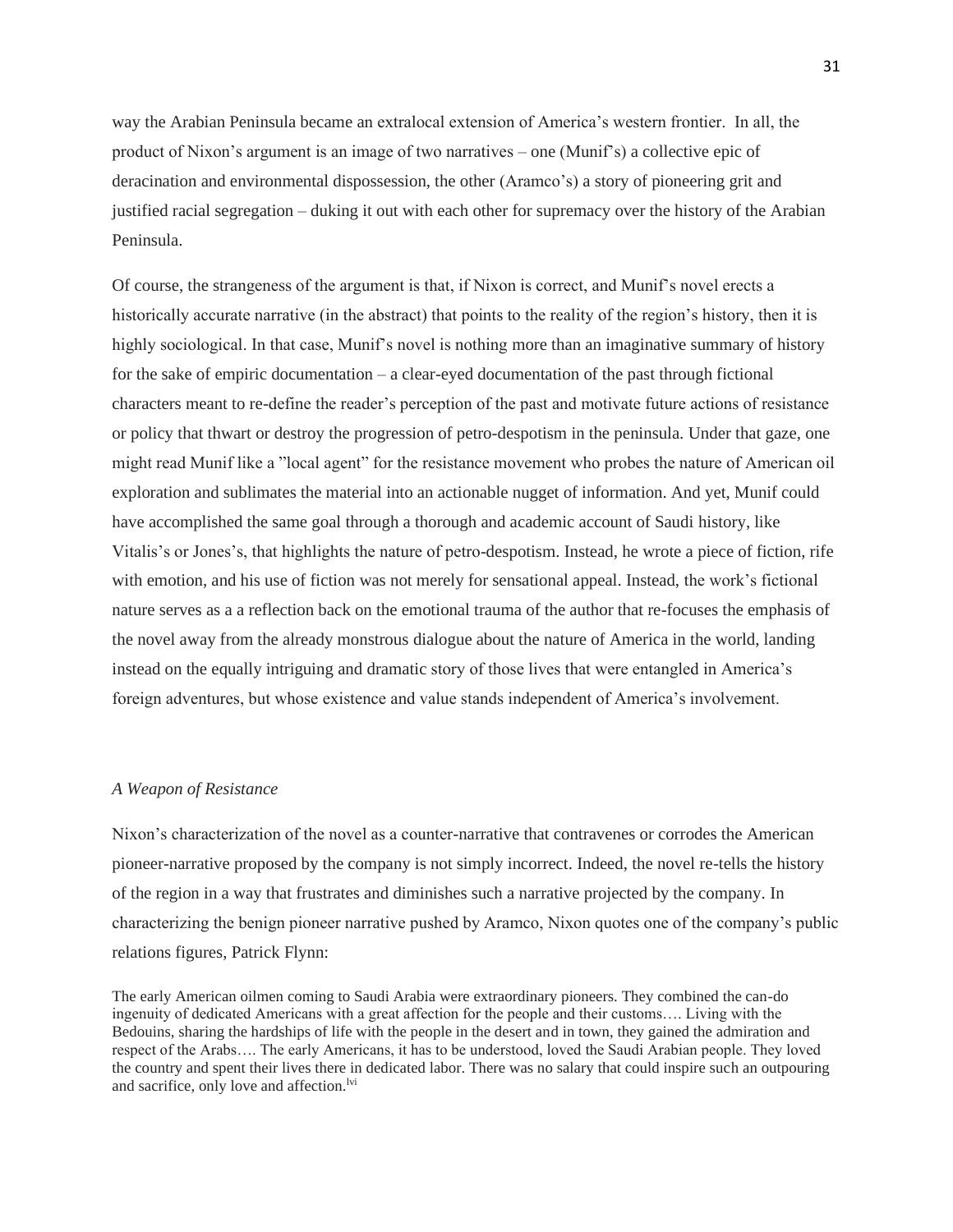The statement's absurdity almost needs no description. Even if Munif had not written *Cities of Salt,* and even if no critical scholarship had ever been produced on the matter, a minimally critical eye could identify the dubious nature of this statement if only by the generous layer of Velveeta cheese under which it suffocates. Munif invites the reader to laugh at such statements through the humorous scenes he writes about the construction of a pipeline (assumedly modeled after the trans-Arabian pipeline, completed in 1950) in the latter half of the novel. Indeed, the company regarded the construction of the pipeline as a case for the endurance and the toughness of its American employees as they shared in the hardships of desert life with Saudi laborers during the long years of work in the desert.<sup>Ivii</sup> Per Munif's story, many of these hardships were not the natural products of work in the desert, but rather the antics of the Bedouin laborers mixed with the thin-skinned irritability of the American foremen. Munif writes, "The workers knew how to adjust to the ocean of desert around them, and knew even better how to infuriate the Americans and make them lose their tempers."<sup>Iviii</sup> Munif then tells the story of Majalli al-Sirhan, a quickwitted laborer who hunts lizards and rats in the desert so he can later release them in the Americans' tents. Al-Sirhan's pranks help the laborers to survive the long months in the desert, providing them with comic relief during the cold nights and scorching days. And the relief is necessary, for while the Americans take months-long vacations away from the worksites, Munif indicates no respite for the Bedouin laborers. The Americans undergo constant irritations at the hands of the Bedouin laborers. Often, the laborers collect wood and light small fires in the camp for preparing tea and coffee. The resulting smoke, mixed with the dust and airborne sand (both from the surrounding desert and, notably, from the machinery at work on the construction site) drive the American foremen into fits of rage: "some of them tore off their masks and goggles and threw them on the ground, like children or madmen, while others were seized by fits of coughing." When Majalli pranks them, he slips large hissing lizards into their toolboxes. The Americans' reactions are notably childish and soft. Munif writes:

One of the engineers asked Majalli to hand him his toolbox, and Majalli brought it to him while Mr. Hamilton was inspecting the installation of some equipment. When the [engineer] opened the box, he screamed and ran away, because a lizard as big as a cat was reclining on top of the tools, glaring at the American with his gray eyes and drawing deep, crazed breaths. Mr. Hamilton, whose face turned yellow and horror-struck, could not budge forward or retreat. The engineer who had fled in fright stumbled and fell. He was in a lamentable state: sweat poured off him, his lips trembled, and the color of his face changed from blue to yellow to waxy white. Majalli, who had been standing silent amid the fear and horror, stepped forward, snatched the lizard by the neck and pulled him from the box, his arm stiff as a stick, heaved the lizard above his head and struck him against the ground. The lizard got dizzy and ran off, then changed direction. The Americans, who had been standing, stunned with fright, now ran away, colliding with each other to escape the perilous beast. They had no idea what it was or where it had come from."<sup>1x</sup>

Later on, Majalli sings a song as he carries a box of lizards to a company celebration for the completion of the project. He later gives the lizards to an American manager, Mr. Middleton, in a public prank.

O blue-eyed Americans, wherever you go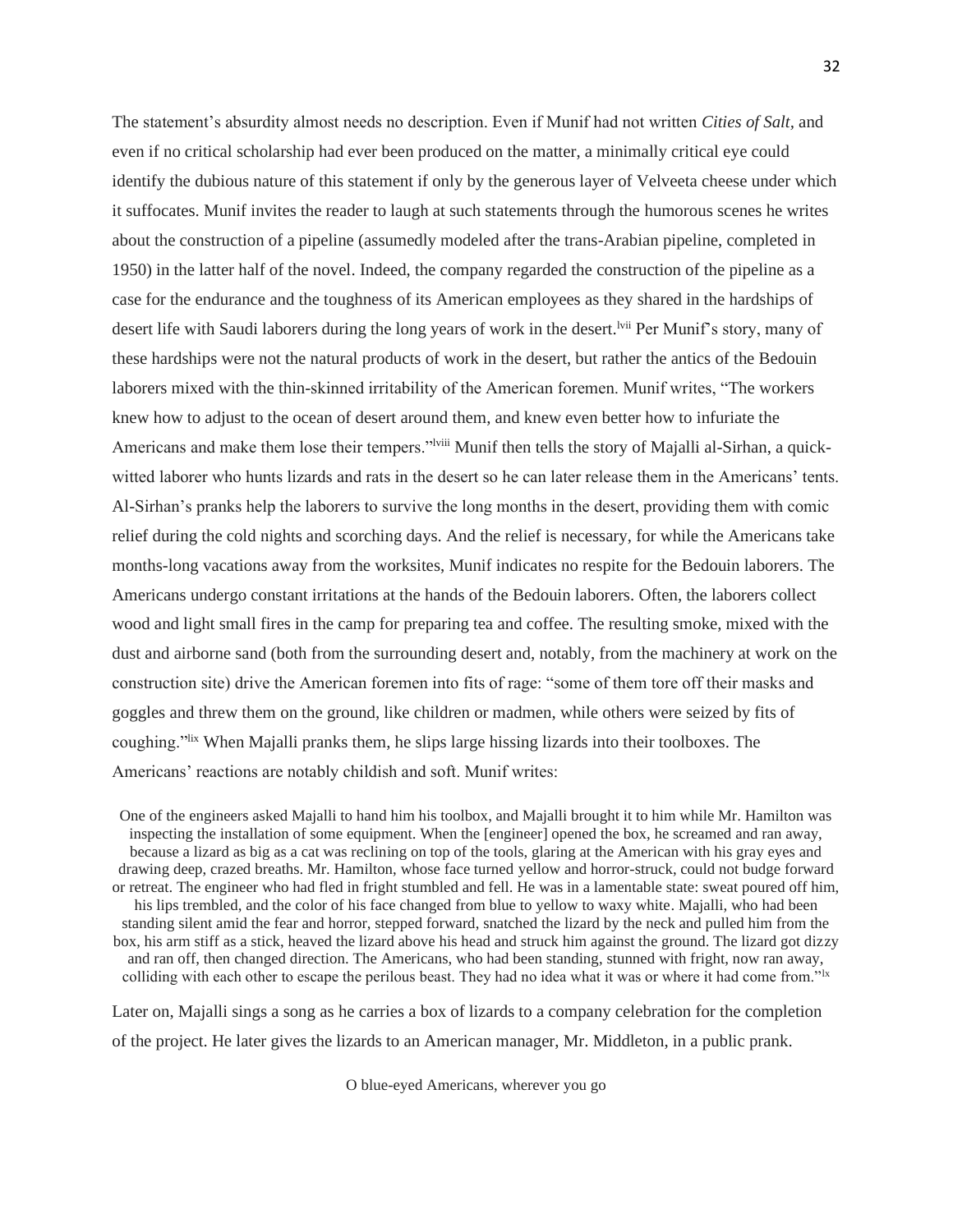Wherever you try to flee, The sun is above and scorpions below. The lizards mangle your balls And the foxes feast on your asses, O blue-eyed Americans, wherever you go Where will you flee, O eyes of blue?<sup>lxi</sup>

Majalli's song exposes the true nature of the desert and its hardships, as depicted by Munif. There is no mention in the book of Americans having problems with wild, uncaptured lizards; they only encounter the creatures when the Bedouin workers use them for pranks. As such, Munif undermines Patrick Flynn's nostalgic pioneer narrative on three fronts. Firstly, Munif describes the Americans not as tough or resilient, but cowardly, soft, childish, irritable, and weak-willed. Secondly, he explodes the idea that the Bedouins and the Americans "shared" the hardships of the desert – while the Americans slept in climatecontrolled tents (the AC units were constantly breaking down, causing great irritation for the Americans), the Bedouins were in separate tents, staying warm with long nights using "games they invented to stay warm" (506). Finally, he questions the nature of the "hardships" faced by the American employees. Some of them surely arose from the desert and the hard work, but many of them, like the lizards and the smoke, where the artful pranks of the workers. As such, Flynn is made to seem a fool, duped into imagining a sense of comradery and heroism in the face of difficulties which were, themselves, signs of a community lacking in comradery. At the same time, Munif makes Flynn look like a liar, exposing that the Americans themselves did not share their quarters or even their time with the Bedouin workers.

Munif similarly points out the foolishness or the lies in AAD personnel's attempts to accurately name company facilities and new sites created through the imposition of the region's new official geography. As the company constructs the pipeline, they erect three work camps along its length. The Americans name the three sites H1, H2, and H3 – references to Harran, the outlet for the pipeline. The workers, meanwhile, "used the old names for these places or gave them names of their own." (509) The workers thus dub the camps Muteira (an old place-name), Askar (meaning soldiers – named for the military-like discipline imposed by the camp's foreman), and Quss'a (meaning "eats" in the Theroux translation, so named in reference to the Indian cook in the camp). Munif thereby demonstrates that naming sites for their nearby points of reference, as Aramco did with its improperly named "Qariyatain" pumping station, marks a hollow gesture without much real meaning for local people. Particularly, the use of new, invented names by the workers makes Aramco geographer Charles Matthews's obsession with accurate old placenames seem useless and self-gratifying.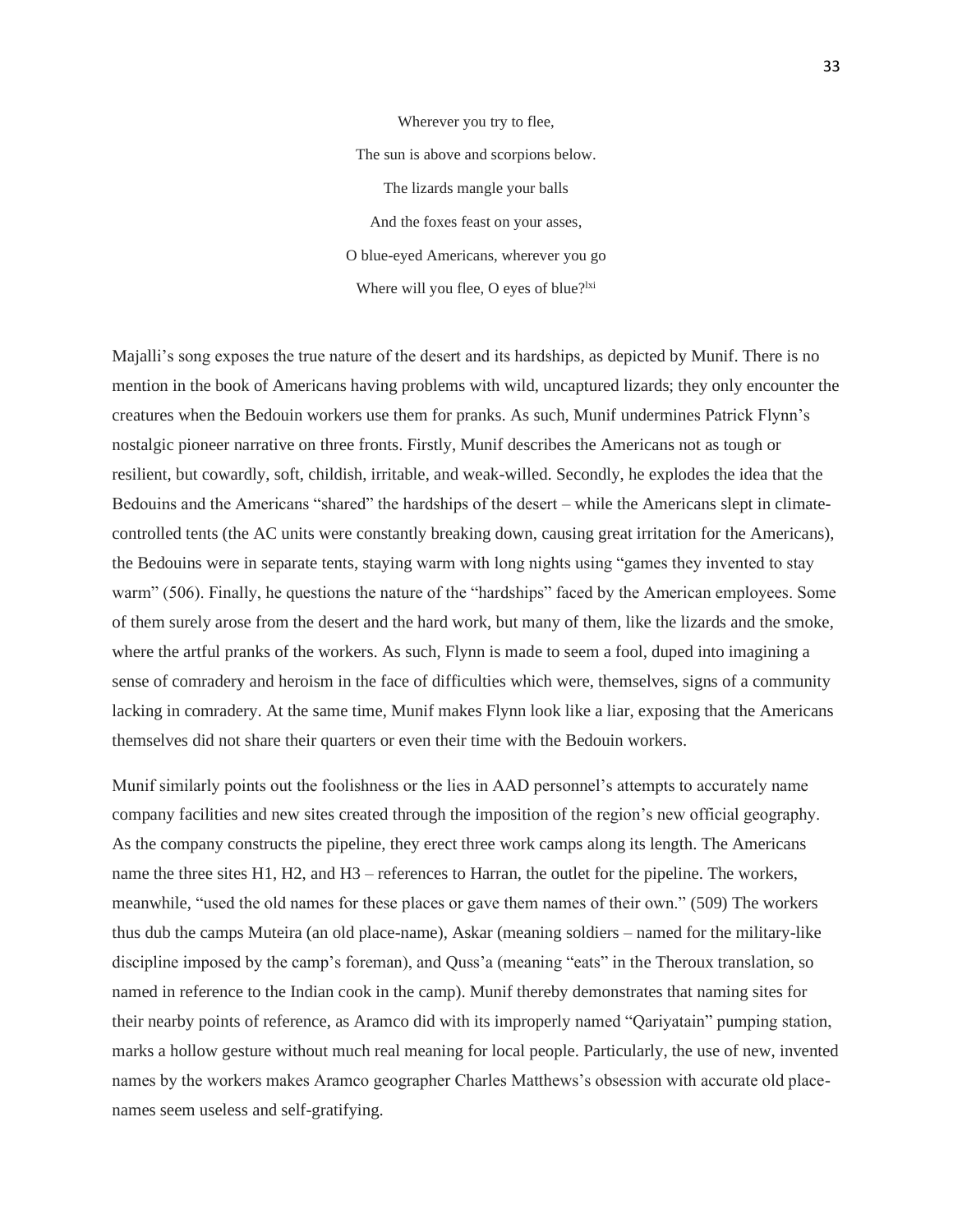In a similar fashion, the Munif's fictional scenes erode the sense of benevolent comradery and partnership in Lovelind Hoel's letter. The letter is soaked with the "benevolent explorer" narrative present in Patrick Flynn's quote. Munif exposes the absurdity of intercultural visits like the "jaunts" Hoel describes in her letter to G.E. Hoel describes the "jaunts" undertaken by American friends and family out to Bedouin communities as "wonderfully satisfying experiences and productive of good." Additionally, she describes "the bedouin desert party which the bedouins gave for me and my friends." According to Hoel, it was such a moment of happy American-Bedouin interaction that Aramco's Public Relations office even sent a reporter and a photographer to the event. Hoel writes, "This single event not only laid foundations for understanding, it produced a solid structure on those foundations that I'm sure cannot be toppled – at least in the minds and hearts of all who attended, Americans and Arabs alike. Americans saw bedouins of seven different tribes work hard together in perfect teamwork to give them, the Americans, the very best they could provide of Arab hospitality, including a fine meal served in true Bedouin surroundings. And the bedouins saw the Americans appreciate enthusiastically and gratefully every detail of their provisions. Hearts spoke to hearts that day. There didn't even appear to be a language barrier." She then goes on to describe the way the Americans took photos of Bedouin children milking goats and riding camels. Hoel's scene is eerily reminiscent of Dabbasi's wedding in *The Wilderness.* A group of Americans attends the wedding, and like the Americans' in Hoel's party, they take pictures, ask questions, and received the hospitality of the townspeople with exaggerated mirth. And yet, even after asking so many questions, the Americans in Munif's novel ultimately reveal their complete and utter lack of the "understanding" Hoel craves and lauds so much. Munif's scene includes a depiction of the overflowing hospitality Hoel praises, but its source is not simple good will. "Dabbasi's joy at being married was equal to his joy at the presence of the Americans (…) He asked the Harranis to treat the Americans with deference and to see that all their wishes were satisfied." (262) As such, the hospitality received by the Americans in *The Wilderness*  represents more of Dabbasi's desire to appease the powerful American company personnel than it does a genuine democratic interest to welcome the Americans with warmth and grace. Furthermore, Munif complicates Hoel's statement about the Americans' open excitement and enthusiasm. Munif writes, "The Americans, who looked and behave like small children, showed endless, unimaginable surprise and admiration<sup>"lxii</sup> As with the story of the pipeline, Munif uses this moment to describe the visiting Americans as children. Munif likewise addresses the issue of photography, a subject Hoel repeatedly mentions in her letter. Hoel remarks multiple times on the difficulty of taking pictures with Bedouin women present, and Munif likewise describes the Americans' interest at the wedding of photographing Dabbasi and his son. However, rather than treating the photography like an act of reverence and respect, Munif explains that it is simply "their way of finding out whether or not such things were acceptable to their hosts."lxiii Munif's depiction of Dabbasi's wedding thereby stands out as an eerily direct response to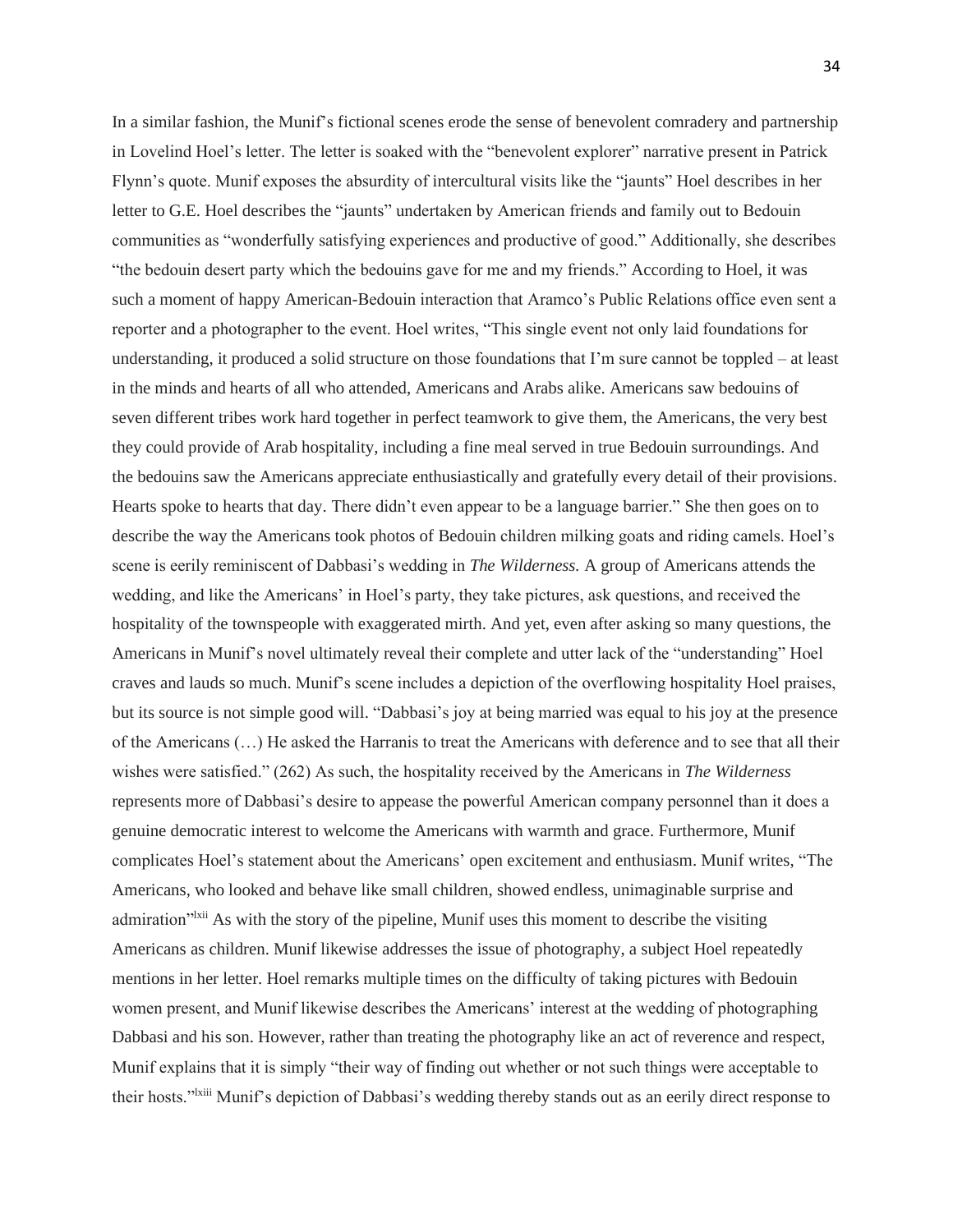Hoel's letter (both Hoel and Munif even address the practice of rolling rice balls as a source of fun and entertainment for the Americans). This scene has the same effect as his account of the pipeline, drawing out and beating the misty-eyed emotional narrative of Aramco employees by presenting their absurdity in the face of the Bedouin's true intentions and, incidentally, the irony of depicting companionship and warmth between two groups of people whom the Americans themselves forcefully kept separate. Where Munif's wedding scene departs from Hoel's letter is in his description of a musical performance. As the night wears on, Suweyleh, a displaced Bedouin and laborer for the company, begins to sing a long, sorrowful song. Through the song, the singer and the audience alike vent their sorrow at the changes their lives have endured. After Suweyleh finishes, the Americans, blissfully unaware that the pain expressed in the previous song is largely due to the company's monumental impact on the region and the land, discuss the song as a strange expression of mysterious Bedouin sorrow. "You can't explain the sadness of these people's lives unless you've known the desert and lived in it. This damned desert breeds nothing but this kind of people and the kind of animals we saw on our way here  $(\ldots)$  weeping relieves them, but they're hard people, and stubborn. They weep inside – their tears fall inside them and are extinguished again by the shouting and lamentations they call song". Ixiv The other American responds, "these people are strange – they seem so mysterious. You never know whether they're sad or happy. Everything about them is wrapped up, layers upon layers, just like the desert under their feet!" And so, the Americans leave the party with an overwhelming *lack* of understanding. They depart having feigned childish innocence and pleasure as a way to step inside and learn, not to make real connection. In the end, they only receive in understanding what they gave in the first place, falsehood.

Finally, Hoel's letter reveals another site where Munif undermines and weakens Aramco's benignexplorer narrative: wages and employee relations. While Munif does not address Hoel's letter in as much striking directness with this issue, he does texturize her statement that Bedouin employees don't understand the need for so-called "paperwork" related to their employment – a perpetuation of the notion that while the Bedouin don't see its use, the Americans keep their files as a benefit to the employees (and of course as legal protection). Munif sheds a new light on this issue when he describes the company's attempt to properly compensate Bedouin laborers based on their family size and their number of dependents. Daham, one of their laborers' supervisors, arrives suddenly at their barracks and marches a group of workers to the American compound, a place some of them had never seen. Many of the workers must wait to be interviewed in the hot sun outside. Only five enter the American facility at a time, chilled and mystified by the air conditioning as they enter. Ibrahim al-Faleh is the first worker to enter the interview while the others remain in a chilly waiting room. The Americans, through the use of their translator, begin to ask him questions about himself and his family. At first, the questions are simple and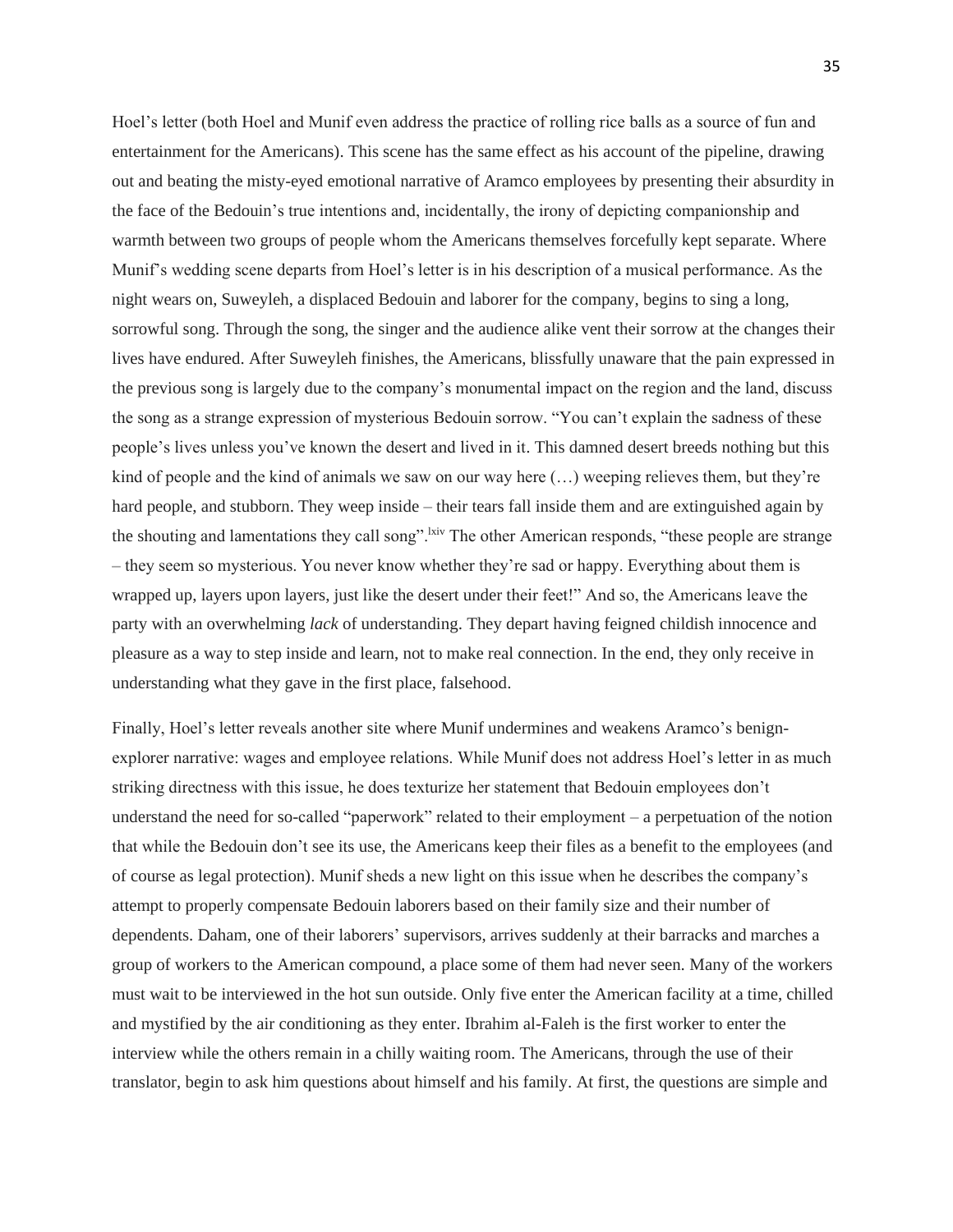innocuous, but when the Americans begin asking about his mother, Ibrahim becomes uneasy. The translator explains that the questions are necessary so that the company can raise Ibrahim's pay, promote him, and send him to the US for training. Ibrahim doesn't care. By the end of the interview, the company employees and the translator have thoroughly humiliated and insulted him, asking him about his religious piety and his political views. At that point, it becomes clear that the "paperwork" necessary for his classification and his pay is really a thinly-veiled attempt to extract ethnographic information. After the interviews, Suweyleh remarks that the Americans had even asked him to sing for them so they might write down the lyrics of his song. He refuses. Ibrahim says, "the bastards want to know everything  $(...)$ they want to know who has planted every seed and laid every egg in history."<sup>Ixv</sup> Here the orientalist tendencies of the company again rise to contradict the benevolence Lovelind Hoel attempts to depict.

As such, when comparing Aramco's narrative with the Munif's novel, it is clear that Munif seeks to undermine and expose the seemingly benevolent sentiments expressed in the AAD documents and the company's public relations material. As such, Nixon is correct in identifying *Cities of Salt* as a use of the imagination and fictional genre for resistance against a large and often misleading story built by proponents of petro-despotism. Munif's "rage**",lxvi** as Nixon describes it, is certainly real, and it manifests in a ruthlessly crafted literary weapon. From the depths of the sorrow in Suweyleh's song, a sorrow no doubt felt by Munif after a life watching the stratification, oppression, and disorientation of Arab societies, the novelist sharpens an action-ready blade against the forces of history that wrought such misunderstanding and damage on the region. It is critically important not to discount that aspect of his work. It is also critically important to recognize the value and the urgency in resistance movements and literature that promote democratic, free-minded validations of human life as Munif's does (as opposed to, per se, Osama bin Laden's violent oppressive response to American imperialism).<sup>lxvii</sup>

All the same, a close reading of both the Aramco documents and Munif's novel reveals the flawed nature of such a weaponized narrative, important and useful as it may be. In fact, Munif seems, occasionally, to betray his own cause through his writing.

#### *Historical Inaccuracies and Self-Defeating Accuracies: History though One Man's Imagination*

All the same, a close reading of both the Aramco documents and Munif's novel reveals the flawed nature of such a weaponized narrative, important and useful as it may be. In fact, Munif seems, occasionally, to betray his own cause here. For every moment in *The Wilderness* when Munif attacks Aramco's pioneer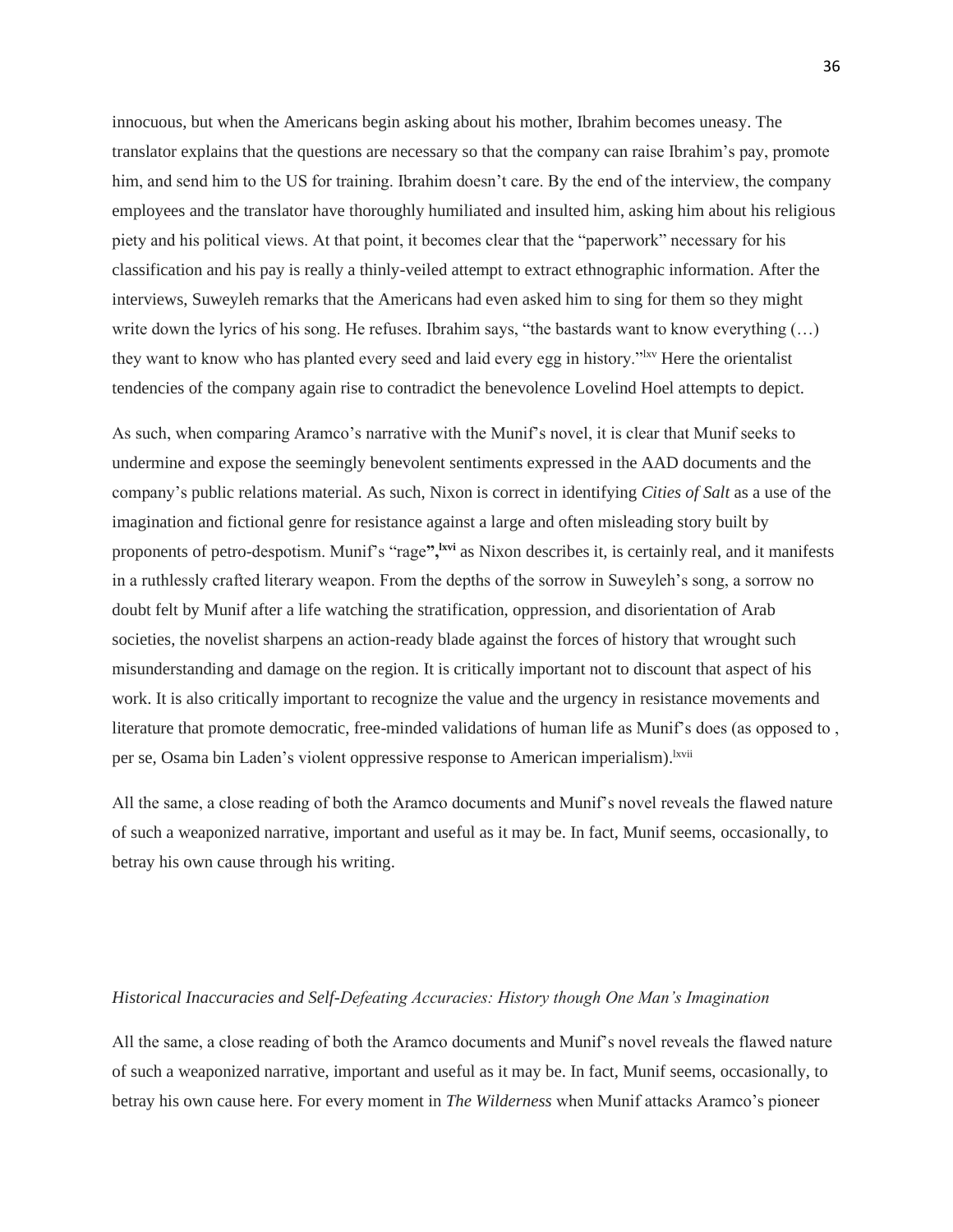narrative, there are others that cripple his attack. These moments arise in several forms. Some constitute moments where Munif seems, against all intuition, to corroborate the Aramco narrative. Others arise from the sheer historical improbability of his account. And still others arise from his unflinching portrait of his characters, many of whom are not perfect victims, but rather complicated and often foolish, sometimes misguided personalities.

To start, one can hardly identify or circumscribe which people are the victims of slow violence, and which are the perpetrators in Munif's novel. The society Munif depicts is difficult to identify as a "self" which has received harm and must mobilize for resistance against it. Within Munif's narrative, all kinds of intersectional boundaries cross each other to establish a well-textured and poorly circumscribed society whose identity and classification are very difficult. Frequently academic sources on the subject refer to non-Americans as "Bedouin", sometimes calling them "townspeople". Nixon even criticizes Munif of associating foreignness with loss, implying that the author saw Peninsula Arabs as the only rightful members of the local society that earns his sympathies.<sup>lxviii</sup> In reality, the society depicted by Munif, from start to finish, is not entirely comprised of Bedouin and/or townspeople. Nor does it even limit itself by indigeneity to the Arabian Peninsula, Arab identity, or even the Islamic faith. There are characters throughout the novel who arrive from far-off places to become part of a society reeling from the modern development of the oil industry. An Armenian Christian truck driver from Damascus, a sexually charged Sumatran baker, well-traveled young men who have sought labor in Egypt and Iraq, women, men, powerful elite, and poor laborers all take their part in the tumultuous upheavals that take place throughout the novel. In fact, the characters in Harran who ultimately become servants of the petrostate often undergo changes as violent and unnerving as do the people whom they will eventually oppress (the emir undergoes a psychological breakdown in response to Harran's riots). Even during the climactic acts of violence that define the end of the novel, when the new lines of opposition seem to be drawn between the underprivileged (townspeople, laborers, etc.) and the privileged elite (the emir, his soldiers, the Americans, etc.), there is one character, Dabbasi, who straddles the line, expressing his sympathy toward both sides as he attempts to maintain his friendships and social networks. Nixon seems to find the opposite, criticizing Munif of associating foreignness with loss.<sup>lxix</sup>

Furthermore, Munif writes scenes that make it difficult to establish clear blame for the alienating nature of Arab-American relations in the book. One such moment arises at the end of the segment concerning the pipeline. This scene is the one in which Majalli al-Sirhan presents Mr. Middleton with a box of lizards shortly after singing his crude song. Majalli approaches Mr. Middleton with the box closed, telling him it is a gift for him. In that moment, the laborers hold their breath, awaiting a negative response from the Americans after this prank. Middleton, on the other hand, remains ignorant, though he suspects the gift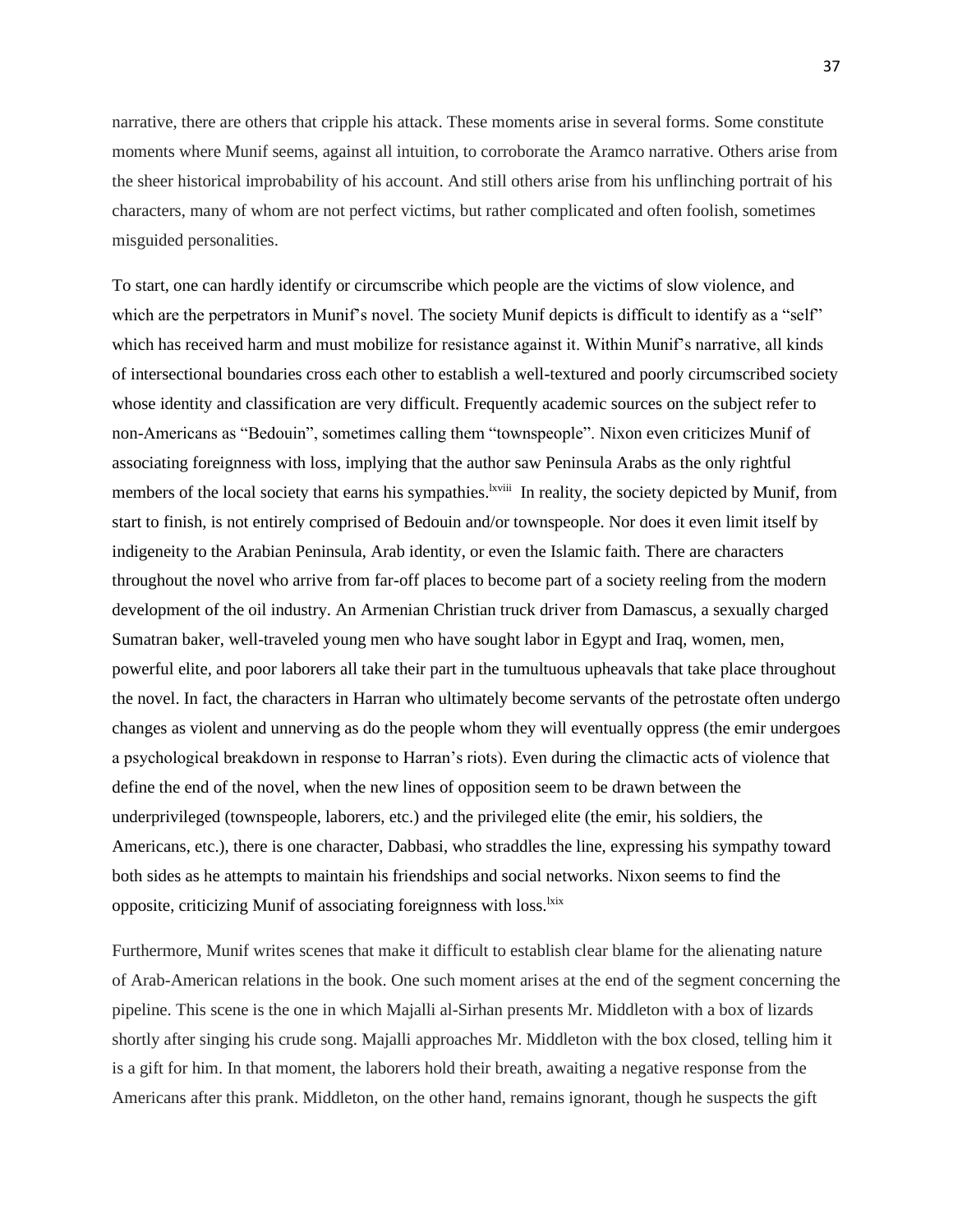will be some kind of trick. Upon opening the box, Middleton is surprised, but he conceals his shock as the laborers begin laughing. He picks up the box, shakes it, and yells cheerfully for Majalli to take it back. Here Munif again seems to be portraying an instance of false connection and polite posturing by the Americans – it seems Mr. Middleton is feigning humor to simply avoid embarrassment and win the hearts of the laborers. At the same time, Munif could have easily depicted another scene of humiliating cowardice and chaos for the Americans, but he doesn't. Instead, he depicts a more complex moment of communication. Here, Majalli has opened toyed with the authority of the foreman, and while the response seems disingenuous, the spontaneity of the interaction provides fuel for what could have been a relationship more intimate and open than the worker-foreman relationship thus far. In a sense, it's more a sad moment than a funny one – an instance of miscommunication, but likewise a moment of honesty. In the end, it becomes clear that a more spontaneous, even-footed relationship between the laborers and the Americans could have been born, but the nature of the company's organization, its mission, and its history render that possibility barren. Curiously, Munif (perhaps accidentally) opens the question, could there have been openness and affection among the American workers that would have been nurtured with more open communication, less sneaky pranking, and less trickery on the part of the laborers themselves? Is it possible the Americans felt no ill will, but rather warm acceptance for the workers and that their irritation at their troubles precluded them from expressing warmth more freely? Of course, the answer certainly not an bold and clear "yes". That said, Munif offers a small and confusing concession here, and it should not go unnoticed.

This scene is not the only instance in which Munif portrays Arab characters as impediments to intimacy between the two groups. As described above, the Americans certainly make intimacy and positive interactions difficult through their behavior. In fact, in some cases, it is the prickliness of the Arabs themselves that precludes more positive interactions with Americans that may have ultimately produced a more richly connected social world and thawed some of the icy racial segregation at work in the Harran. Beyond the case of the workers on the pipeline, the Arab residents of Harran likewise prevent interaction with American visitors through their suspicion, coldness, and ultimately, their open aggression. At one point, the Americans in the compound who speak Arabic begin to expand the number of residents they visit in Arab Harran (of course, the townspeople weren't visiting anyone in American Harran). As the Arabic-speaking Americans begin to make more visits to more people, they start bringing books and asking information. Soon enough the books incite fear in the townspeople. They don't understand the purpose of the books, and they don't understand that sometimes the books are about history, while other times they're about geography. They don't understand what the books have to do with water and gold, the things the Americans claim to be seeking for the good of the people around them. With time, rumors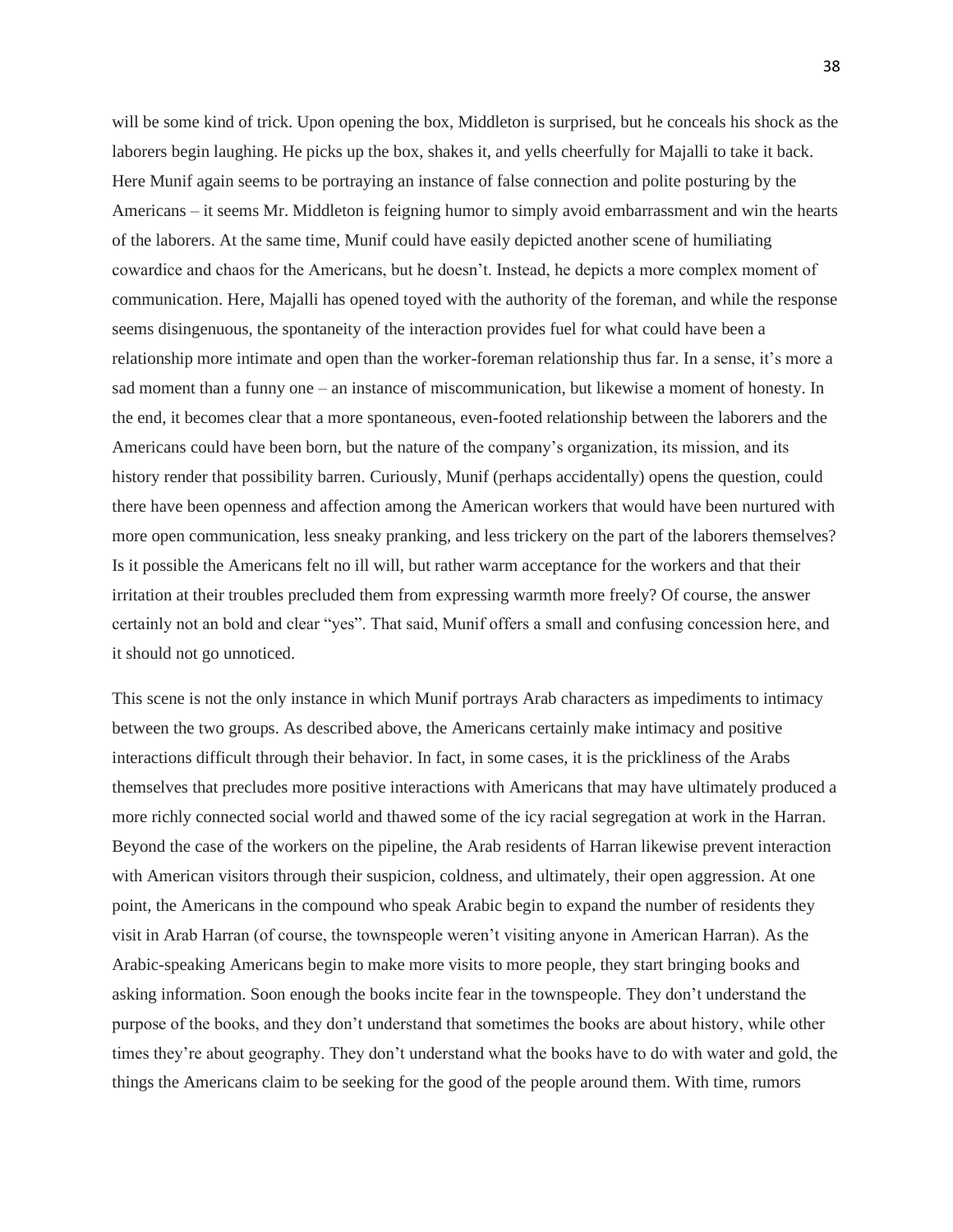spread that the books involve dark magic and curses. Ultimately, when one American brings a book about pre-Islamic pagan religions, asking whether any animistic tribes still exist in the nearby deserts, Ibn Naffeh, a religiously conservative member of the community, tells the others that the Americans have come to turn them against Islam and that they are, indeed, purveyors of black magic. When he accuses the Americans of harboring jinn and demons which they will unleash on the town, the Americans respond by quoting the Qur'an, saying "accusing Christians and Jews of disbelief was a sin against God."<sup>lxx</sup> Ibn Naffeh then explodes into rage. Finally he says to Abdullah al-Saad, who is hosting the Americans, "my boy, foreign lands are corrupt, and foreign people bring corruption, and money corrupts worst of all."

This deeply layered scene exposes the difficulty in fully trusting Munif's work as a weapon of resistance. Inevitably, Ibn Naffeh is made to look backwards and ignorant during this discussion. His pre-disposed suspicion of the Americans, his general distaste for foreign people, and his blatant rudeness towards the American guests cast him in an ugly light. Even though Ibn Naffeh, though factually inaccurate, is metaphorically correct – the Americans have not come out of pure benevolence, and they do ultimately spread corruption in the community -, Ibn Naffeh helps to bring about the destruction he foresees by making efforts to convince the townspeople that they should not interact with the Americans, leaving only the town's traveled wealthy elite to enjoy relationships with them. Additionally, Ibn Naffeh's reaction scares the Americans away from any further discussion of religion with local people. In this sense, he compounds the image of religious conservatism that makes the Americans so nervous about behaving naturally with their Arab hosts – the same apprehension that figures in Hoel's letter (although that apprehension also certainly stemmed from nervous government policies aimed at preserving religious legitimacy). In that sense, Munif depicts a sober and grave image not of an evil juggernaut come to destroy a community, but rather of two fearful parties, both unwilling to integrate or democratically connect with the other. What is left is a thin bridge between American Harran and Arab Harran that enriches the few and neglects the masses.

The figure of Miteb Al-Hathal is an equally vexing and morally vague character. Miteb is the most avid resistor against the Americans when they initially arrive in Wadi al-Uyoun (the oasis in which the novel begins). Early on, foresees the end of his society and, as the Americans begin uprooting trees in the wadi, he disappears, riding into the desert on his camel. He leaves his wife and sons effectively orphaned and widowed. While he returns periodically throughout the novel, it is only in the form of apparitions, some seen only by Fawaz, Miteb's son, and others seen collectively by the people of Harran. He remains a figure of resistance against the Americans and the government like a thorn in their side. What is questionable, though, is whether his disappearance or the continued use of his name as a source of fear for the authorities are beneficial developments for the people he leaves behind. While he stands as an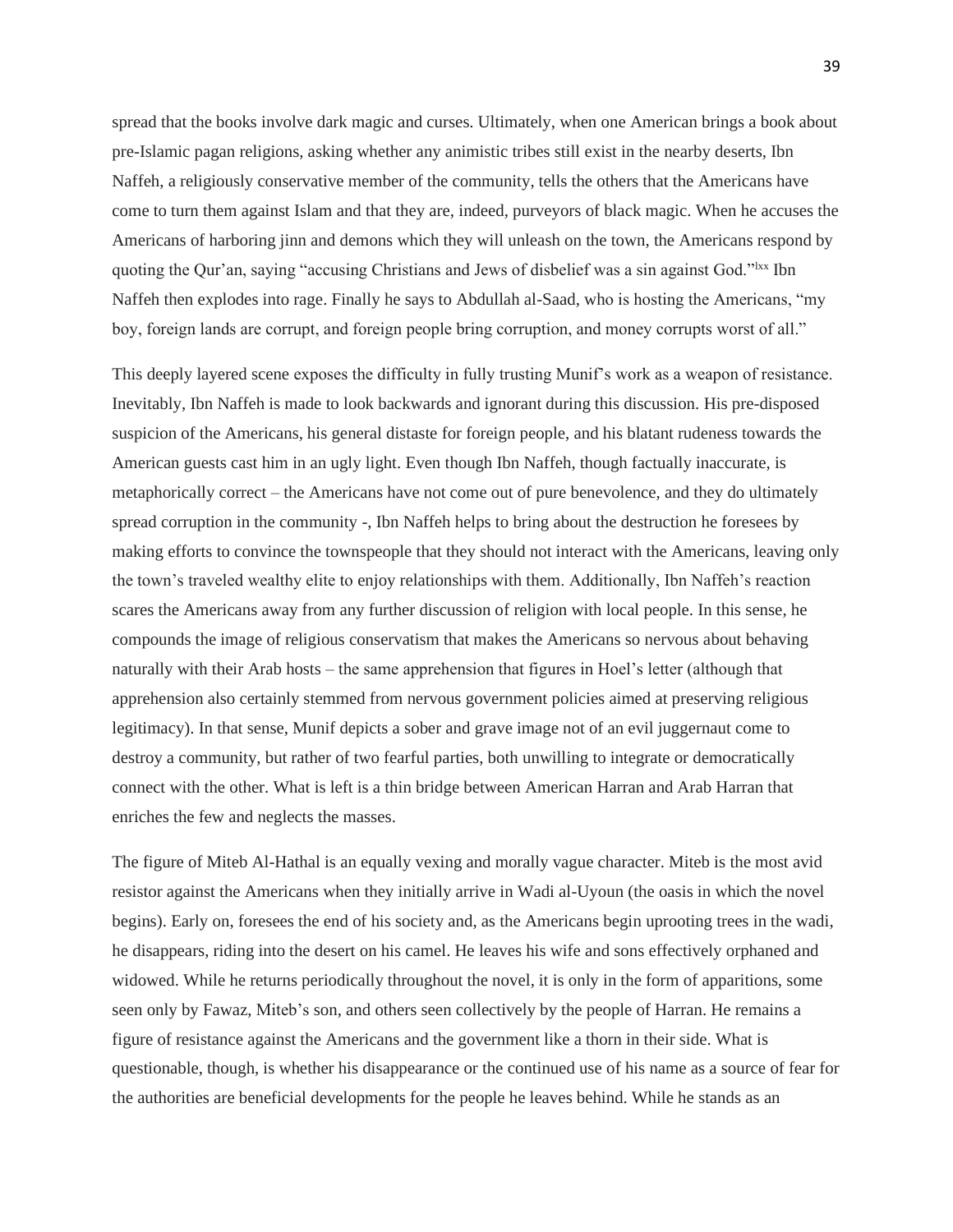emblematic symbol of resistance, his disappearance is also a painful injury inflicted on his wife and son; no doubt they would have found solace in his guidance and his support while they entered the strange and difficult landscape of their future. Likewise, rumors continue to spread about him, claiming that he intends to attack and hurt elite Arabs and Americans. More often than not, these rumors drive the authority figures into states of paranoia and incites their rough treatment of the less powerful. Neither the Americans nor the government kill Miteb, nor do they force him to leave. Munif writes Miteb as a character who *intentionally* leaves his family, and while he may serve as a metaphor for the loss of an old past, he likewise represents stubbornness, callous self-concern, and uncompromising rigidity.

Munif thereby depicts multiple instances whereby non-American characters react to the changes in their society with little grace or adaptability. Instead, they sometimes turn to childish games or paranoid anger to sabotage honest relations between themselves and the Americans. These actions appear as small acts of resistance in the face of a long and grinding injustice, but they combine to form more than isolated events. They become a common mood of intransigence among the people and help stymy any hope of fruitful, democratically beneficial development in the community. While likely a coincidence, it is worth noting here that the book's Arabic title, *al-tih (*التيه*( ,* means more than "the wilderness," or, as Nixon notes, the "state of being lost in the wilderness."lxxi A less-used meaning of the word, though still valid, is "haughtiness" or "pride". <sup>Ixxii</sup> It's unclear whether this was a factor in Munif's choice of a title, but the coincidence is uncanny. This depiction of obstinance and pride among the community-members reminds the reader that Munif was not a poor or uneducated Bedouin at the time of oil exploration in the peninsula. In fact, his ability as a third party to recognize and depict the comparatively ignorant but strangely prescient superstitions of the townspeople and Bedouin during that period betrays his status as a well-traveled, well-educated, and at times politically powerful administrator who studied petroleum economics and worked in the same state apparati he ultimately despised. As Amina Thiban notes, Munif 's education distanced him from the communities about which he writes.lxxiii Had he been less politically vocal, Munif certainly could have become part of the despotic class that fed off oil profits. As such, it is critical to remember that while a useful resource in analyzing the development of the modern Middle East, *Cities of Salt* is still the product of one man's imagination. The nature of that man is vital in appraising the narrative he crafts.

Just as Munif seems to lament the townspeople's refusal to embrace, or at least fully understand the changes occurring around them, he likewise romanticizes their way of life. Sabry Hafez describes several existing critiques directed at *Cities of Salt*, beginning with the "legitimate reservation about the quintet and its tendency to idealize the Bedouin past with a romantic nostalgia as a serene and well-ordered way of life," which "leave[s] open the suggestion that the peculiarly distorted and corrupted forms of state and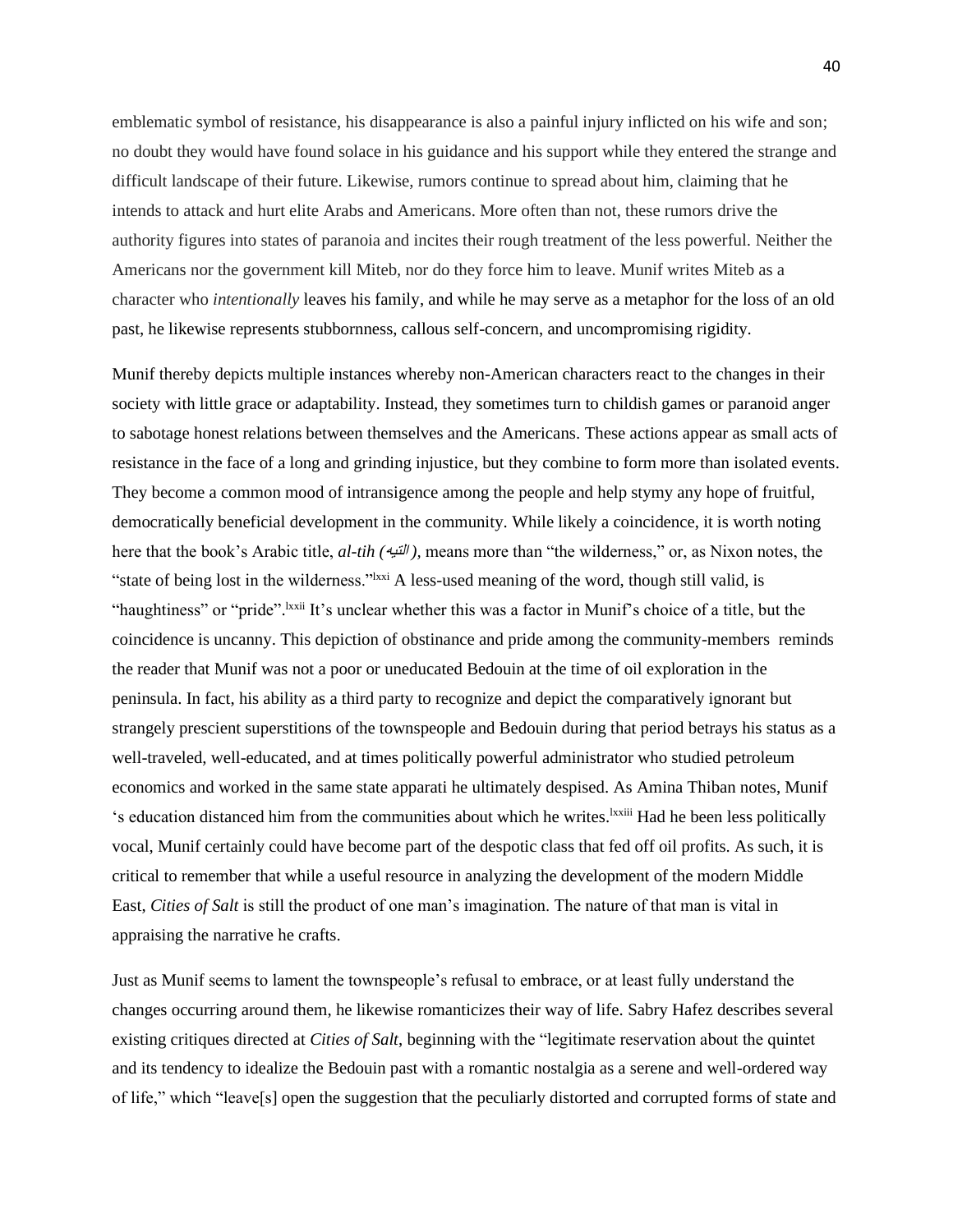society created by oil wealth can be equated with modernity as such, overlooking its real gains and benefits."lxxiv Nixon also describes the same phenomenon, noting how Munif's tendency to depict the wadi as a paradisal harmonious entity promotes historically inaccurate tropes common in postcolonial and neocolonial literature.<sup>lxxv</sup> Nixon also notes that Munif makes some effort to puncture that myth by mentioning the existence of droughts and famines in the wadi, but the effect is still largely nostalgic and romantic. The issue of Munif's individually censored historical memory arises in several other cases as well where his undermining attacks on the Aramco narrative equally represent slated readings of history that fail to recognize the competence and the rigor of company operations.

When considering this aspect of the novel, the pipeline saga again reveals its complexity. As mentioned, the Americans name the three campsites along the pipeline "H1, H2, and H3", meaning "Harran 1, 2, and 3". The workers decide to develop their own names for two of the sites, but for the third, they use a socalled "old name" for the place, Muteira. Of course, this part of *The Wilderness* draws figures like Charles Matthews into intimate dialogue with Munif. If anything, Munif is implying laziness in the company geographers, highlighting their ability to understand simple enduring place-names like Harran, but failing to access and use more socially apt "old names" like Muteira. While Aramco certainly sacrificed local resonance for convenience with the names of its new worksites and facilities, it was not a general rule. As seen in Matthews's document on non-Arabic place-names, the company was certainly aware of, and sensitive to the vernacular history of place names across the peninsula, and it certainly made an effort to incorporate those names into its production of the region's "official geography". Munif does reveal that the Americans are surprisingly knowledgeable about the region where they work, but the pipeline saga marks a place in the novel where he depicts the Americans as naïve, self-serving, and unsympathetic to local manifestations of vernacular geography. As Charles Matthews's work proves, the company's approach to geographic documentation was not so lazy or so intentionally naïve as Munif's novel may lead the reader to believe. Insidious in nature or no, the company demonstrated genuine interest not only in learning general facts like wind-patterns and water sources but also the changing practices of local people as they underwent modernization, including their use of place names and their understanding of their surroundings. Munif's novel generally depicts the company's employees as technically erudite but socially naïve. Again, Lovelind Hoel's letter comes to mind. Where Hoel sees "Bedouin hospitality", Munif sees sycophancy and social manipulation for the sake of power. Nonetheless, Hoel betrays a more perspicacious reading of her social surroundings than Munif depicts of his peripheral American characters. Lovelind writes that she began to worry when she realized her Bedouin hosts were patiently waiting to eat until the American guests had had their fill. Then, she writes, "If there had been only Americans, no doubt our Aramco bedouins would have eaten with us, but because of the number l (sic.)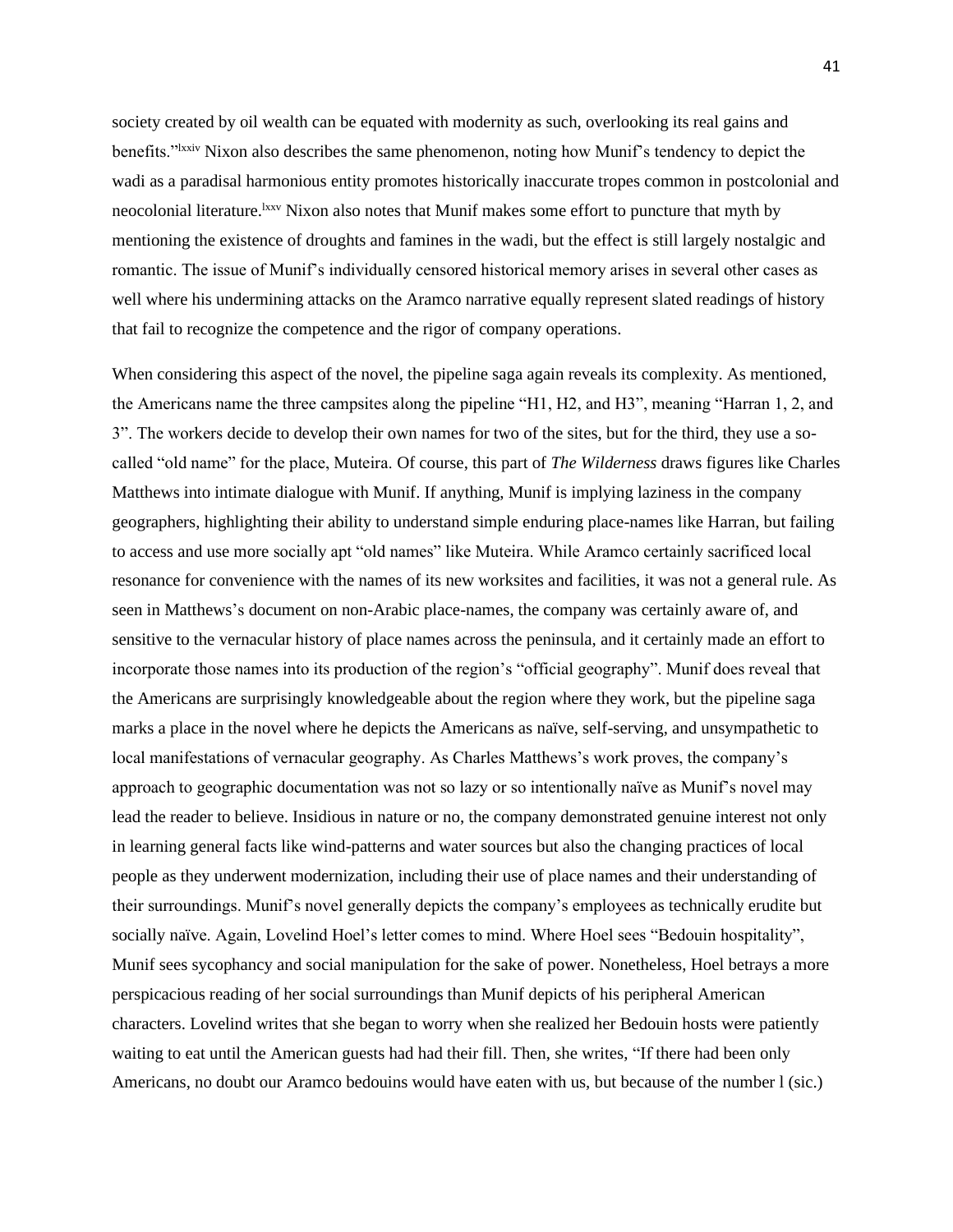Al Manassier Shaikh Mubarrak and his brothers, all of Al Jiwa, being guests, too – this seemed to be the proper desert etiquette." Hoel thus displays her conscious knowledge that power structures between Arab participants at the party have influenced the seemingly self-sacrificial hospitality of the Bedouin hosts. Hoel is therefore not ignorant, or naïve, but rather aware and hopeful for a tighter connection between the American women and the Bedouin hosts than that which existed between the Bedouins and their own political authorities. Of course, there is the fact that Hoel is a woman, which allows her easier access to homes and private spaces inhabited by local people. As such, her narrative may be more socially intelligent or intimately aware than those of male employees, but nonetheless her story is meant to support sentiments like those of Patrick Flynn, and so they fit together in a grand company narrative. Another female employee, Phebe Ann Marr, combats Munif's depiction of American naivete through her interest in exploring local women's "loneliness" as they relocate to company-built homes. Marr thereby demonstrates her awareness around the pain inflicted on local communities due to rapid changes in their lifestyles and communities. She stands in sharp contrast to Mr. Sinclair of Munif's fictional oil company who, while listening to Suweyleh's sad singing, claims that Bedouin have mysterious implicit sadness that one can only understand though living in the desert like they do. Marr, of course, sees sadness in its context, ascribing it not to the inherent nature of nomadic desert peoples, but rather to the violent social changes they've endured.

As such, where Munif seems to paint American efforts toward cross-cultural understanding and intimacy as naïve gestures of self-importance, he comes awkwardly close to resembling Patrick Flynn in his emotionally charged and historically dubious reading of the company's operations. His nostalgic construction of a harmonious paradise in the oasis likewise threatens to delegitimize his nature as a cleareyed purveyor of societal truth and cast him as a butthurt propagandist, desperately grasping for ways to attack and transcend the powerful enterprises that crushed the political dreams of his youth and failed to heed his advice. To read Munif solely as a fictional demonstration of the slow violent injustices done on a society in one part of the world is likewise to ignore the doubt, inaccuracy, and vagueness that plague that aspect of the novel.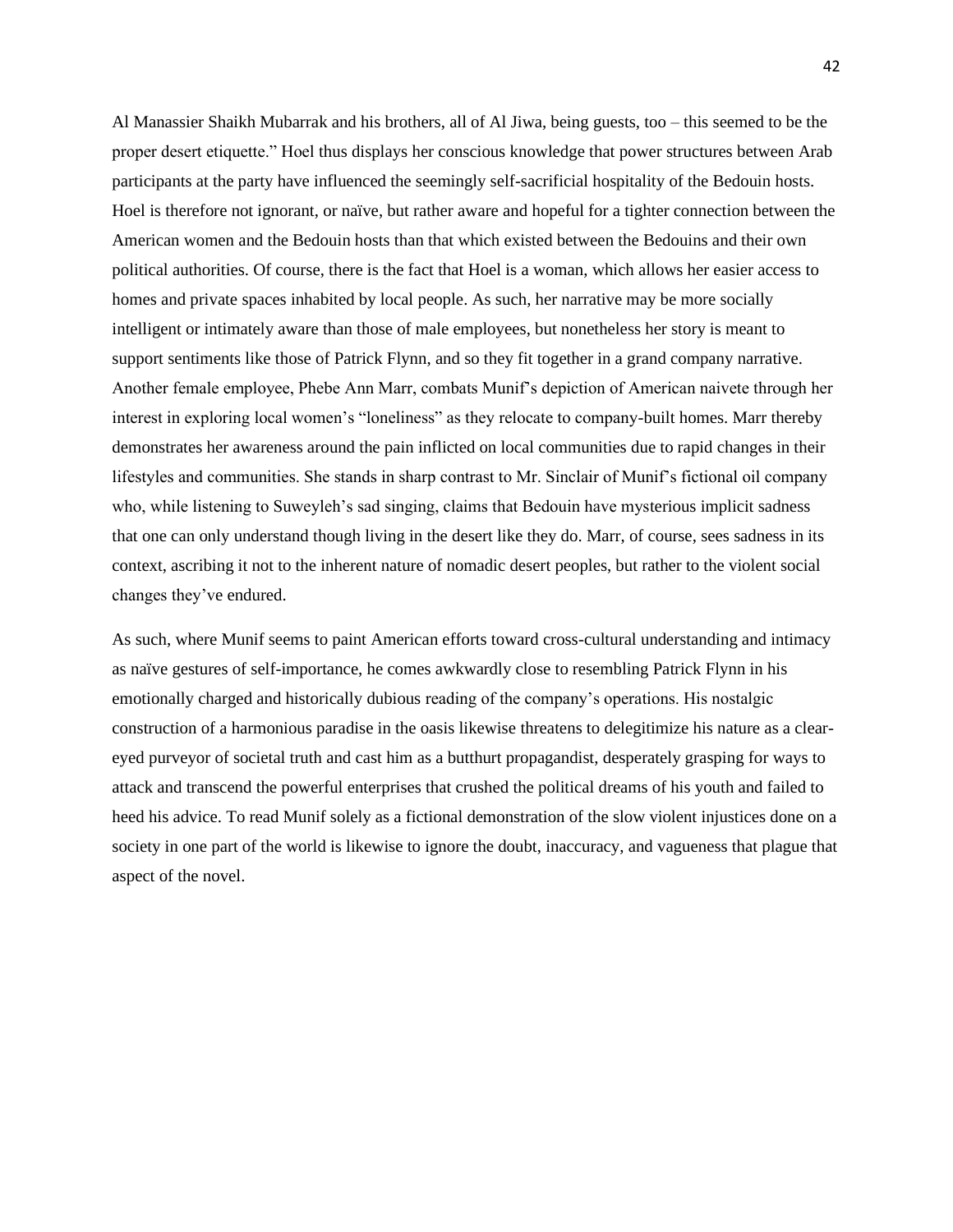#### *Acceptance, Rest, and Meditation*

In his discussion on wars of national liberation, Robert Taber writes,

If revolution is to be understood as a historical, social process, rather than an accident or a plot, then it will not do to consider guerrillas, terrorists, political assassins as deviants or agents somehow apart from the social fabric, irrelevant or fortuitously relevant to the historical process. Guerrillas are *of* the people, or else they cannot survive, cannot even come into being. Terrorism, while it arouses the popular will to revolt, is at the same time a manifestation of that will, expressing the first stiffening of popular resistance to established authority, the first surge of the popular impulse toward a new and different order of existence. It may be argued that terroristic movements attract criminals and psychopaths. So they do. But criminality itself is a form of unconscious protest, reflecting the distortions of an imperfect society, and in a revolutionary situation the psychopath, the criminal, may become as good a revolutionary as the idealist.<sup>lxxvi</sup>

Here, Taber notes an important facet of popular resistance to established authority, even when it has no violent aspects. Of course, Munif's novel represents a chance to create a new ideological structure around the history and present situation of the oil-dependent Middle East. Whereas modern economists may define Saudi Arabia's relative lack of democracy and human development as a symptom of "the resource curse", Munif clearly tells a different story of violent change, foreign intervention, and terrible political oppression that arise from misguided and often malicious extractive activities and the dynamics of American-Saudi relations that promote authoritarian rule and racial segregation. Nonetheless, there is another aspect of Munif's work that contributes to his production of a resistance narrative. It, like criminality and psychopathy, is both deeply connected to his own personal endeavors (independent of a resistance mission or movement) and universal in its existence. It is his use of self-exploration through the creative process, and in many ways, it represents a far more fundamental protest that, when refined to be an implement of political or social change, takes the form of an imperfect but effective weapon against the Saudi government's and Aramco's official narratives.

Thiban describes Munif's nostalgic representation of the wadi as "an attempt to return, by means of the narrative, to the homeland from which he had been banished."<sup>Ixxvii</sup> Thiban goes on to describe the way Munif reveres the oasis as a lost paradise and reviles Harran as an newly constructed hell. No doubt, Munif paints Harran as an inferno of development and slowly accumulating violent change. Nonetheless, as Thiban notes, Munif's story is not simply an homage to the oasis, it is also an epic saga of departure, change, and (perhaps most importantly) survival in the hell of Harran. The majority of *The Wilderness* is not a depiction of the wadi. In this sense, Thiban draws out the personally relevant nature of the wadi to Munif, excusing the author's romantic nostalgia as a legitimate emotion that resides within him, not as a romantic daydream that taints the accuracy of Munif's narrative. As such, Thiban incidentally addresses the issue with Nixon's reading that he never fully handles: if Munif's use of fiction is a tool for accurately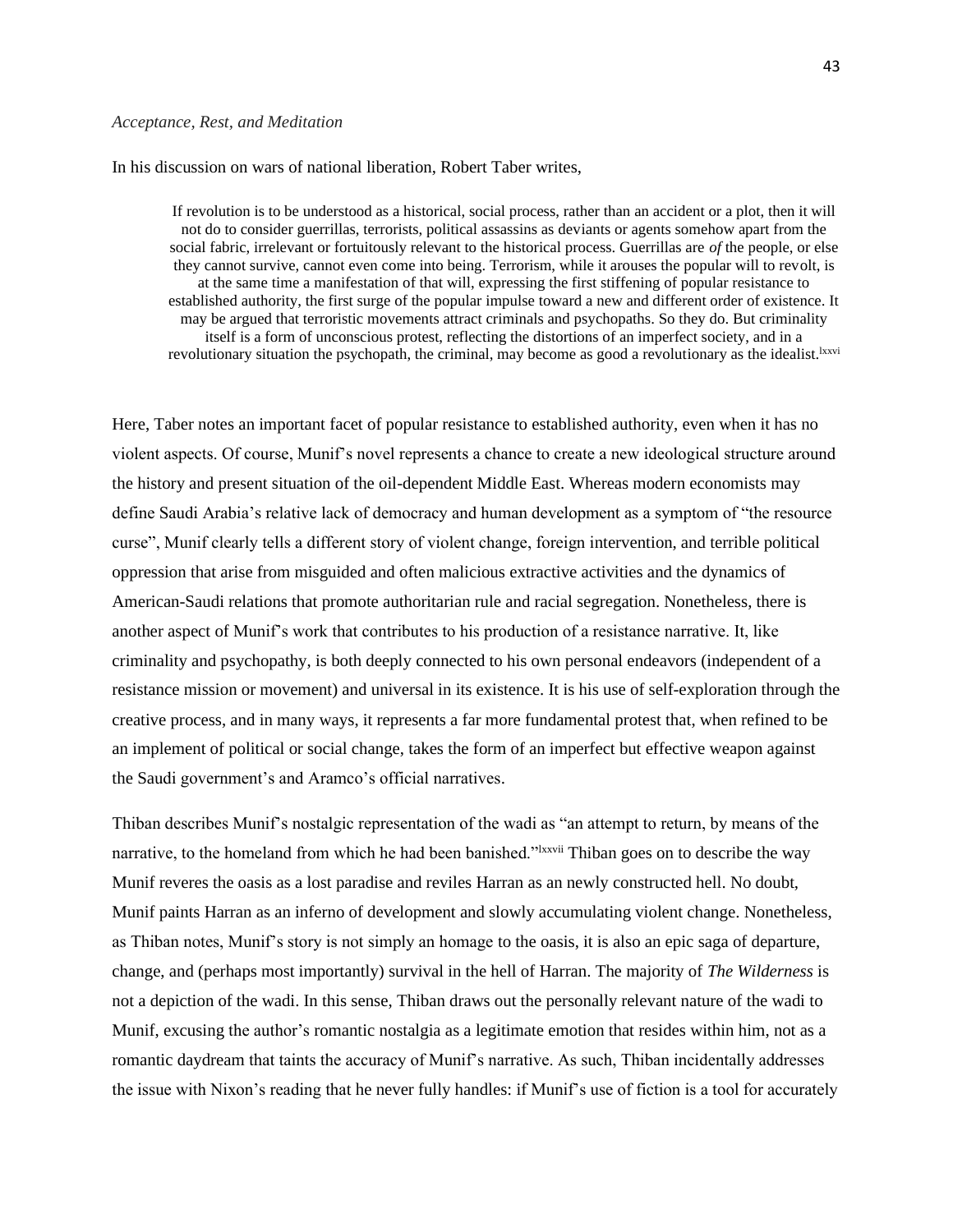depicting the slow violence that the modern media can only handle in bite-sized moments of sporadic violence, then why didn't he write an academic work of history or anthropology like Vitalis and Jones have done. These texts serve as ample illustrations of slow violence without the use of fiction. Perhaps Munif used fiction because it was more sensational and accessible than academic writing so his message might reach a broader audience, but such a calculated choice would cheapen the visceral development of Munif's personal trauma and loss that so clearly arises in the work. This is the aspect of *The Wilderness*  that makes it such a fundamental and universal form of resistance, something much different from an anthropological report, an objective historical account, or a politically motivated ideology of resistance. The work's deep exploration of emotional trauma undergone by completely fictional characters, and likewise of the author himself, is an entirely useless project for colonial administrators, freedom fighters, fomenters of political change, and oil company executives alike. Even when an academic figure analyzes the work for political purposes, as Nixon does, the work betrays the analyst with its previously described imperfections. Moreover, the novel is not an imperfect weapon of resistance merely because Munif is an angry fool or because he cannot construct a coherent, historically accurate narrative. Instead, the resistance weapon's flaws represent something far deeper in the writer's conscience, uncertainty. Frequently, after the death of a community member or a calamity, Munif's characters seek to define the culprit. Often, these discussions end with Ibn Naffeh blaming the Americans. Nonetheless, the doubt lingers, and such conversations continue to arise. These discussions parallel Munif's own inability to properly describe who in the novel is at fault for the poor state of social interactions between the poorly defined "sides" of the novel's central conflict. On one side, the ignorance and staunch pride of the townspeople make them inaccessible to the Americans. On the other side, the avarice and wrath of the country's elite have initiated processes of modernization under distorted conditions, leading to oppression and inequality. Then again, the arrival of the Americans and their technology have enabled those elites to exhibit such oppression on the people. But even the Americans and their money cannot be solely blamed for that influence as well-traveled Arabs like Rezaie bring the technology of the outside world to the emir and encourage his own panicked insanity. So, who here is to blame? Is it, as Ibn Naffeh describes, "foreigners" and "money" as a general concept? Munif would have balked as such an idea. Hafez notes that he was an avid believer in the power of modernization and oil as a tool of empowerment and development for the peoples of the Middle East. What Munif hates is not modernization as a concept, but rather the lack of dignity and equity with which it has taken root in the Arabian Peninsula, a phenomenon for which he cannot consistently place blame on anyone in *The Wilderness.* This deep sense of uncertainty, this inability to properly identify a culprit, makes the work somewhat useless to an analyst who would seek to glean some nugget of actionable knowledge from it. As such, when read as a personal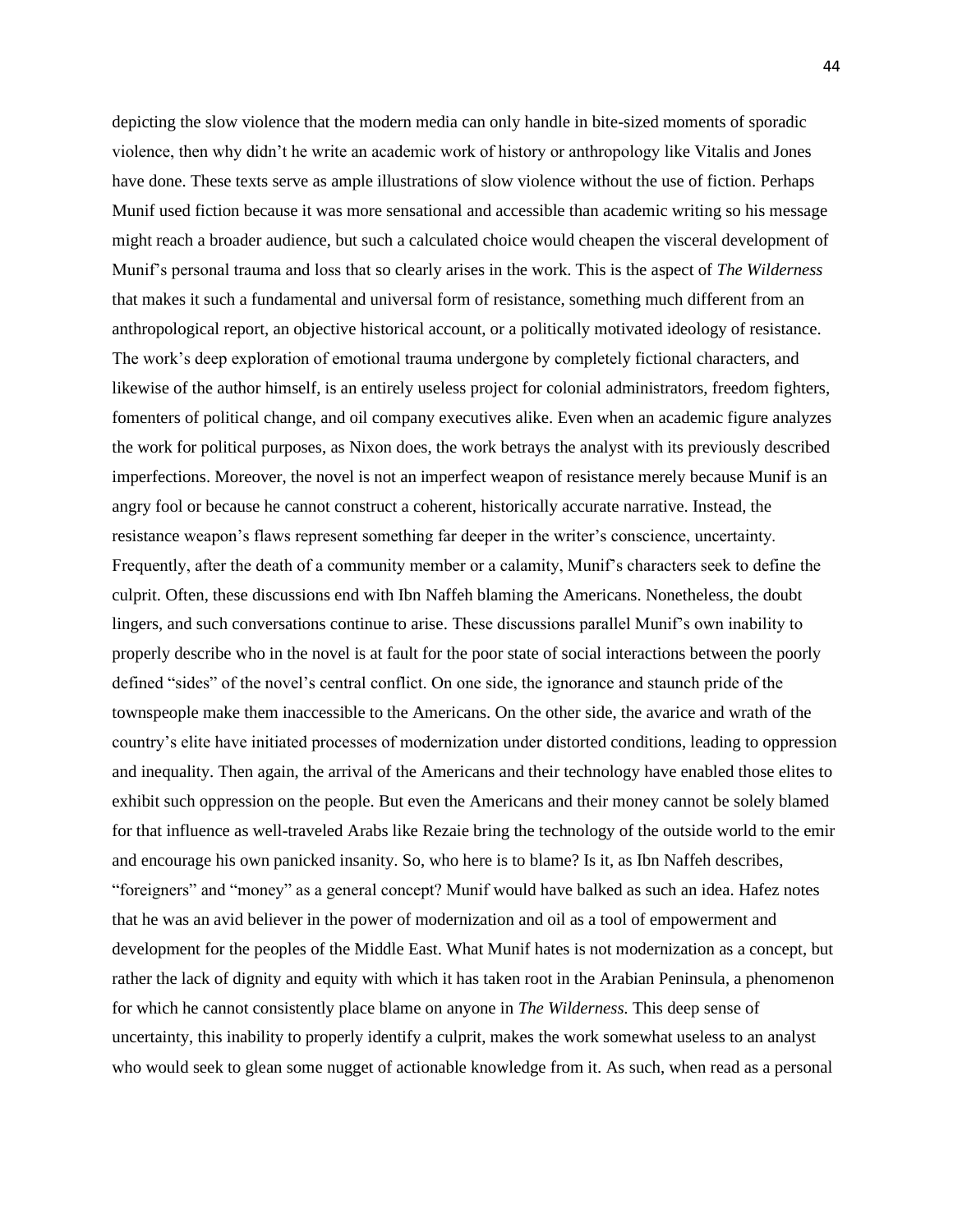exploration of trauma, loss, and growth, Munif defies more than the particular historical trajectory of Aramco's operations, he defies the orientalist nature of the tree structure within the company.

In this process, Munif both takes attention away from the real people about whom he writes, and simultaneously returns unconditional attention to their plight. Sabry Hafez writes of Munif's first novel, *Trees and the Assassination of Marzuq,* as a work that "probes the sensitive question of continuous Arab defeat from the perspective of the insider." Hafez's emphasis on *The Trees* as an exploration of defeat, loss, and failure sheds new light on the nature of *The Wilderness.* Munif's life was one marked by continuous success as a novelist and thinker, but consistent failure to change the political trajectory of the world around him. Now, after his death, Aramco struggles to make itself marketable and convert its operations into a diverse economic activities that might save the Saudi state and its people from a semiapocalyptic reconfiguration when oil markets inevitably run dry.lxxviii As Munif penned *Cities of Salt,* he must have seen, or felt, a great sense of doom arising over his homeland. As such, while the novel can serve as an active resistance to the petro-state, it is more deeply an ultimate admission of defeat. It is likewise a realization that attempting to change the future with the use of narrative involves a strange orientalist process that transfers external material into useful information, constantly pitting writer of the narrative against their own ability to effectively make their case and succeed in their goals, regardless of the imperfect reality that surrounds them. In this way, Munif's book is not an acceptance of defeat that surrenders the dignity of oppressed peoples to the overwhelming power of petro-despotism, but rather a recognition that change is large and drastic, and that many individuals may die without retribution or justice when change arrives. The novel therefore creates a space for Munif and his readers to rest, to put down the weapons of struggle and meditate on the stories of loss and defeat that define many people's lives. This reading of the novel validates Munif's vision regardless of his inability to change the system with which he wrangled so avidly. When read as a personal meditation, or a radical acceptance of change in all its confusing detail, the novel becomes more than an accusation or a grounds for struggle against modern forces of extractive industry and global politics. Instead, the work's emphasis travels away from the already peripheral American characters in the novel and centers on the experiences that happen in reaction to, or parallel to the development of a powerful new petro-state. The novel's personal and meditational nature asserts that the stories of people who "don't matter", as Nixon describes those outside the persistent spotlight of the global media, are important regardless of where they interact with development of entities that "do matter." As such, the novel, irrespective of its utility in the struggle against petro-despotism, is a valuable expression of intimacy and identity from the author to the reader that does not hide behind some grand ulterior motive. An academic account, on the other hand, exposes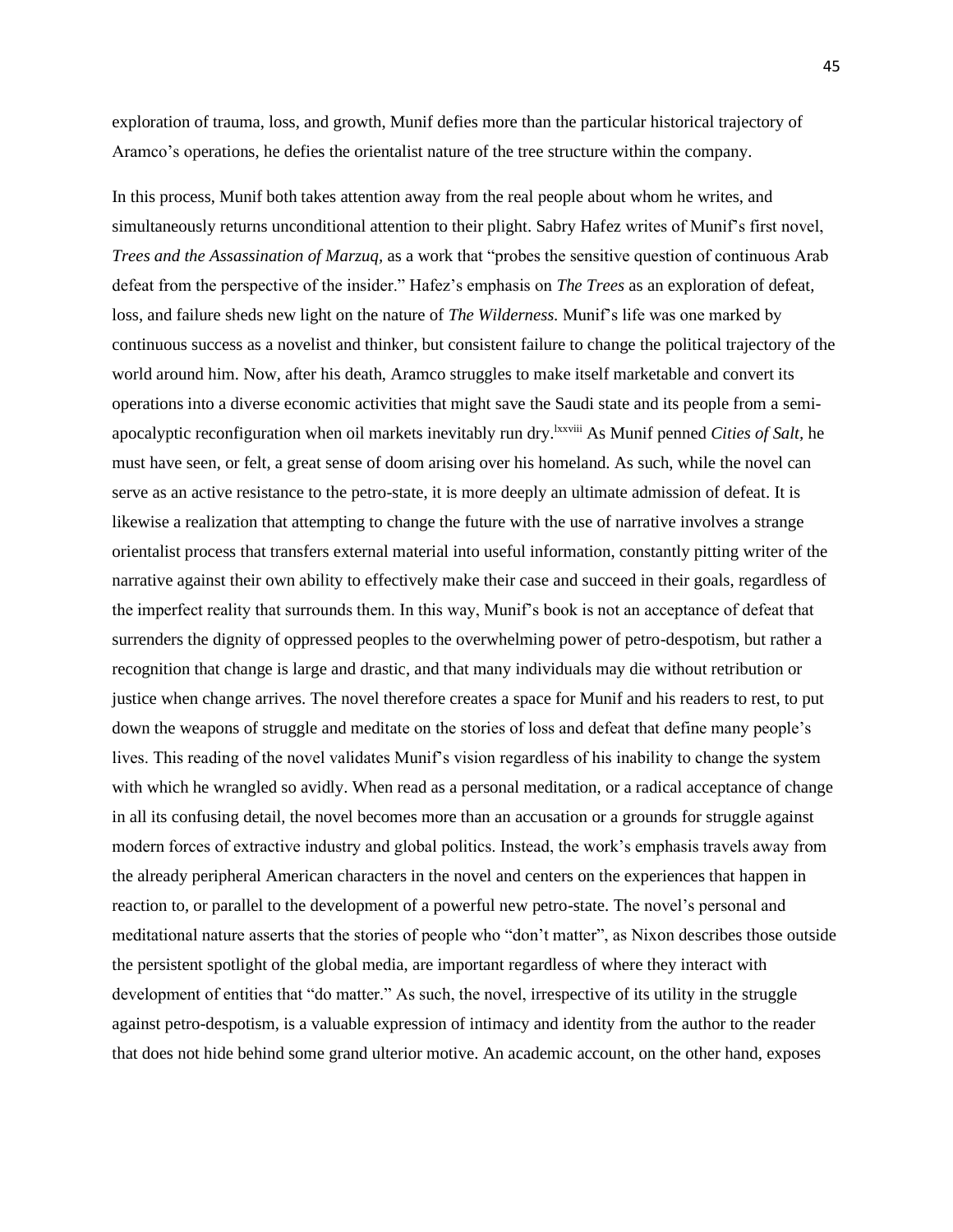the mental process of its writer to the reader, but does so with the overarching goal of convincing the reader on a point of contention.

## *The Fluidity of Soil*

## Munif's novel appears like Suweyleh's song of sorrow:

Suweyleh said as much for himself as for the audience (…) What longings filled the hearts of men in this desolate corner of the earth? What joys were detonated by song? And this coarse, overpowering sorrow – where did it come from? (…) Had the men been in any other place, or been fewer in number, or not had to deal with the foreigners, they would have known how to express all their sorrow and anguish, but something held them back. Only their eyes roamed in the distance to encounter the distress in the eyes around them, exactly like those of a prisoner in his cell or an animal tied to a post. Only their eyes spoke, and at times vented pained screams. When they faded or dwindled away, or suddenly shone in a prolonged appeal for help, blazing, the pain flamed out and called others near, to extend a hand or rope to save them. Suweyleh, singing to himself and the others, intensified their pain; the men were immersed in far more sorrow than they had felt at the start of the evening.<sup>1xxix</sup>

Sinclair's (the fictional character's) condescending interpretation of the song as the mysterious sadness of those who live in the desert signifies the problem with Nixon's reading of *Cities of Salt*. Munif's novel does not demonstrate sadness only by virtue of the context from which it rises. When relieved of the prying and studious gaze of analysts and orientalist local agents, it is an expression of sadness and loss as they belong to the author himself, and not to the academically or vernacularly defined environment that surrounded it. As such, the author might return his sadness and emotion to his own breast, re-appropriate it as a facet of his own life, and not a well-studied psychological phenomenon as defined by experts and observers.

In this sense, Munif's novel is a representation of the soil between the roots of the orientalist tree. As much as the tree may appropriate nutrients from the soil, sending down new roots to access more layers of earth, the soil's form remains its own, and if the tree sends down too many roots in too many places, it will displace the soil, and the tree will die. So too do the subjective experiences studied by anthropologists and other local agents continue to change and redefine their shape, for once the anthropologist understands everything, and there's nothing left to process, then the tree and the local agent alike must die. As an entity built to process and control, there always must be new material to process and control, and so there will always be pools of ungovernable personal sentiments, histories, and thoughts for further study from which acts of resistance will arise. In order to properly appreciate those acts of resistance, one must first realize the independent value and presence of the people from whom they arise, a frustrating task that often requires the reader to forget their initial goals of understanding and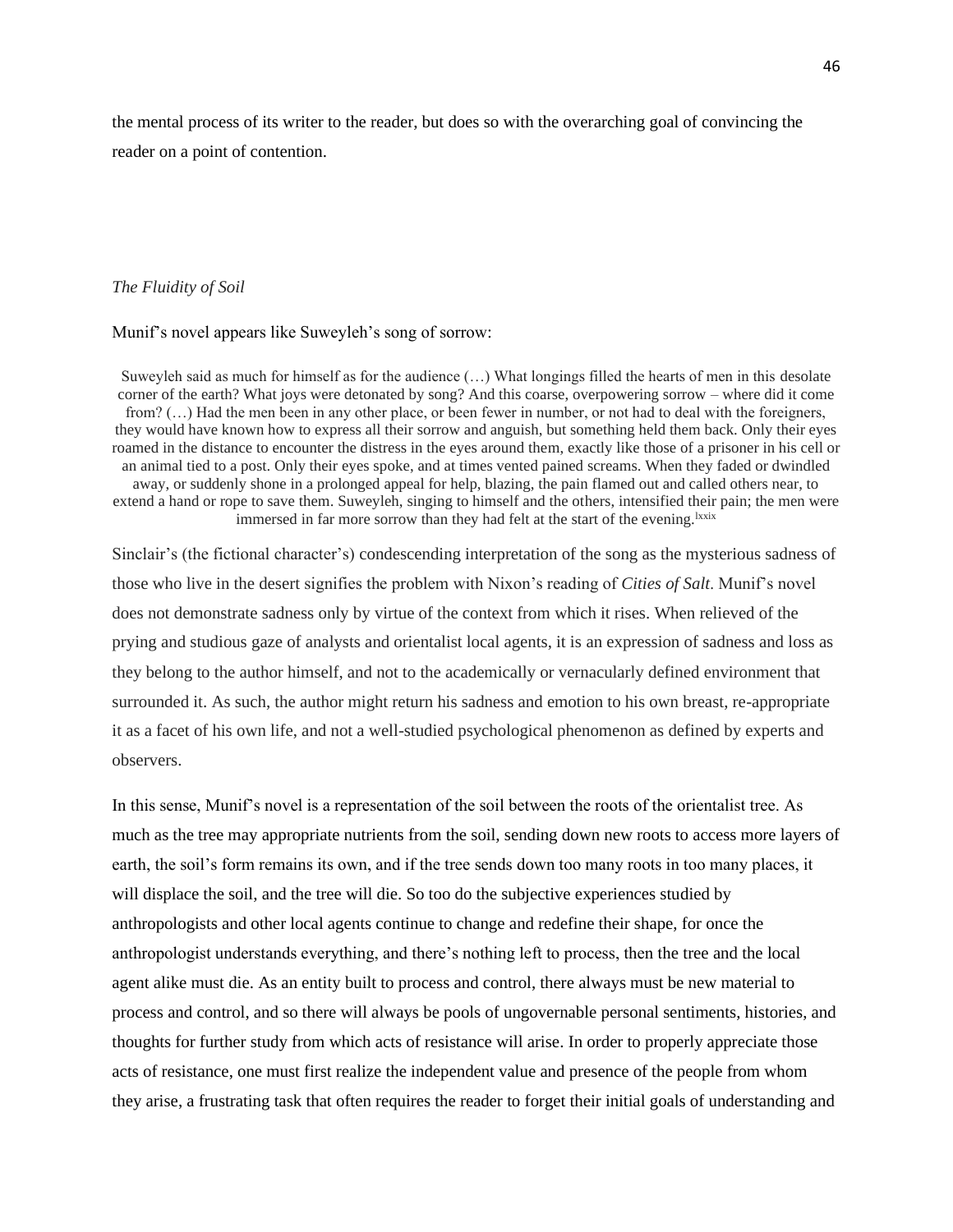appreciate such states of doubt and loss that Munif depicts. Once the reader attempts to analyze those states, s/he loses the understanding as quick as s/he gained it, sending down a new root into the soil and altering its shape into something new and unrecognizable. As Trinh Minh Ha writes of Malian poet Hampate Ba's poem, *Cotton and Iron,* 

Acknowledging the complexities inherent in any speech-act does not necessarily mean taking away or compromising the qualities of a fine story. Simple and direct in its directness, it neither wraps itself in a cloud of oratorical precautions, nor cocoons itself in realist illusions that make language the simple medium of thought. Who speaks? What speaks? The question is implied and the function named, but the individual never reigns, and the subject slips away without naturalizing its voice. S/he who speaks, speaks *to* the tale as s/he begins telling and retelling it. S/he does not speak *about* it. For, without a certain work of displacement, 'speaking about' only partakes in the conservation of systems of binary opposition on which territorialized knowledge depends. It places semantic distance between oneself and the work; oneself (the maker) and the receiver; oneself and the other. It secures for the speaker a position of mastery; I am in the midst of a knowing, acquiring, deploying world – I appropriate, own, and demarcate my sovereign territory as I advance, while the "other" remains in the sphere of acquisition."<sup>Ixxx</sup>

In this sense, Minh Ha exposes the frustrating nature of Aramco's pursuit of understanding, that understanding, whenever perceived as such, distances the observer from that which s/he observes. Then, the understanding becomes filtered and flawed, producing new margins of understanding which must later be probed. The task of the local agent is thus not only to take in and classify oriental matter, but to constantly produce more of that material by constantly failing to fully achieve intimacy with the material, and so the purpose of the apparatus remains and the tree stays alive. In that strange sense, the orientalist tree is supremely sustainable, and while individual trees may die with time, the species will stay alive. As wealthy countries, the same that initially spurred on the development of the oil economy, develop new scientifically advanced methods of "sustainable" energy production, so will the juggernaut of bureaucratic orientalist organization continue to survive even if/when oil companies close their doors. That is why I choose to describe the oil company like a tree and not as a machine: its organization is highly natural and highly acclimated to an ecosystem that spins around it. It is capable of adaptation, adjustment, and sustainability. It is not a clunking mechanical behemoth, but rather a sensitive lifeform that stays alive by maintaining its integrity and interacting with the world around it without compromising the boundaries between itself and the transient unorganized material it feeds on.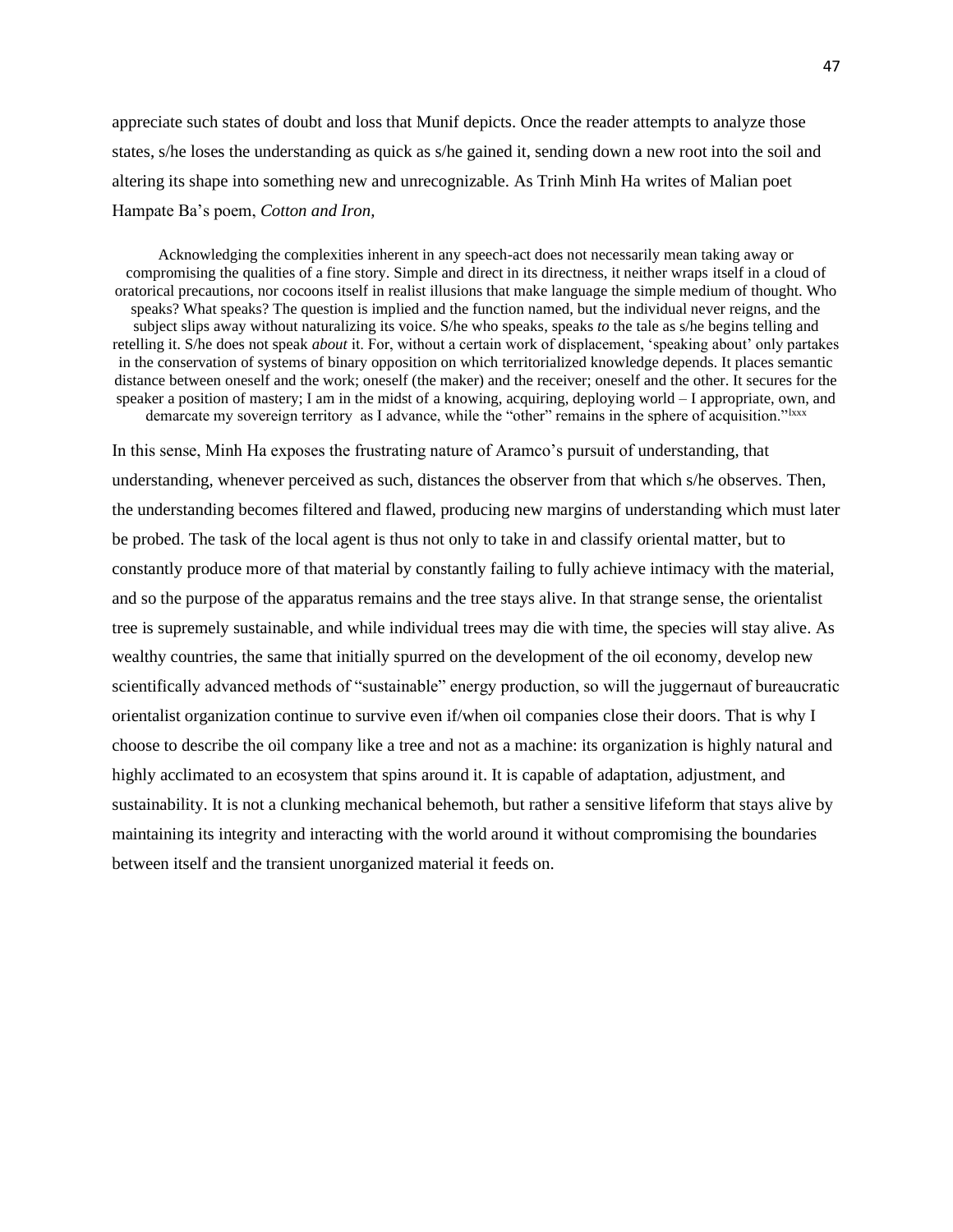## **Conclusion:**

In all, Nixon is certainly not wrong about this book. Its political importance is vast, and it casts a muchneeded light into a much obscured corner of world history. And that history continues to unfold. Since 1960, Aramco has undergone significant changes. The company, now owned almost entirely by the Saudi state, boasts the largest profits of any company in the world.<sup>1xxxi</sup> Saudi Aramco almost single-handedly maintains the Saudi state's budget. The country is notoriously vulnerable to oil market fluctuations, and with the global oil market's future becoming vague, there is a question of whether the country will even exist "after oil". Now, the state is privatizing parts of the company, but non-Saudi investors fear the political vagaries of the region and the authoritarian reach of the royal family. The same government that made the company's dominance possible has now addled its chances of survival. The state has claimed it's using the public offering to fund economic diversification projects. Even so, as oil prices plummet during the COVID-19 pandemic, the dangers of relying on oil for steady future income are making themselves clear. Now the Saudi state seems almost like it's jettisoning the company, shoving it off on investors while it uses liquidity for new, more sustainable projects; few investors are interested in a company whose signature product, crude, has become its largest liability. On April 13, 2020, Saudi security forces shot and killed Abdelrahim Al-Huwaiti, a Saudi landowner whose property the state required for "The Red Sea Project", a gargantuan development aimed at bolstering tourism, tech, and other forms of diversified economy in Saudi Arabia. Al-Huwaiti refused compensation, preferring to stay on his land.lxxxii In a cruel twist, diversification away from an oil-dependent economy, even if unsuccessful, has begun to resemble the injustices wrought by the creation of oil in the peninsula. Far from over, the slow violence inflicted on Saudi people is still unfolding. What new, jarring changes await people whose vernacular geography, customary land uses, and natural resources have been reorganized to exclude them functionally from their own national heritage? In this case, *The Wilderness* is not "environmentalism of the poor", but rather "environmentalism of the briefly rich." Saudi elites will have to leave the country in search of better opportunities abroad, and the fate of the country's state-dependent millions will darken.

But in the event of such a cataclysmic process, Munif's voice will hopefully live on not only as an vengeful war-cry, but as a graceful final breath. Said describes Orientalism not as a fixed set of ideals, but rather as a limitation on information.<sup>Ixxxiii</sup> This limit applies as much to practitioners of orientalism as it does to members of "subject races." Using the tree metaphor, the barrier between the flesh of the tree and the soil is both a limit on the tree and a limit on the soil. This barrier is both integral to the structure of the tree and obnoxious to its goal. As the tree seeks to obtain more soil, the soil constantly changes around it, pushed away by the hardness of the roots. As such, Aramco set out to "understand" the culture of the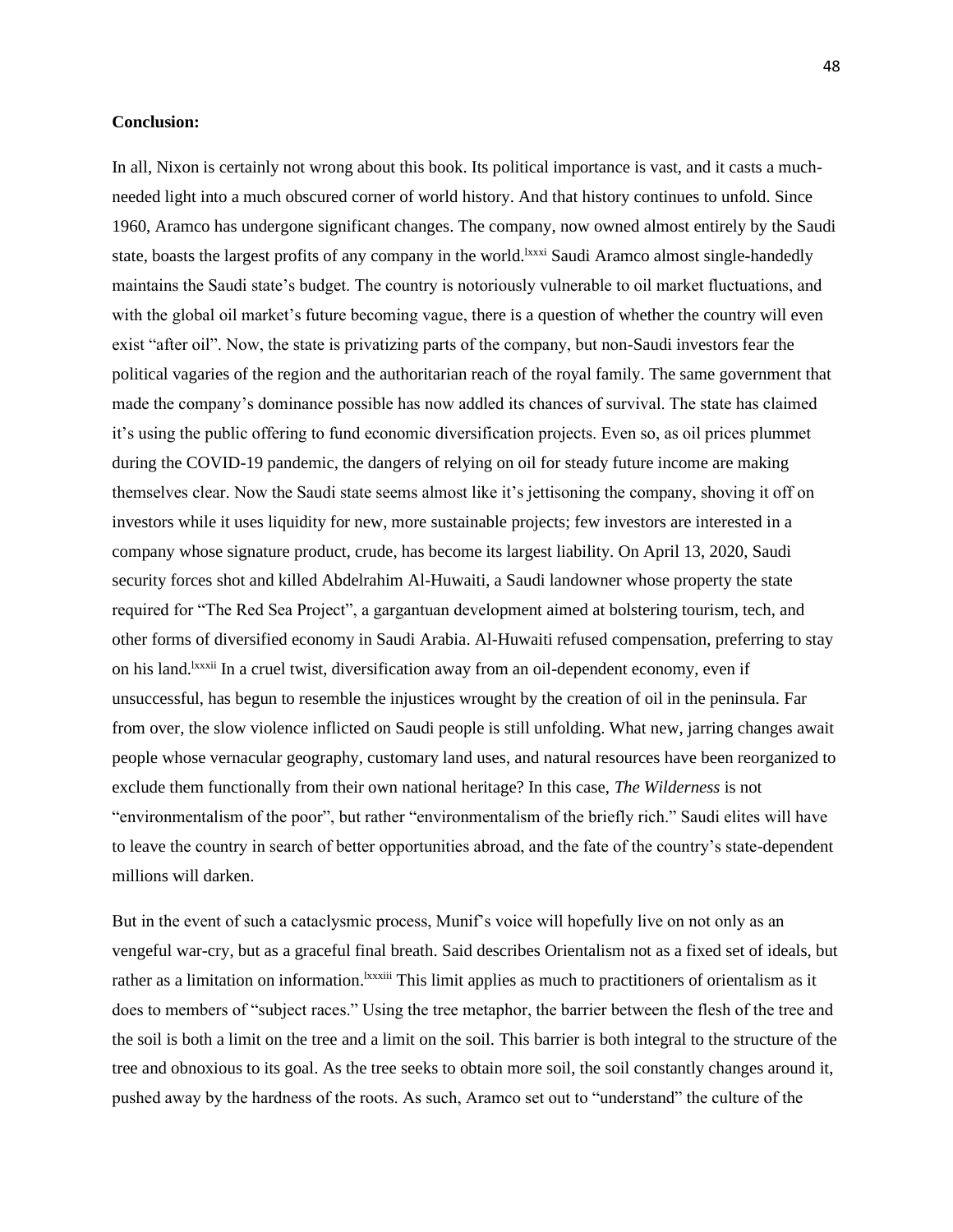Arabian Penisula, but by process of understanding it distanced itself from the material it originally probed. Munif's novel likewise estranges itself from history by producing a historical narrative, but that narrative is not essential to the novel's existence. Weaponizing Munif's story thereby partially ignores its central existence as a work of fiction.

As earlier stated, the purpose of this paper is not to discredit Nixon's approach to the novel. Rather, this paper should serve as a counterweight to Nixon's chapter, balancing it with an equally important yet fragmented understanding of Munif's novel. Nixon's treatment of the novel as a voice of resistance is an incomplete truth, as is this paper's view of the novel as a meditation on, and acceptance of defeat. Munif was vocal about resisting defeat and sadness. He was an outspoken critic. This paper does not mean to assert that his active intention was "admitting defeat" in the sense of surrender – that is something he would not have done openly. Munif's intentions with the novel are not the object of this paper's argument. It is rather the effect and the nature of his book as a reflection of his life story at issue in this analysis. Nixon's reading fires the novel into the world of global politics, empowering it as a tool for change, but sees the text much like an anthropological report. This paper de-fangs the text and sets it afloat in the uncertainties of history but certifies its validity as an assertion of personal identity irrelevant of geopolitical context. Readers are free to analyze all texts this way. Readers may weaponize texts for greater projects, or they may incorporate them as meditations on a complex reality. The art of Munif's novel is that it readily opens itself to both interpretations, bearing the heart and soul of its author while crafting a formidable tool of conscious revolution and resistance. As such, Munif tells the story of injustices arising from oil extraction in the Arabian Peninsula without submitting to the company's probing local agents. The text reveals no secrets for local agents to grasp, and yet it conceals nothing, exposing every bloody ventricle in Munif's heart.

ال تظن الهدوء في الوجوه يدل الرضا... لكل إنسان شيء في داخله يهزه ويعذب

عبد الرحمن منيف -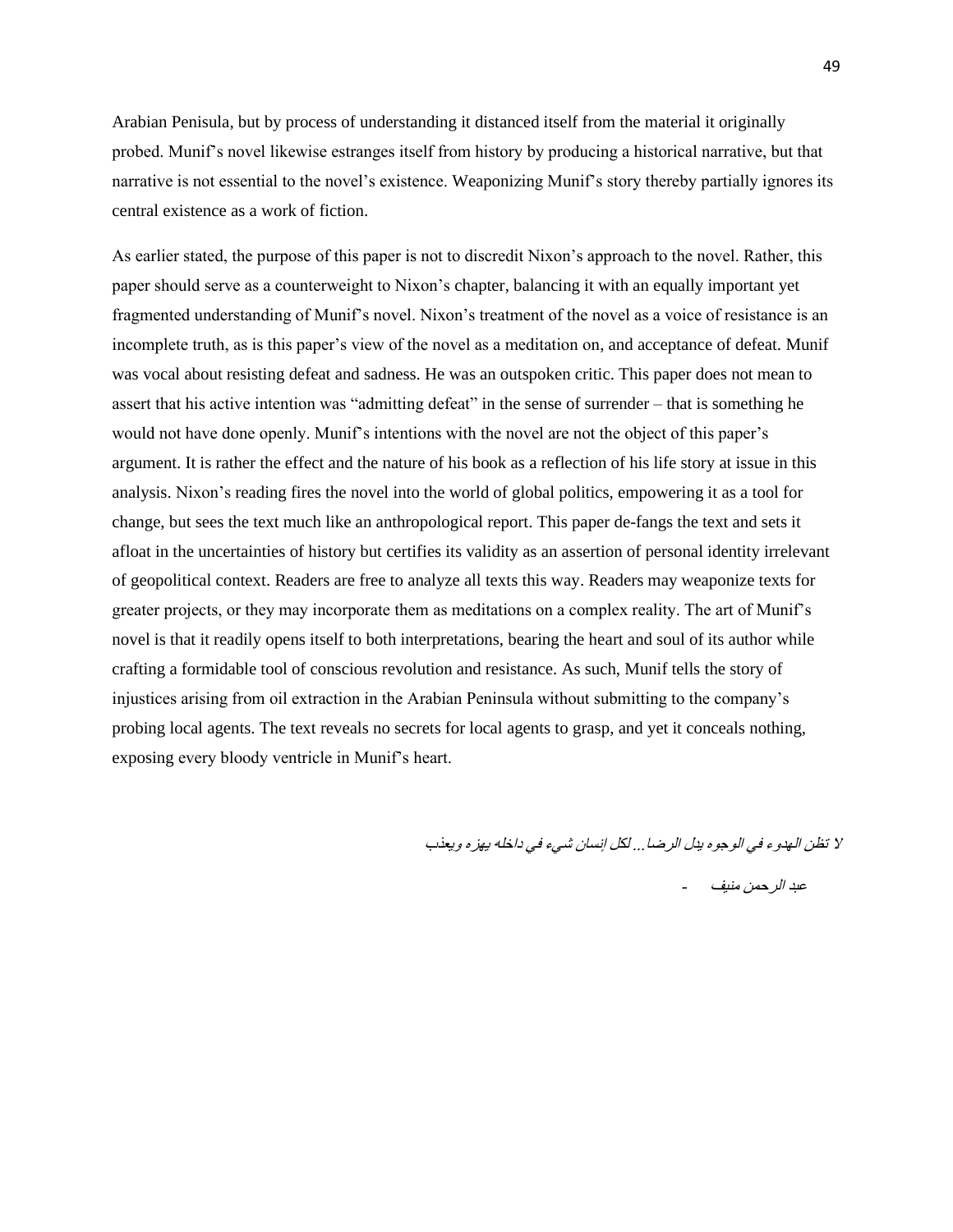vii Sabry Hafez, "An Arabian Master", *New Left Review,* 37, Jan Feb 2006,

<https://newleftreview.org/issues/II37/articles/2597?token=etICOR5Rbtu9>

viii "William E. Mulligan Papers," Georgetown University Library Website,

[https://findingaids.library.georgetown.edu/repositories/15/resources/10670,](https://findingaids.library.georgetown.edu/repositories/15/resources/10670) accessed 4/16/2020 ix Edward W. Said, *Orientalism* (New York: Pantheon Books, 1978) 31.

<sup>x</sup> Said, *Orientalism,* 32.

 $x$ i Ibid., 44

xii Suleiman MK, Dixon K, Commander L, Nevill P, Quoreshi AM, Bhat NR, Manuvel AJ and Sivadasan MT (2019) Assessment of the Diversity of Fungal Community Composition Associated With *Vachellia pachyceras* and Its Rhizosphere Soil From Kuwait Desert. *Front. Microbiol.* 10:63. doi: 10.3389/fmicb.2019.00063

xiii Timothy Mitchell, *Carbon Democracy: Political Power in the Age of Oil* (New York and London: Verso) xiv Dale Eickelman. *The Middle East: An Anthropological Approach* (Englewood Cliffs, NJ: Prentice-Hall, Inc., 1981) 7.

xv Eickelman, *The Middle East,* 11.

xvi Sherine Hafez and Susan Slyomovicz. *Anthropology of the Middle East and North Africa: Into the New Millenium* (Bloomington, IN: Indiana University Press, 2013) 4.

xvii Sources include: Hafez & Slyomovicz, *Anthropology*; Eickelman, *The Middle East*; Suad Joseph, "Theory and Thematics in the Anthropology of the Middle East", in *A Companion to the Anthropology of the Middle East,* ed. Soraya Altorki (Chichester, UK: Wiley and Sons, Inc., 2015). xviii Eickelman, *The Middle East,* 27.

xix T.R. Bugeaud de La Piconnerie, *Mémoire sur notre établissement dans la province d'Oran par suite de la paix,* pt. 5 (Paris, 1837), Translated from the French by A.M. Berrett.

xx Eickelman, *The Middle East,* 43.

xxi Andrew C. Long, *Reading Arabia: British Orientalism in the Age of Mass Publication, 1880-1930*  (Syracuse, NY: Syracuse University Press, 2014)

xxii Susan Slyomivicz, "State of the State of the Art Studies: An Introduction to the Anthropology of the Middle East and North Africa" in *Anthropology of the Middle East and North Africa: Into the New Millenium,* ed. Sherine Hafez and Susan Slyomovicz. (Bloomington, IN: Indiana University Press, 2013) 6. xxiii Long, *Reading,* 3.

xxiv Priya Satia. *Spies in Arabia: The Great War and the Cultural Foundations of Britain's Covert Empire in the Middle East* (Oxford: Oxford University Press, 2008)

xxv Gertrude Bell. *The Desert and the Sown: Travels in Palestine and Syria* (Newburyport, MA: Dover Publications, 2012) page # to come

xxvi Harold Dickson, *The Arab of the Desert,* (London, George Allen and Unwin Ltd., 1951) xxvii Administration Reports of the Kuwait Political Agency for the Years 1918-1928. Lt.-Colonel Harold Richard Patrick GB165-0085, MECA.

xxviii *Tribal Areas and Migration Lines of the North Arabian Bedouins.* Lt.-Colonel Harold Richard Patrick GB165-0085, MECA.

xxix Alois Musil. *Deserta Arabia: A Topographical Inquiry* (New York: American Geographical Society of New York, 1927) Introduction.

xxx Eickelman, *Middle East,* 24

xxxi Soraya Altorki and Donald P. Cole. *Arabian Oasis City: The Transformation of 'Unayzah* (Austin, University of Texas Press: 1989)

<sup>&</sup>lt;sup>i</sup> David H. Price, *The Deployment and Neglect of American Anthropology in the Second World War (Durham and* London: Duke University Press, 2008), 248.

<sup>&</sup>lt;sup>ii</sup> Stephen Gardiner, *Kuwait: The Making of a City* (London, Burnt Hill: Longman, 1983).

iii Toby Craig Jones, *Desert Kingdom: How Oil and Water Forged Modern Saudi Arabia* (Cambridge: Harvard University Press, 2011)

iv Referring to the Dhofar Rebellion and the North Yemen Civil War as described in Fred Halliday, *Arabia Without Sultans* (London: Saqi, 2002)

<sup>v</sup> *Guide to the Analysis of Insurgency* (US Government, 2012)

vi Amina Khalifa Thiban, *Transformation and Modernity in the Desert Tribal Saga: Cities of Salt,* PhD thesis submitted to SOAS, University of London, 2004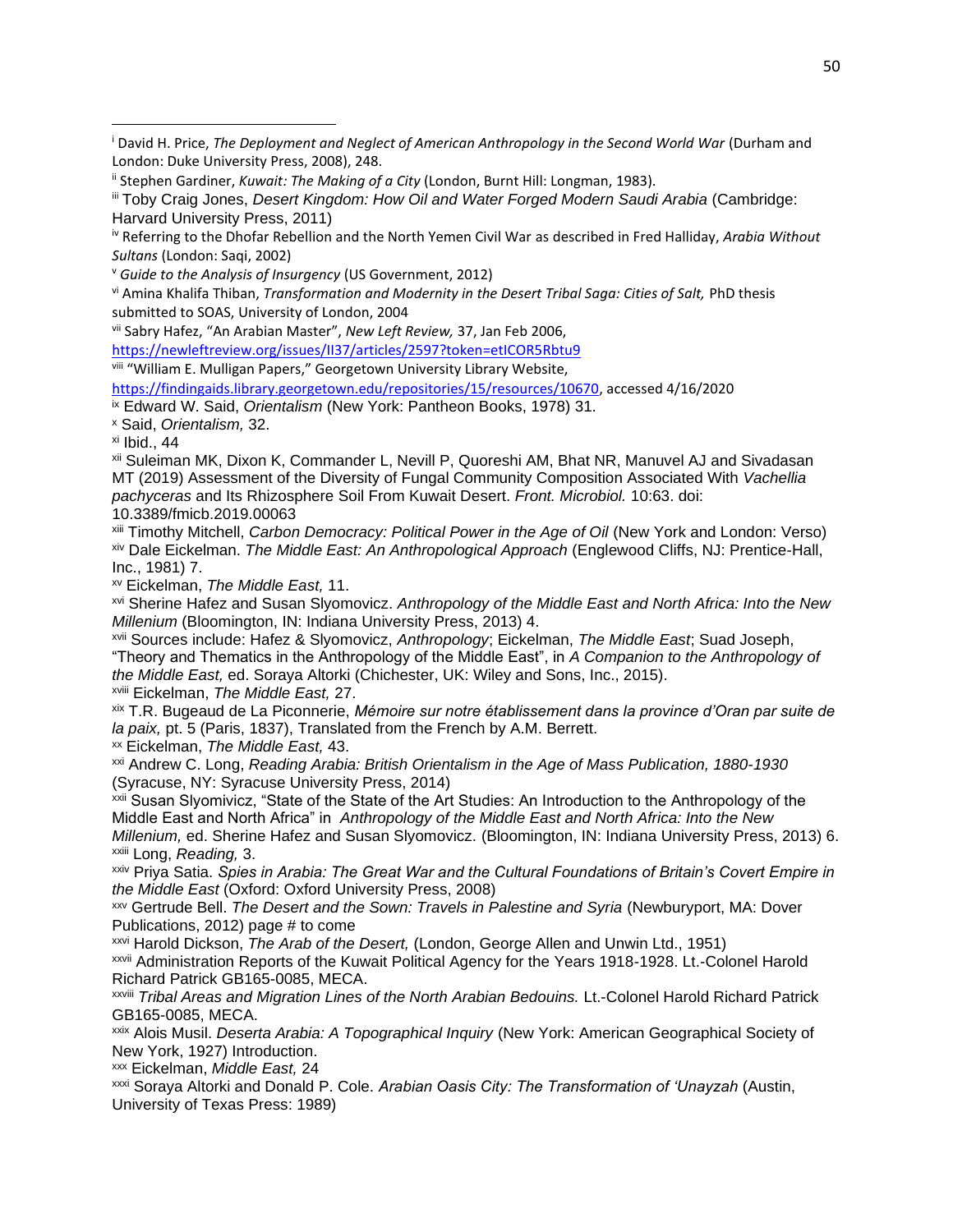xxxii Kathryn Tidrick. *Heart Beguiling Araby: The English Romance with Arabia* (London and New York: Tauris Parke Paperbacks, 2010) xxxiii Donald Cole, *Nomads of the Nomads: The Al Murrah Bedouin of the Empty Quarter* (Chicago: Aldine-Atherton, Inc., 1975) xxxiv Arthur P. Clark, James P. Mandaville, William Tracy, Jane Waldron Gruntz, ed., *Aramco and its World: Arabia and the Middle East* (Houston: Aramco Services Company, 1995), 194. xxxv *Aramco,* 194 xxxvi ART, AAD, etc., Jan. - Jun. 1960., 01/05/1960-06/29/1960. William E. Mulligan papers, 48528. Georgetown University Manuscripts. xxxvii James P. Mandaville, *Bedouin Ethnobotany: Plant Concepts and Uses in a Desert Pastoral World*  (Tucson, AZ: University of Arizona Press, 2011), 12. xxxviii Mandaville, *Bedouin,* 13. xxxix ART, AAD xl Ibid. xli Ibid. xlii Rob Nixon, *Slow Violence and the Environmentalism of the Poor* (Cambridge and London: Harvard University Press, 2011), 17. xliii Mandaville, *Bedouin,* xi xliv ART, AAD xlv Ibid. xlvi Abdelrahman Munif, *Cities of Salt* (New York: Vintage International, 1989), Translated from the Arabic by Peter Theroux, 19 xlvii Aramco Annual Reports, 1953 - 1955., 01/01/1953-01/01/1956. William E. Mulligan papers, 48615. Georgetown University Manuscripts. https://findingaids.library.georgetown.edu/repositories/15/archival\_objects/1307617 Accessed April 17, 2020. xlviii Jones, *Desert Kingdom* xlix ART, AAD <sup>l</sup> *Aramco and Its World,* 194 li Robert Vitalis, *America's Kingdom: Mythmaking on the Saudi Oil Frontier* (Standford, CA: Stanford University Press, 2007) lii *Slow Violence,* 3 liii Ibid.*,* 15 liv Ibid., 87  $\mathsf{b}$  Ibid., 87 lvi William E. Mulligan Papers. Quoted in Nixon, *Slow Violence,* 91 lvii *Aramco and Its World,* 198 lviii *Cities,* 506  $\frac{$ lix Ibid., 507 lx Ibid., 508 lxi Ibid., 517 lxii Ibid., 261 lxiii Ibid., 263  $kiv$  Ibid., 267 lxv Ibid., 329 lxvi *Slow Violence,* 112 lxvii Pascal Menoret, *The Saudi Enigma: A History* (New York: Zed Books, 2005), 6 lxviii *Slow Violence,* 84 lxix Ibid.*,* 84 lxx *Cities,* 335 lxxi *Slow Violence,* 90 lxxii *The Hans Wehr Dictionary of Modern Written Arabic,* ed. J.M. Cowan, (Urbana, IL: Spoken Languages Services, Inc., 1994), 121 lxxiii Thiban, *Transformation*